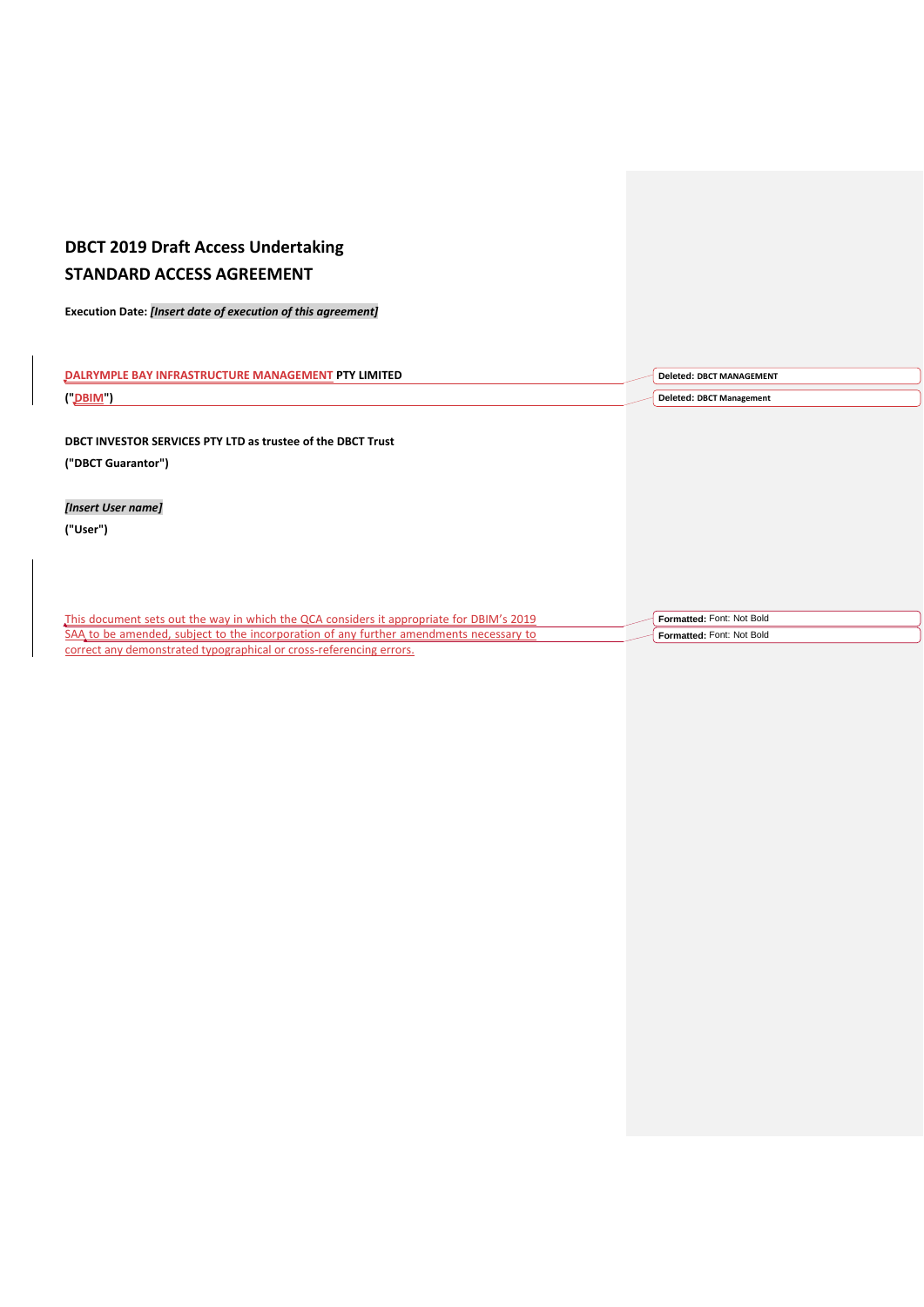# **DBCT Standard Access Agreement**

# Table of contents

|             | <b>TABLE OF CONTENTS</b> |  |
|-------------|--------------------------|--|
| 1.          |                          |  |
| 2.          |                          |  |
| 3.          |                          |  |
| 4.          |                          |  |
| 5.          |                          |  |
| 6.          |                          |  |
| 7.          |                          |  |
| 8.          |                          |  |
| 9.          |                          |  |
| 10.         |                          |  |
| 11.         |                          |  |
| 12.         |                          |  |
| 13.         |                          |  |
| 14.         |                          |  |
| 15.         |                          |  |
| 16.         |                          |  |
| 17.         |                          |  |
| 18.         |                          |  |
| 19.         |                          |  |
| 20.         |                          |  |
| 21.         |                          |  |
| 22.         |                          |  |
| 23.         |                          |  |
| 24.         |                          |  |
| 25.         |                          |  |
| 26.         |                          |  |
| 27.         |                          |  |
| 28.         |                          |  |
| 29.         |                          |  |
| 30.         |                          |  |
| Schedule 1. |                          |  |
| Schedule 2. |                          |  |
| Schedule 3. |                          |  |
| Schedule 4. |                          |  |
| Schedule 5. |                          |  |
| Schedule 6. |                          |  |
| Schedule 7. |                          |  |
| Schedule 8. |                          |  |
| Schedule 9. |                          |  |
|             |                          |  |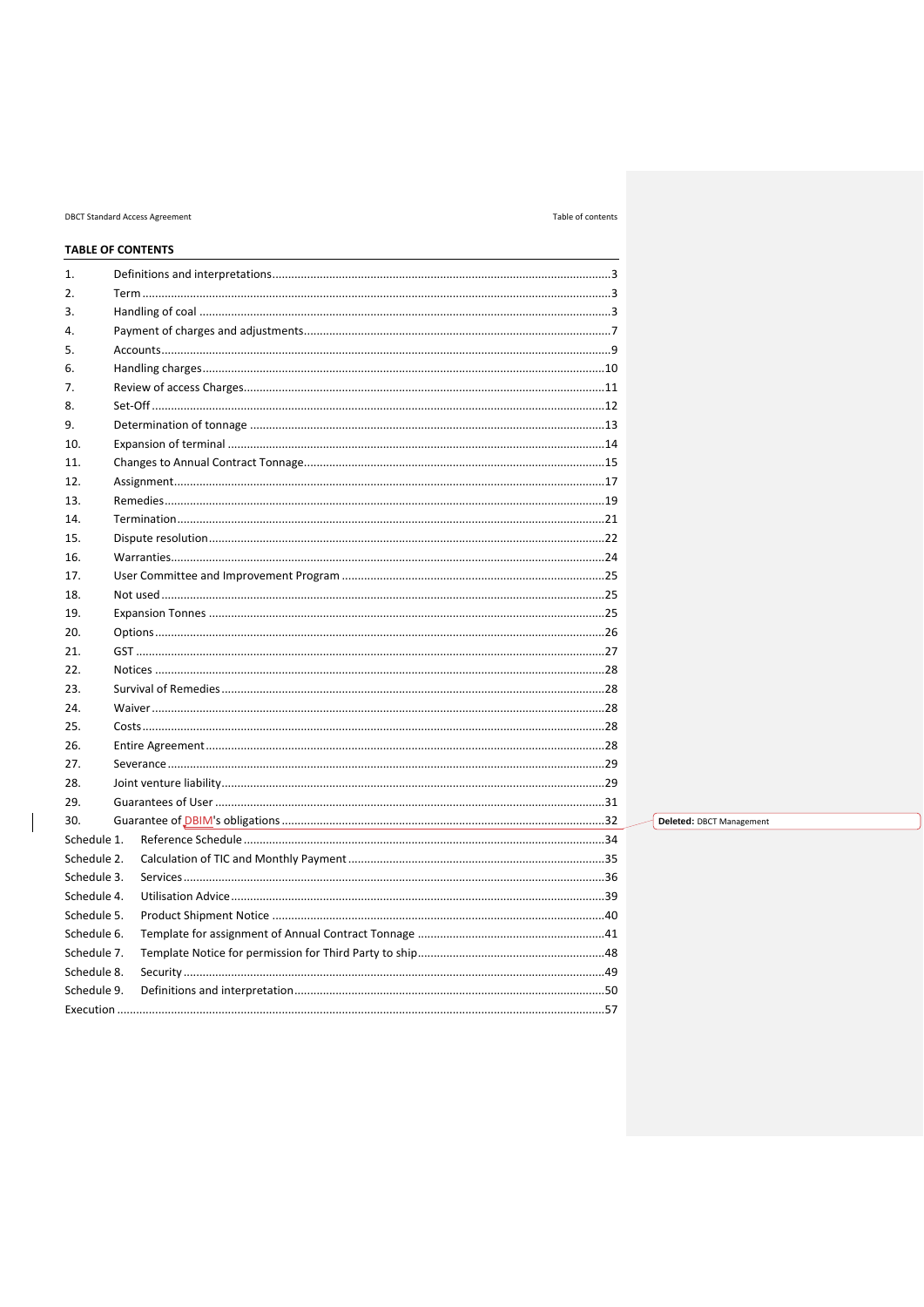<span id="page-2-0"></span>

|                     | This Agreement is made on the Execution Date                                                                                                                                                                              |                                 |
|---------------------|---------------------------------------------------------------------------------------------------------------------------------------------------------------------------------------------------------------------------|---------------------------------|
| <b>BETWEEN</b>      | DALRYMPLE BAY INFRASTRUCTURE MANAGEMENT PTY LIMITED ABN 16 097 698 916                                                                                                                                                    | <b>Deleted: DBCT MANAGEMENT</b> |
|                     | (DBIM)                                                                                                                                                                                                                    | <b>Deleted: DBCT Management</b> |
| AND                 | THE USER DESCRIBED IN SCHEDULE 1<br>("User")                                                                                                                                                                              |                                 |
| <b>AND</b>          | DBCT INVESTOR SERVICES PTY LTD ABN 11 052 156 082, as trustee of the DBCT TRUST<br>("DBCT Guarantor")                                                                                                                     |                                 |
| <b>RECITALS</b>     |                                                                                                                                                                                                                           |                                 |
| А.                  | DBIM is the lessee of the Terminal under long term leases.                                                                                                                                                                | <b>Deleted: DBCT Management</b> |
| В.                  | The Operator operates and maintains the Terminal on behalf of DBIM.                                                                                                                                                       | Deleted: DBCT Management        |
| C.                  | The User wishes to use the Terminal to Ship its Coal.                                                                                                                                                                     |                                 |
| D.                  | DBIM has agreed to grant Access to the User on the terms and conditions contained in this                                                                                                                                 | Deleted: DBCT Management        |
|                     | Agreement.                                                                                                                                                                                                                |                                 |
| <b>IT IS AGREED</b> |                                                                                                                                                                                                                           |                                 |
| 1.                  | <b>DEFINITIONS AND INTERPRETATIONS</b>                                                                                                                                                                                    |                                 |
| 1.1                 | <b>Definitions</b>                                                                                                                                                                                                        |                                 |
|                     | Unless the subject or context is inconsistent, each of the capitalised terms used in this Agreement has the<br>meaning assigned to it in Schedule 9.                                                                      |                                 |
| $1.2$               | Interpretation                                                                                                                                                                                                            |                                 |
|                     | The rules set out in Schedule 9 apply to and govern the interpretation of this Agreement.                                                                                                                                 |                                 |
| 2.                  | <b>TERM</b>                                                                                                                                                                                                               |                                 |
| $14.3$ ).           | Subject to clause 29.1, this Agreement commences on the Effective Date and continues in force until the end<br>of the Term specified in Item 6 of Schedule 1 (unless terminated earlier pursuant to clause 14.2 or clause |                                 |
| з.                  | <b>HANDLING OF COAL</b>                                                                                                                                                                                                   |                                 |
| 3.1                 | <b>Agreement to provide Access</b>                                                                                                                                                                                        |                                 |
|                     | DBIM grants Access to the User on the terms of this Agreement.                                                                                                                                                            | <b>Deleted: DBCT Management</b> |
| 3.2                 | Provision and operation of the Terminal                                                                                                                                                                                   |                                 |

<span id="page-2-3"></span><span id="page-2-2"></span><span id="page-2-1"></span>In granting to the User the Access referred to in clause [3.1,](#page-2-3) *DBIM* must, subject to this Agreement:

(a) make the Terminal available and operate it to enable the Annual Contract Tonnage (subject to delivery to the Terminal and the availability of vessels) to be Handled at the Terminal in each Financial Year; and

(b) provide Services as required by the User.

DBCT 2019 DAU Page 3 of 56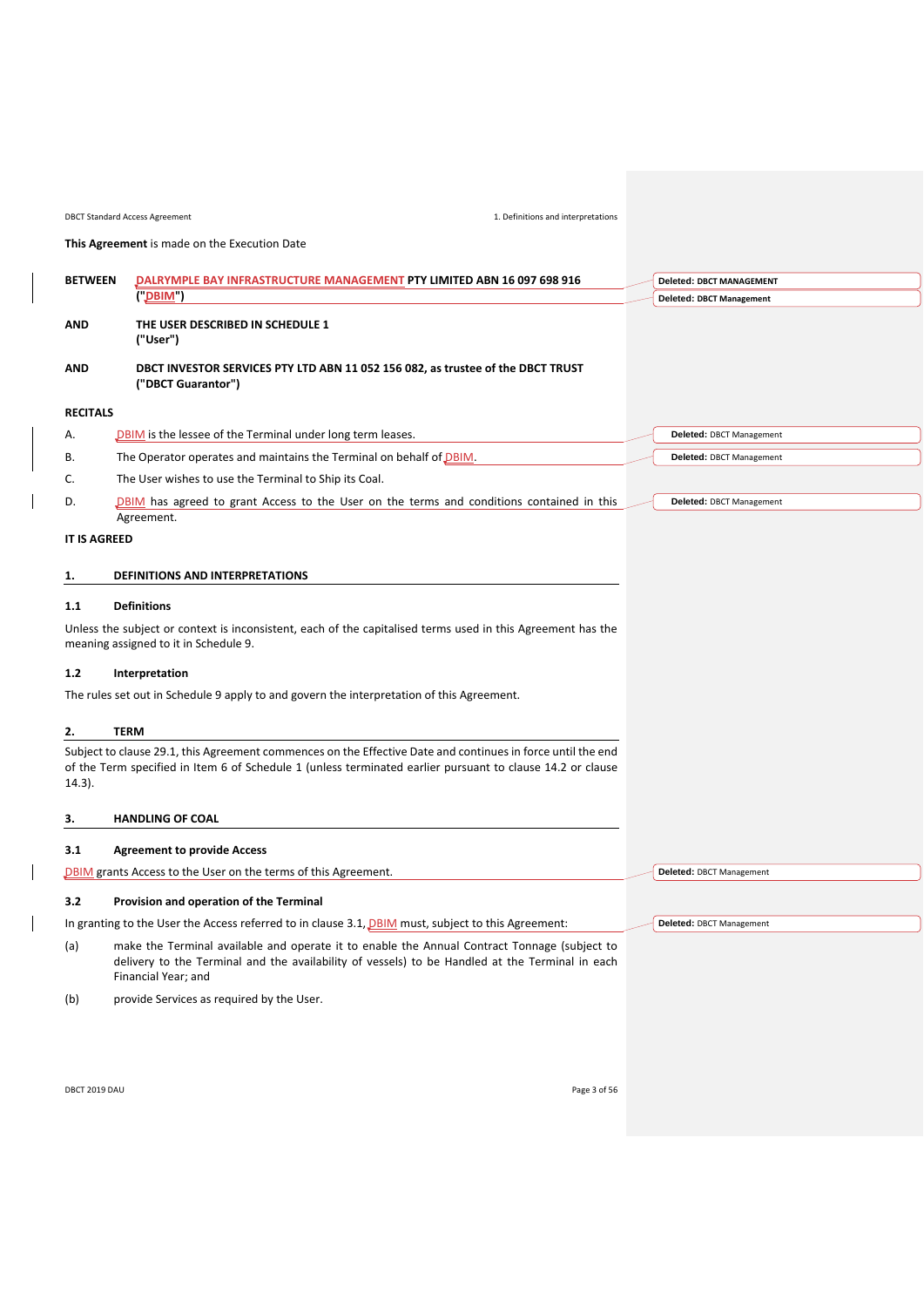DBCT Standard Access Agreement 3. Handling of coal

# **3.3 Delivery by rail**

The User must ensure that its Coal is delivered to the Terminal by rail utilising rolling stock which is compatible with and (as far as it is practicable for the User to control) efficiently utilises the unloading facilities at the Terminal.

#### **3.4 User to use reasonable endeavours to Ship its Annual Contract Tonnage**

The User must use all reasonable endeavours to Ship its Annual Contract Tonnage through the Terminal in each Financial Year.

#### <span id="page-3-0"></span>**3.5 Even shipments**

The User must work towards, and must use all reasonable endeavours to achieve, the Shipping of its Coal through the Terminal at an even rate throughout each Financial Year (and, where Item [7](#page-32-2) in [Schedule 1](#page-32-0) provides for a specific tonnage in respect of a nominated shorter period at some time during the Term, then at an even rate throughout that shorter period). The parties recognise that vessel arrival times, rail scheduling, maintenance and other factors can result in some short-term, routine unevenness to an even rate of Shipping.

#### <span id="page-3-1"></span>**3.6 Terminal Regulations**

- (a) DBIM must comply with, and will use its best endeavours to ensure that the Operator complies with, the Terminal Regulations in force from time to time.
- (b) The User must observe the Terminal Regulations, in force from time to time, as a condition of Access to and the right to have its Coal Handled at the Terminal.
- (c) The User acknowledges that Terminal Regulations may include terms which:
	- (i) require scheduling of Access Holders' railing in and Handling of Coal in ways which promote Terminal efficiency and endeavour to achieve the objective set out in clause [3.5;](#page-3-0)
	- (ii) temporarily reduce the tonnage of Coal which may be Handled or Services provided under this Agreement, during such periods as capacity of the Terminal or relevant Services becomes restricted, provided that such reductions and restrictions affect all Access Holders equitably (but this does not relieve the User or **DBIM** respectively from any liability which they might have in respect of the capacity or Services having become restricted);
	- (iii) prescribe requirements for cargo building windows, unloading of trains, stockpiling and cargo assembly, vessels, arrival of vessels, loading of vessels, pre-loading requirements, order of loading and unloading and other matters where possible (including matters of the type dealt with in the Terminal Regulations at the Commencement Date) which promote the efficient, safe and equitable utilisation of capacity at the Terminal and Terminal Services;
	- (iv) require Access Holders to co-operate with the Operator and other Access Holders in relation to scheduling, loading, unloading, priorities and other matters relating to the operation of the Terminal; and
	- (v) allow the exercise of discretions on the part of the Operator in limited cases, where it is reasonable to do so, to optimise Terminal efficiency (such power to be exercised in good faith and in a non-discriminatory way).
- (d) The User acknowledges and agrees that the Operator may, from time to time, by written notice to DBIM, propose amendments to the Terminal Regulations regarding operational issues.
- (e) If the Operator submits to  $\overline{\text{DBIM}}$  a proposed amendment to the Terminal Regulations,  $\overline{\text{DBIM}}$  must:
	- (i) promptly notify the User of any proposed amendments to Terminal Regulations;

| Deleted: DBCT Management |
|--------------------------|
|                          |
| Deleted: DBCT Management |
| Deleted: DBCT Management |

DBCT 2019 DAU Page 4 of 56

**Deleted: S**

**Deleted:** DBCT Management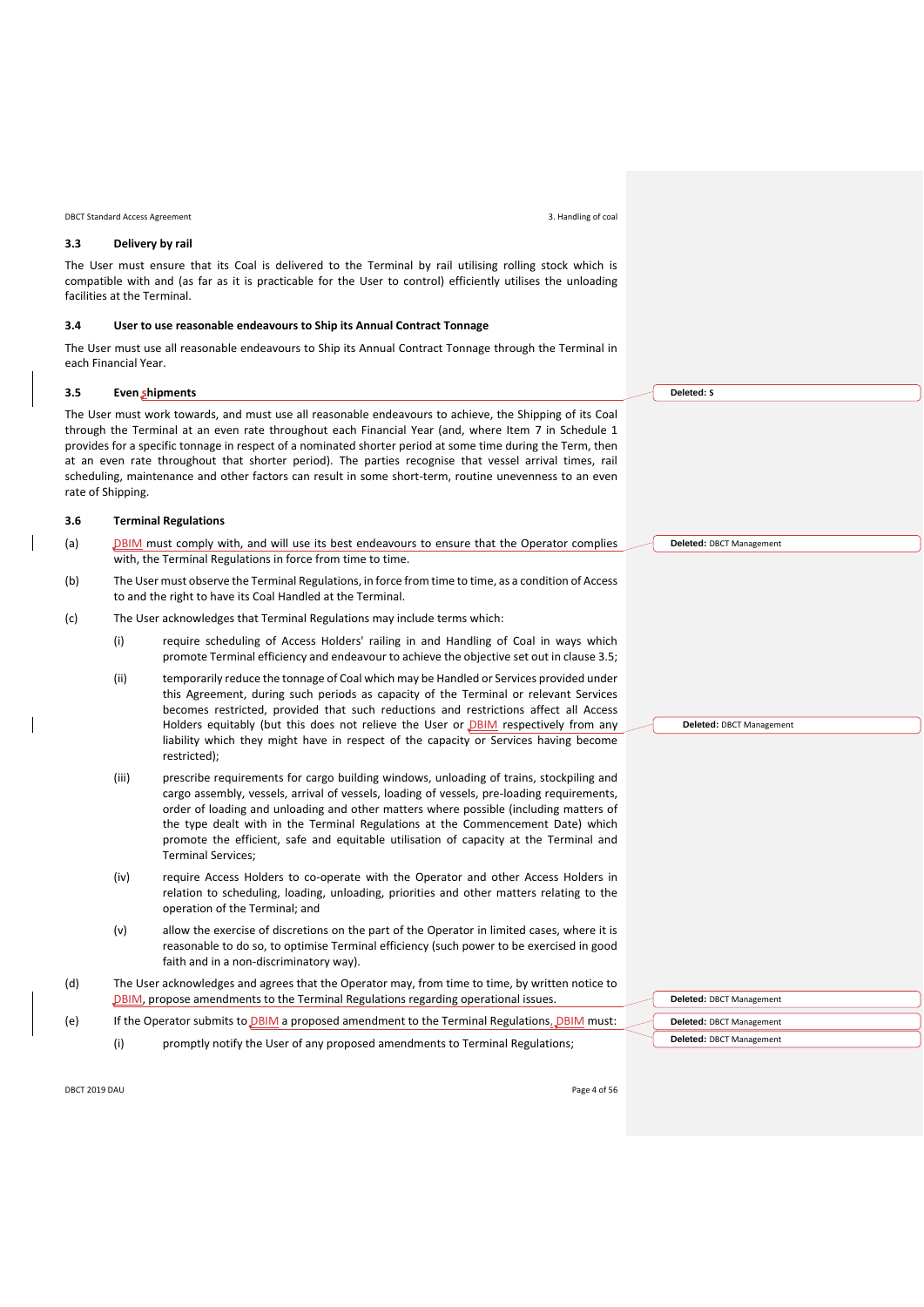| <b>DBCT Standard Access Agreement</b> |                                                                                                                                                                                                                        | 3. Handling of coal                                                                                                                                                                                                           |                                                      |
|---------------------------------------|------------------------------------------------------------------------------------------------------------------------------------------------------------------------------------------------------------------------|-------------------------------------------------------------------------------------------------------------------------------------------------------------------------------------------------------------------------------|------------------------------------------------------|
| (ii)                                  |                                                                                                                                                                                                                        | provide the User with a copy of such proposed amendments to the Terminal Regulations<br>(which may be by displaying it on DBIM's website);                                                                                    | Deleted: DBCT Management                             |
| (iii)                                 | and                                                                                                                                                                                                                    | conduct reasonable consultation with the User in relation to the proposed amendment;                                                                                                                                          |                                                      |
| (iv)                                  |                                                                                                                                                                                                                        | following the completion of such reasonable consultation, notify the User:                                                                                                                                                    |                                                      |
|                                       | (A)                                                                                                                                                                                                                    | of the wording of the proposed amendment;                                                                                                                                                                                     |                                                      |
|                                       | (B)                                                                                                                                                                                                                    | whether it has given its consent to the proposed amendment;                                                                                                                                                                   |                                                      |
|                                       |                                                                                                                                                                                                                        |                                                                                                                                                                                                                               |                                                      |
|                                       | (C)                                                                                                                                                                                                                    | of the detailed reasons for its decision to give (or not give) consent to the<br>proposed amendment; and                                                                                                                      |                                                      |
|                                       | (D)                                                                                                                                                                                                                    | that there is a 30 day period for notifying DBIM of any objections to the decision<br>to consent or not consent (as applicable) to the amendment.                                                                             | Deleted: DBCT Management                             |
|                                       |                                                                                                                                                                                                                        | A proposed amendment to the Terminal Regulations will not be implemented unless:                                                                                                                                              |                                                      |
| (i)                                   |                                                                                                                                                                                                                        | DBIM has conducted reasonable consultation with Access Holders, Access Seekers,                                                                                                                                               | Deleted: DBCT Management                             |
|                                       |                                                                                                                                                                                                                        | Expansion Parties and Rail Operators in accordance with the Access Undertaking; and                                                                                                                                           |                                                      |
| (i)                                   |                                                                                                                                                                                                                        | one of the following has occurred:                                                                                                                                                                                            |                                                      |
|                                       | (A)                                                                                                                                                                                                                    | <b>DBIM</b> has consented to the proposed amendment to the Terminal Regulations                                                                                                                                               | Deleted: DBCT Management                             |
|                                       |                                                                                                                                                                                                                        | and no Access Holder, Access Seeker or Expansion Party has given notice to DBIM                                                                                                                                               | Deleted: DBCT Management                             |
|                                       |                                                                                                                                                                                                                        | objecting to consent being provided to the proposed amendment within 30 days                                                                                                                                                  | Deleted: s                                           |
|                                       |                                                                                                                                                                                                                        | of being notified of the amendment by DBIM;                                                                                                                                                                                   | Deleted: s                                           |
|                                       | (B)                                                                                                                                                                                                                    | DBIM has consented to the proposed amendment to the Terminal Regulations                                                                                                                                                      | Deleted: DBCT Management                             |
|                                       |                                                                                                                                                                                                                        | and while an Access Holder, Access Seeker or Expansion Party has given notice to                                                                                                                                              | Deleted: DBCT Management                             |
|                                       |                                                                                                                                                                                                                        | DBIM objecting to consent being provided to the proposed amendment within 30<br>days of being notified of the amendment by DBIM, the QCA has rejected that                                                                    | Deleted: s                                           |
|                                       |                                                                                                                                                                                                                        |                                                                                                                                                                                                                               | Deleted: DBCT Management                             |
|                                       |                                                                                                                                                                                                                        | objection; or                                                                                                                                                                                                                 | Deleted: s                                           |
|                                       | (C)                                                                                                                                                                                                                    | DBIM has not consented to the proposed amendment to the Terminal Regulations,                                                                                                                                                 | Deleted: s                                           |
|                                       |                                                                                                                                                                                                                        | but an Access Holder, Access Seeker or Expansion Party has given notice to DBIM<br>objecting to consent not being provided, and the QCA has upheld that objection.                                                            | Deleted: DBCT Management                             |
|                                       |                                                                                                                                                                                                                        |                                                                                                                                                                                                                               | Deleted: DBCT Management                             |
|                                       | <b>DBIM</b> will only give its consent to a proposed amendment to the Terminal Regulations under clauses<br>$3.6(f)(ii)(A)$ or $3.6(f)(ii)(B)$ if it has conducted reasonable consultation with Access Holders, Access |                                                                                                                                                                                                                               | Deleted: s                                           |
|                                       |                                                                                                                                                                                                                        | Seekers, Expansion Parties and Rail Operators in accordance with the Access Undertaking and,                                                                                                                                  | <b>Deleted: DBCT Management</b>                      |
|                                       |                                                                                                                                                                                                                        | taking into account the results of such consultation, it reasonably considers that:                                                                                                                                           | Deleted: DBCT Management                             |
| (i)                                   |                                                                                                                                                                                                                        | the amendment relates to operational issues;                                                                                                                                                                                  | Deleted: s                                           |
| (ii)                                  |                                                                                                                                                                                                                        | the amended Terminal Regulations, as a whole, will operate equitably amongst Access                                                                                                                                           |                                                      |
|                                       |                                                                                                                                                                                                                        | Holders, Access Seekers (should they become Access Holders) and Expansion Parties                                                                                                                                             |                                                      |
|                                       | (should they become Access Holders) and, where the relevant amendment affects Rail<br>Operators, amongst affected Rail Operators;                                                                                      |                                                                                                                                                                                                                               | Deleted: s                                           |
| (iii)                                 |                                                                                                                                                                                                                        | the amendment is consistent with the Access Undertaking, and any Access Agreements;                                                                                                                                           | Deleted: s                                           |
|                                       | and                                                                                                                                                                                                                    |                                                                                                                                                                                                                               | Deleted: are                                         |
| (iv)                                  |                                                                                                                                                                                                                        | the amendment is reasonably necessary for the operation of the Terminal in accordance                                                                                                                                         | Deleted: s                                           |
|                                       |                                                                                                                                                                                                                        | with applicable laws and regulatory standards, Approvals, Good Operating and<br>Maintenance Practice or any costs or obligations imposed are justified by the efficiency<br>benefits arising from those costs or obligations. | Deleted: are                                         |
|                                       |                                                                                                                                                                                                                        | If DBIM does not provide its consent to a proposed amendment to the Terminal Regulations, the<br>User may object to DBIM's refusal to provide consent if it reasonably considers that:                                        | Deleted: DBCT Management<br>Deleted: DBCT Management |
| (i)                                   |                                                                                                                                                                                                                        | the amendment relates to operational issues;                                                                                                                                                                                  | Deleted: s                                           |
|                                       |                                                                                                                                                                                                                        |                                                                                                                                                                                                                               |                                                      |

 $\begin{array}{c} \hline \end{array}$ 

<span id="page-4-6"></span><span id="page-4-5"></span><span id="page-4-4"></span><span id="page-4-3"></span><span id="page-4-2"></span><span id="page-4-1"></span><span id="page-4-0"></span> $\overline{\phantom{a}}$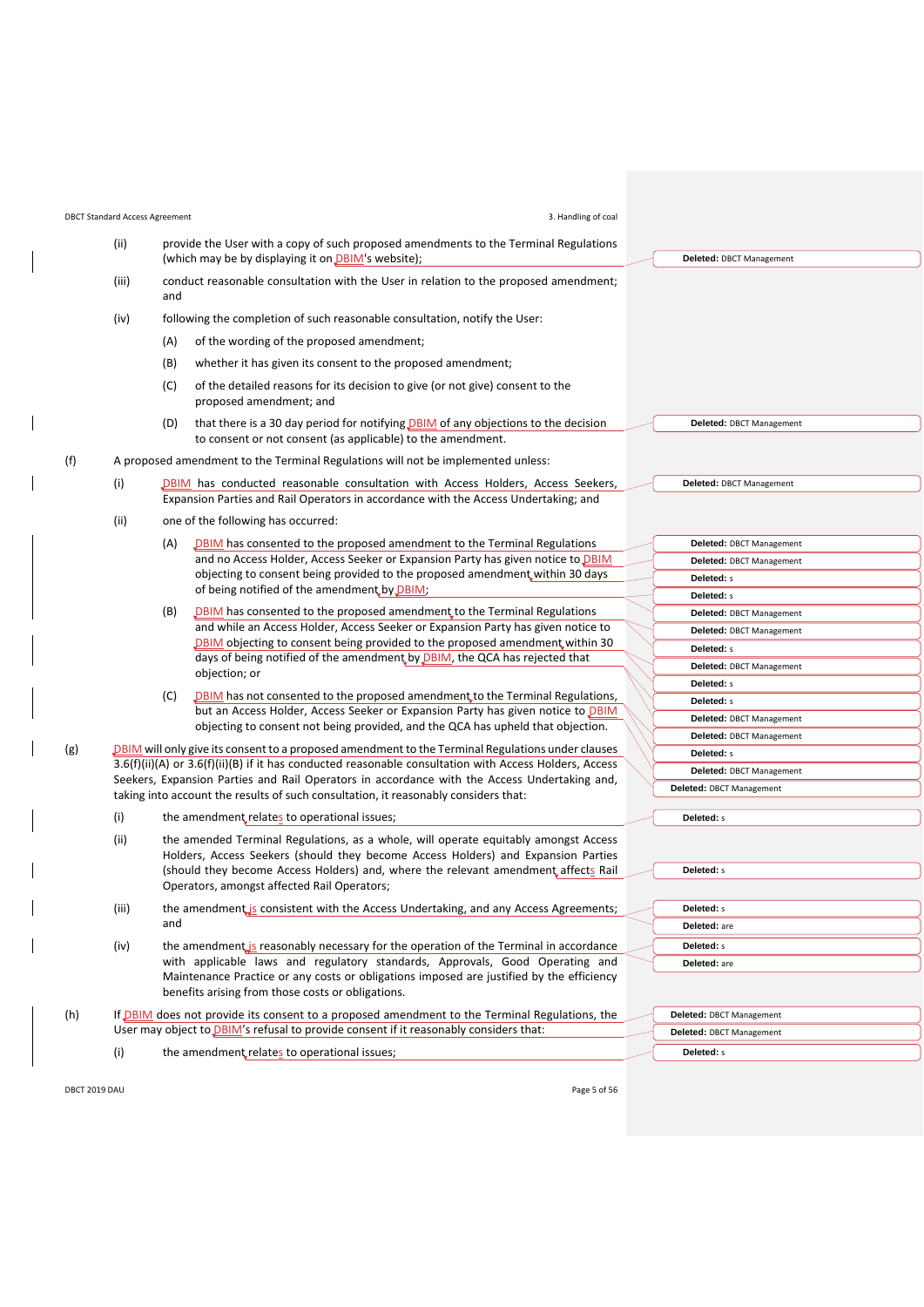<span id="page-5-0"></span>

|     | <b>DBCT Standard Access Agreement</b>                                                        | 3. Handling of coal                                                                                                                                                                                                                                                                               |                                 |  |
|-----|----------------------------------------------------------------------------------------------|---------------------------------------------------------------------------------------------------------------------------------------------------------------------------------------------------------------------------------------------------------------------------------------------------|---------------------------------|--|
|     | (ii)                                                                                         | the amended Terminal Regulations, as a whole, will operate equitably amongst Access<br>Holders, Access Seekers (should they become Access Holders) and Expansion Parties                                                                                                                          |                                 |  |
|     |                                                                                              | (should they become Access Holders) and, where the relevant amendment affects Rail<br>Operators, amongst affected Rail Operators;                                                                                                                                                                 | Deleted: s                      |  |
|     | (iii)                                                                                        | the amendment is consistent with the Access Undertaking and this Agreement; and                                                                                                                                                                                                                   | Deleted: s                      |  |
|     | (iv)                                                                                         | the amendment is reasonably necessary for the operation of the Terminal in accordance                                                                                                                                                                                                             | Deleted: are                    |  |
|     |                                                                                              | with applicable laws and regulatory standards, Approvals, Good Operating and                                                                                                                                                                                                                      | Deleted: s                      |  |
|     |                                                                                              | Maintenance Practice or any costs or obligations imposed are justified by the efficiency<br>benefits arising from those costs or obligations.                                                                                                                                                     | Deleted: are                    |  |
| (i) |                                                                                              | DBIM must notify all Access Holders, Access Seekers, Expansion Parties and Rail Operators of any                                                                                                                                                                                                  | <b>Deleted: DBCT Management</b> |  |
|     |                                                                                              | amendments to the Terminal Regulations that have been approved by the QCA and must provide a<br>copy of the amended Terminal Regulations to these parties (which may be by way of reference to<br>the website on which the amended Terminal Regulations are available in accordance with 3.6(o)). |                                 |  |
| (j) | lf:                                                                                          |                                                                                                                                                                                                                                                                                                   |                                 |  |
|     | (i)                                                                                          | <b>DBIM</b> has given its consent to a proposed amendment to the Terminal Regulations; and                                                                                                                                                                                                        | Deleted: DBCT Management        |  |
|     | (ii)                                                                                         | the User objects to the proposed amendment on the basis that it reasonably considers<br>that the criteria specified in clauses $3.6(g)(i)$ to $3.6(g)(iv)$ are not satisfied,                                                                                                                     |                                 |  |
|     |                                                                                              | then the User may, within 30 days after being notified of DBIM's consent, notify DBIM and the QCA                                                                                                                                                                                                 | Deleted: DBCT Management        |  |
|     |                                                                                              | of its objection to the consent to the proposed amendment.                                                                                                                                                                                                                                        | Deleted: DBCT Management        |  |
| (k) |                                                                                              | If, in response to an objection notified to the QCA by the User under clause 3.6(i), the QCA<br>determines that the criteria specified in clauses $3.6(g)(i)$ to $3.6(g)(iv)$ are not satisfied, then:                                                                                            |                                 |  |
|     | (i)                                                                                          | the proposed amendment and <b>DBIM's</b> consent to the proposed amendment will be taken<br>to have been withdrawn; and                                                                                                                                                                           | <b>Deleted: DBCT Management</b> |  |
|     | (ii)                                                                                         | the proposed amendment will not be made.                                                                                                                                                                                                                                                          |                                 |  |
| (1) | lf:                                                                                          |                                                                                                                                                                                                                                                                                                   |                                 |  |
|     | (i)                                                                                          | <b>DBIM</b> has refused to give its consent to a proposed amendment to the Terminal<br>Regulations; and                                                                                                                                                                                           | Deleted: DBCT Management        |  |
|     | (ii)                                                                                         | the User objects to DBIM not providing consent to the proposed amendment on the basis<br>that it reasonably considers that the criteria specified in clauses $3.6(g)(i)$ to $3.6(g)(iv)$ are<br>satisfied,                                                                                        | Deleted: DBCT Management        |  |
|     |                                                                                              | then the User may, within 30 days of being notified of the amendments by DBIM, notify DBIM and                                                                                                                                                                                                    | Deleted: DBCT Management        |  |
|     | the QCA of its objection to DBIM not providing consent for the proposed amendment.           |                                                                                                                                                                                                                                                                                                   | <b>Deleted: DBCT Management</b> |  |
| (m) | If, in response to an objection notified to the QCA by the User under clause 3.6(I), the QCA |                                                                                                                                                                                                                                                                                                   | Deleted: DBCT Management        |  |
|     |                                                                                              | determines in accordance with the process under Section 17.4(b) of the Access Undertaking that<br>the criteria in clauses $3.6(g)(i)$ to $3.6(g)(iv)$ are satisfied, then:                                                                                                                        | Deleted: in                     |  |
|     | (i)                                                                                          | DBIM's consent to the proposed amendment will be deemed to have been given; and                                                                                                                                                                                                                   | Deleted: DBCT Management        |  |
|     | (ii)                                                                                         | the proposed amendment will be made.                                                                                                                                                                                                                                                              |                                 |  |
| (n) |                                                                                              | Subject to <b>DBIM</b> complying with clause 3.6(f), <b>DBIM</b> will not be liable to the User on any basis                                                                                                                                                                                      | Deleted: DBCT Management        |  |
|     |                                                                                              | whatsoever as a result of DBIM consenting to an amendment to the Terminal Regulations or the                                                                                                                                                                                                      | <b>Deleted: DBCT Management</b> |  |
|     |                                                                                              | due implementation and observance of an amendment to the Terminal Regulations, as long as<br>DBIM had in all respects acted reasonably and in good faith and (acting reasonably and in good                                                                                                       | Deleted: DBCT Management        |  |
|     |                                                                                              | faith) had formed the opinion required by clause 3.6(g). For clarification, this does not affect <i>DBIM's</i>                                                                                                                                                                                    | Deleted: DBCT Management        |  |
|     |                                                                                              | obligation to do anything required on its part to cause<br>the termination                                                                                                                                                                                                                        | Deleted: DBCT Management        |  |

<span id="page-5-1"></span>or consequential amendment of a Terminal Regulation after any determination that the Terminal

Regulation breaches this Agreement or the Access Undertaking.

DBCT 2019 DAU Page 6 of 56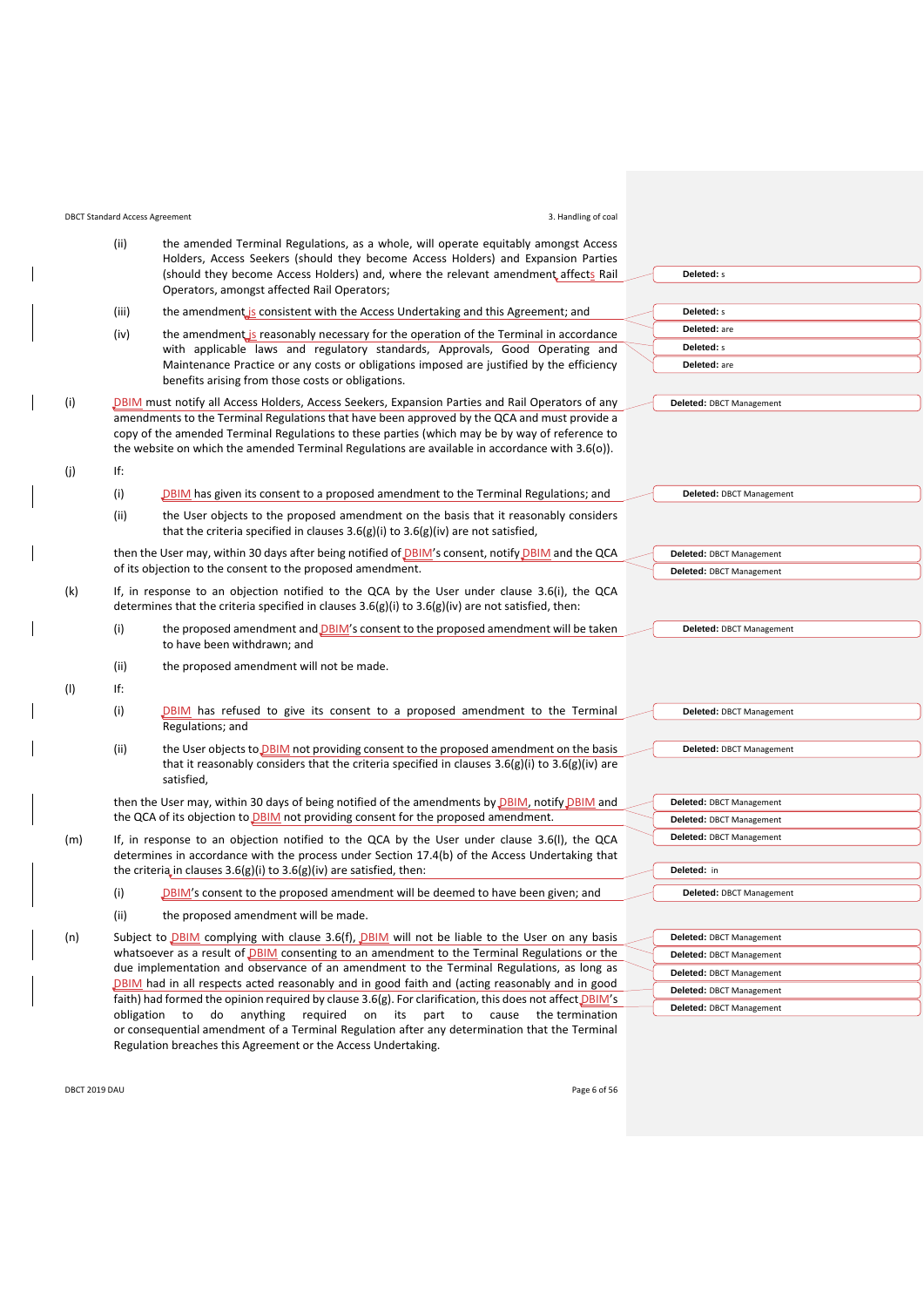<span id="page-6-5"></span><span id="page-6-3"></span><span id="page-6-2"></span><span id="page-6-1"></span>

|     |      | <b>DBCT Standard Access Agreement</b><br>4. Payment of charges and adjustments                                                                                                                                                                                               |                                 |
|-----|------|------------------------------------------------------------------------------------------------------------------------------------------------------------------------------------------------------------------------------------------------------------------------------|---------------------------------|
| (o) |      | DBIM must make a copy of the Terminal Regulations available to the User (which may be by                                                                                                                                                                                     | Deleted: DBCT Management        |
|     |      | displaying it on DBIM's website).                                                                                                                                                                                                                                            | Deleted: DBCT Management        |
| 3.7 |      | Addressing disproportionate use of Terminal capacity and risk minimisation                                                                                                                                                                                                   |                                 |
| (a) |      | If at any time DBIM, acting reasonably and on the recommendation of the Operator, considers that:                                                                                                                                                                            | Deleted: DBCT Management        |
|     | (i)  | the User is disproportionately consuming the capacity of the Terminal (when compared<br>with other Access Holders on a per tonne basis) and other Access Holders are materially<br>adversely affected as a result; or                                                        |                                 |
|     | (ii) | the provision of the User's Coal to the Terminal or Handling of that Coal at the Terminal<br>creates a disproportionate risk to the Terminal (when compared with Coal of other Access<br>Holders),                                                                           |                                 |
|     |      | and that it is reasonably practicable for the User to reduce that disproportionate consumption of                                                                                                                                                                            |                                 |
|     |      | capacity or disproportionate risk, DBIM may give written notice to the User to that effect.                                                                                                                                                                                  | <b>Deleted: DBCT Management</b> |
| (b) |      | If DBIM gives notice to the User pursuant to clause 3.7(a) the User must:                                                                                                                                                                                                    | Deleted: DBCT Management        |
|     | (i)  | meet with <b>DBIM</b> (or with the Operator if <b>DBIM</b> gives notice that the Operator is authorised                                                                                                                                                                      | Deleted: DBCT Management        |
|     |      | to act as its nominee) to attempt to agree on an appropriate action plan; and                                                                                                                                                                                                | Deleted: DBCT Management        |
|     | (ii) | promptly, and in any event, within 60 days of the meeting referred to in clause $3.7(a)(i)$ ,<br>develop and implement an action plan agreed between the parties or (if there is no<br>agreement, but it is consistent with clause $3.7(c)$ an action plan required by DBIM. | Deleted: DBCT Management        |
| (c) |      | DBIM is not entitled to require anything in an action plan which would be:                                                                                                                                                                                                   | Deleted: DBCT Management        |
|     | (i)  | unreasonable or uneconomic for the User in all the circumstances; or                                                                                                                                                                                                         |                                 |
|     | (ii) | inconsistent with what is generally accepted as good operating practice in the prevailing<br>circumstances.                                                                                                                                                                  |                                 |
| (d) |      | A dispute between DBIM (or the Operator) and the User in respect of this clause 3.7 may be referred<br>to dispute resolution in accordance with clause 15.                                                                                                                   | Deleted: DBCT Management        |
| 4.  |      | PAYMENT OF CHARGES AND ADJUSTMENTS                                                                                                                                                                                                                                           |                                 |
| 4.1 |      | <b>Interpretation of Pricing Provisions</b>                                                                                                                                                                                                                                  |                                 |
|     |      | In this Agreement, the following principles of interpretation shall apply:                                                                                                                                                                                                   |                                 |
| (a) |      | for so long as there is a single Terminal Component, the terms and definitions of this Agreement<br>relevant to pricing apply to all Access collectively; and                                                                                                                |                                 |
| (b) |      | where there are multiple Terminal Components, the terms and definitions of this Agreement<br>relevant to pricing apply to each Terminal Component separately.                                                                                                                |                                 |
|     |      | For the avoidance of doubt, the Access contracted under this Agreement relates to [the Existing Terminal / a<br>Differentiated Expansion Component].                                                                                                                         |                                 |
| 4.2 |      | Charges payable regardless of remedies                                                                                                                                                                                                                                       |                                 |
|     |      | The charges payable pursuant to this clause 4 must be paid by the User promptly when due, regardless of                                                                                                                                                                      |                                 |

<span id="page-6-4"></span><span id="page-6-0"></span>any remedies which might be available to the User pursuant to claus[e 13](#page-18-0) except to the extent that claus[e 5.3](#page-8-0) applies:

(a) unless and until, and to the extent that, it is determined through dispute resolution or agreed that the charges are not payable pursuant to claus[e 13.4\(b\);](#page-19-0) and

(b) unless a relevant Delay is caused by Wilful Default by  $DBIM$  (clause [13.5\)](#page-19-1).

**Deleted:** DBCT Management

**Deleted:** ;

DBCT 2019 DAU Page 7 of 56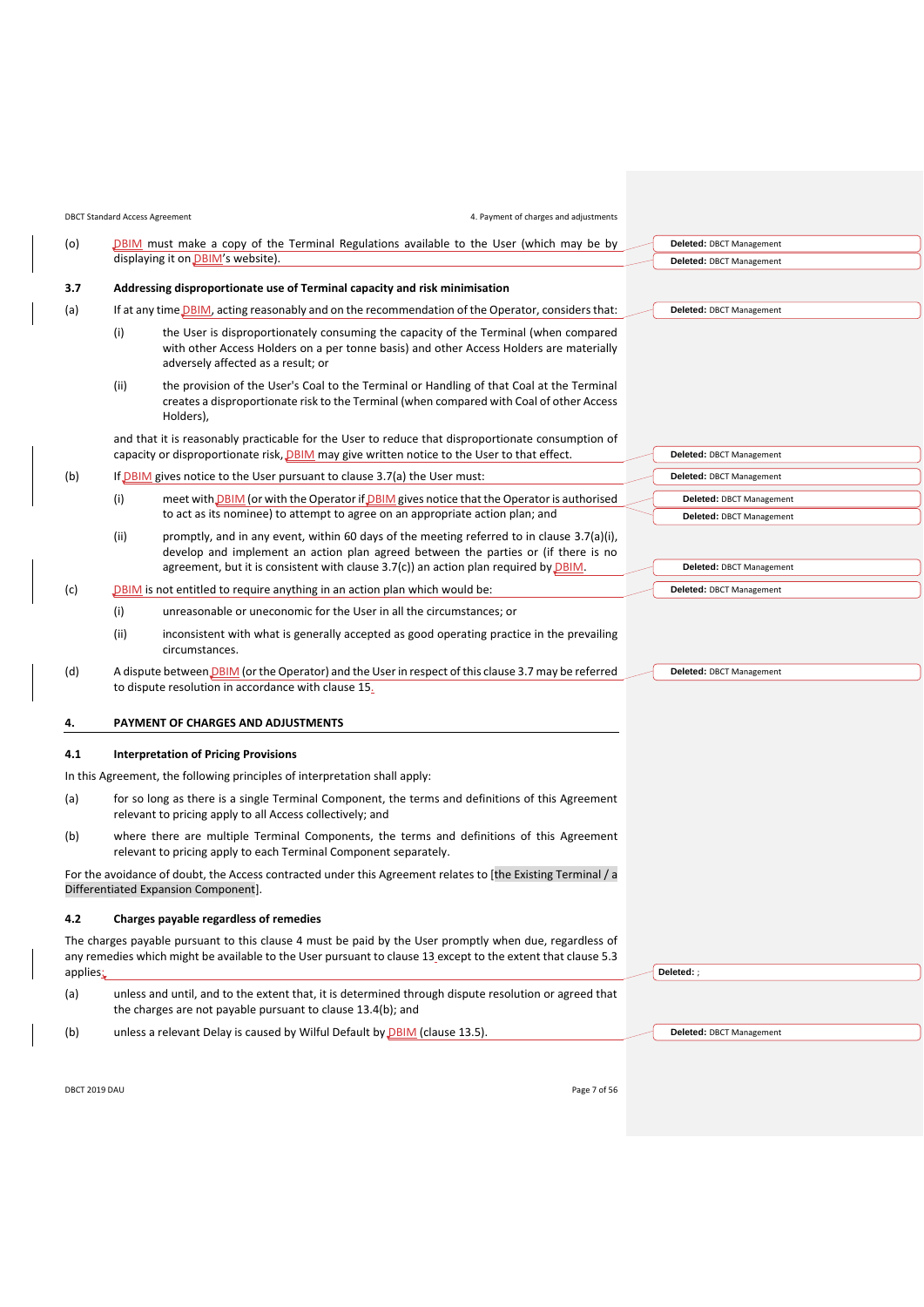<span id="page-7-4"></span>

| <b>DBCT Standard Access Agreement</b><br>5. Accounts |                                                                                                                                                                                                                   |  |                                                      |  |
|------------------------------------------------------|-------------------------------------------------------------------------------------------------------------------------------------------------------------------------------------------------------------------|--|------------------------------------------------------|--|
| 4.3                                                  | <b>Access Charges</b>                                                                                                                                                                                             |  |                                                      |  |
|                                                      | Access Charges for each Terminal Component will comprise two parts:                                                                                                                                               |  |                                                      |  |
| (a)                                                  | a TIC; and                                                                                                                                                                                                        |  |                                                      |  |
| (b)                                                  | a charge to recoup the costs of operation and maintenance of the Terminal, being:                                                                                                                                 |  |                                                      |  |
|                                                      | the Handling Charge - Fixed;<br>(i)                                                                                                                                                                               |  |                                                      |  |
|                                                      | (ii)<br>the Handling Charge - Variable; and                                                                                                                                                                       |  |                                                      |  |
|                                                      | (iii)<br>where applicable, charges for Miscellaneous Services.                                                                                                                                                    |  |                                                      |  |
| 4.4                                                  | User to pay TIC                                                                                                                                                                                                   |  |                                                      |  |
|                                                      | The User must pay the TIC to DBIM for each tonne of Annual Contract Tonnage by monthly instalments (each<br>a Monthly Payment) in accordance with clause 5.1(b).                                                  |  | Deleted: DBCT Management                             |  |
| 4.5                                                  | User to pay Handling Charge - Fixed                                                                                                                                                                               |  |                                                      |  |
| (a)                                                  | The User must pay HCF to <b>DBIM</b> , calculated in accordance with clause 6.2.                                                                                                                                  |  | Deleted: DBCT Management                             |  |
| (b)                                                  | On an interim basis (subject to end-of-Financial Year reconciliations and adjustments pursuant to                                                                                                                 |  |                                                      |  |
|                                                      | clause 5.1(d)) the User must pay $DBIM$ monthly instalments each equal to one-twelfth of the annual<br>HCF reasonably estimated by DBIM at the commencement of the relevant Financial Year.                       |  | Deleted: DBCT Management<br>Deleted: DBCT Management |  |
|                                                      |                                                                                                                                                                                                                   |  |                                                      |  |
| 4.6                                                  | <b>User to pay Handling Charges - Variable</b>                                                                                                                                                                    |  |                                                      |  |
| (a)                                                  | The User must pay HCV to DBIM, calculated in accordance with clause 6.3.                                                                                                                                          |  | Deleted: DBCT Management                             |  |
| (b)                                                  | On an interim basis (subject to end-of-Financial Year reconciliations and adjustments pursuant to                                                                                                                 |  |                                                      |  |
|                                                      | clause $5.1(d)$ ) the User must pay DBIM monthly instalments each equal to one-twelfth of the annual<br>HCV reasonably estimated by <b>DBIM</b> at the commencement of the relevant Financial Year.               |  | Deleted: DBCT Management<br>Deleted: DBCT Management |  |
|                                                      |                                                                                                                                                                                                                   |  |                                                      |  |
| 4.7                                                  | User to pay Miscellaneous Services charges                                                                                                                                                                        |  |                                                      |  |
|                                                      | The User must pay DBIM for Miscellaneous Services provided at the Terminal where such services are<br>charged separately from HCF and HCV, at the rates applicable pursuant to clause 6.4.                        |  | Deleted: DBCT Management                             |  |
|                                                      |                                                                                                                                                                                                                   |  |                                                      |  |
| 4.8                                                  | <b>DBIM's business interruption insurance</b>                                                                                                                                                                     |  | <b>Deleted: DBCT Management</b>                      |  |
|                                                      | Any insurance premium which relates to business interruption cover for <b>DBIM</b> will not form part of any HCV,                                                                                                 |  | Deleted: DBCT Management                             |  |
|                                                      | HCF or Miscellaneous Charge. (For clarification, this is because of the obligation of Access Holders whose<br>Access Agreement is on the terms of the Standard Access Agreement to continue paying Access Charges |  |                                                      |  |
|                                                      | whilst an event of Force Majeure continues - clause 13.3(b)).                                                                                                                                                     |  |                                                      |  |
| 5.                                                   | <b>ACCOUNTS</b>                                                                                                                                                                                                   |  |                                                      |  |
| 5.1                                                  | Calculation, rendering and payment of tax invoices                                                                                                                                                                |  |                                                      |  |
| (a)                                                  | DBIM and the User must give each other appropriate tax invoices or adjustment notes for any                                                                                                                       |  | Deleted: DBCT Management                             |  |
|                                                      | charge payable by the User to DBIM or any amounts payable by DBIM to the User under clause 4.                                                                                                                     |  | Deleted: DBCT Management                             |  |
| (b)                                                  | With respect to the Monthly Payment, HCF, HCV, and charges for Miscellaneous Services, the User                                                                                                                   |  | Deleted: DBCT Management                             |  |
|                                                      | must pay each tax invoice duly given to it by <b>DBIM</b> by no later than that date (the "Due Date") which                                                                                                       |  | Deleted: DBCT Management                             |  |
|                                                      | is 30 days after the date of receipt of that tax invoice.                                                                                                                                                         |  |                                                      |  |
| (c)                                                  | Tax invoices may only be rendered by DBIM monthly in arrears for the Monthly Payment, and<br>monthly instalments of HCF, HCV and charges for Miscellaneous Services.                                              |  | Deleted: DBCT Management                             |  |

<span id="page-7-3"></span><span id="page-7-2"></span><span id="page-7-1"></span><span id="page-7-0"></span>(d) With respect to the annual reconciliation and adjustment of HCF and HCV:

DBCT 2019 DAU Page 8 of 56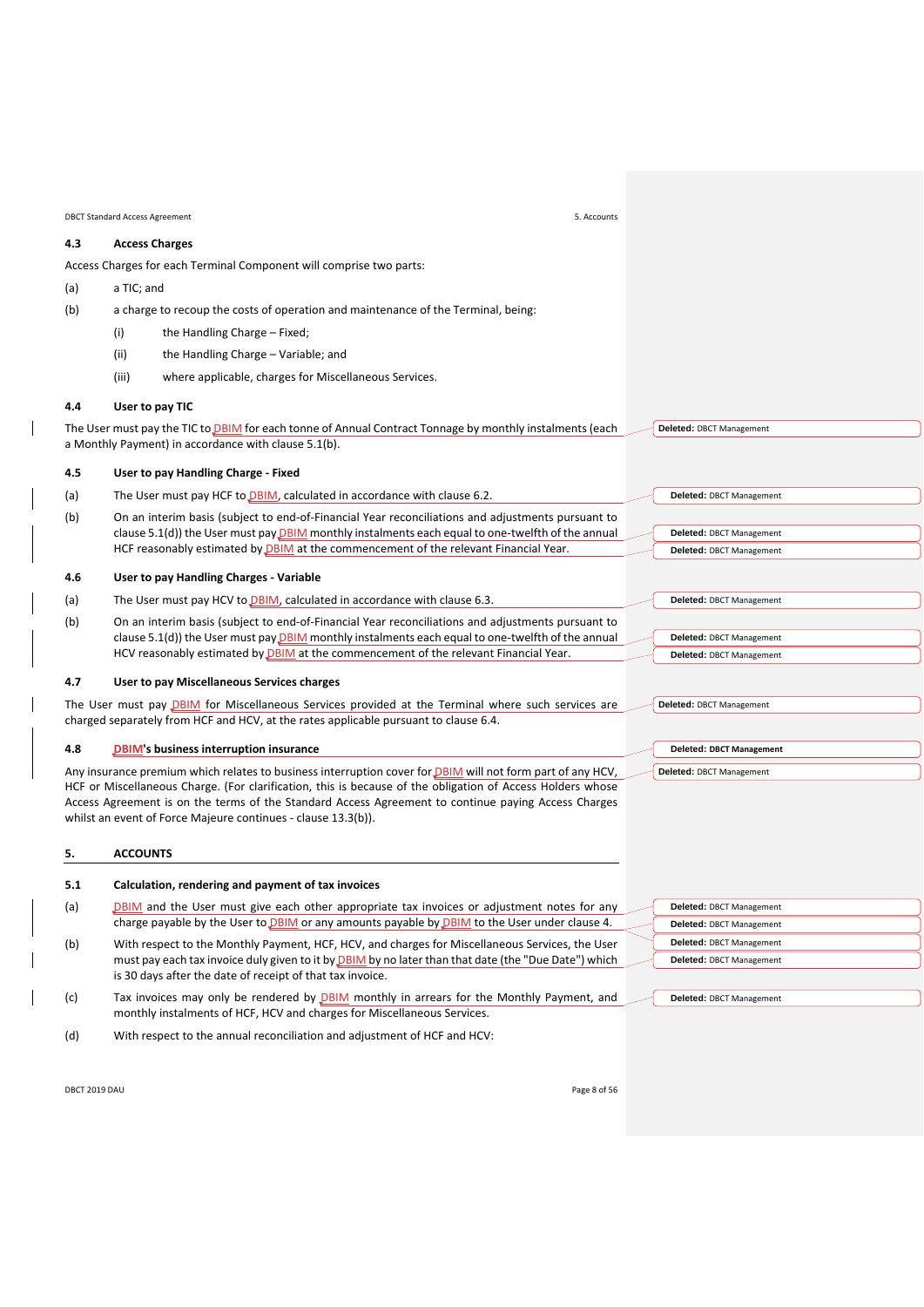#### <span id="page-8-1"></span>DBCT Standard Access Agreement 5. Accounts

<span id="page-8-3"></span>

- (iii) The parties must pay the adjustment relevant under this clause [5.1\(d\)](#page-7-2) within 14 days after the receipt of a relevant tax invoice pursuant to clause [5.1\(d\)\(ii\).](#page-8-3)
- (iv) If the adjustment contemplated under this clause [5.1\(d\)](#page-7-2) is wholly or partially impacted by a dispute (as between two or more of the User, another Access Holder and *DBIM*), no amount need be paid in respect of that disputed amount until that dispute has been resolved but, as far as it is practicable, undisputed amounts must be promptly paid (with tax invoices being given accordingly, but the giving of a tax invoice in respect of the undisputed part of a payment will not prejudice the dispute). DBIM and the User must use reasonable endeavours to attempt to expeditiously resolve any such dispute to which they are a party.

#### <span id="page-8-5"></span>**5.2 Interest on late payments**

- (a) If the User does not pay a tax invoice by the Due Date, *DBIM*, without prejudice to its other rights under this Agreement, may charge interest to the User on the amount owed computed from the Due Date to the actual date of payment at the Default Interest Rate, and unpaid interest may be compounded and itself incur interest, on a monthly basis until payment at a rate equal to 1/12th of the Default Interest Rate.
- (b) If DBIM does not make a payment to the User on the date due for such payment or does not notify the User of the amount of an adjustment to be paid by **DBIM** by the required date to do so, the User, without prejudice to its rights under this Agreement, may charge interest to DBIM on the amount owed computed from the date due for such payment (or the date on which payment would have become due had the adjustment been duly notified) to the actual date of payment at the Default Interest Rate, and unpaid interest may be compounded and itself incur interest on a monthly basis until payment at a rate equal to 1/12th of the Default Interest Rate.

#### <span id="page-8-0"></span>**5.3 Disputes over accounts**

- <span id="page-8-4"></span>(a) Subject to clause [5.1\(d\)\(iv\)](#page-8-2) if the User disputes the amount of a tax invoice from  $DBIM$  on the basis that it contains a manifest administrative error or is incorrectly calculated, then the User must pay:
	- (i) the whole of the undisputed part of the tax invoice by the Due Date; and
	- (ii) 50% of the disputed portion, pending resolution of that dispute (and the User will not be in default for non-payment, if it does so).
- (b) Payment in accordance with clause [5.3\(a\)](#page-8-4) will not prejudice the User's rights under claus[e 15.](#page-21-0)
- (c) If following the resolution of a dispute, DBIM refunds that portion of the disputed tax invoice which has been paid or the User pays the unpaid portion of a disputed tax invoice, then *DBIM* or the User shall pay interest at the No Fault Interest Rate on the refunded amount (in the case of **DBIM**) or the paid amount (in the case of the User) computed from the date on which the disputed amount was originally due to the date the adjustment is paid.

| Deleted: DBCT Management |
|--------------------------|
| Deleted: DBCT Management |
| Deleted: DBCT Management |

| DBCT 2019 DAU | Page 9 of 56 |
|---------------|--------------|
|---------------|--------------|

| Deleted: DBCT Management |
|--------------------------|
| Deleted: DBCT Management |
| Deleted: DBCT Management |

**Deleted:** DBCT Management

<span id="page-8-2"></span>**Deleted:** DBCT Management

**Deleted:** DBCT Management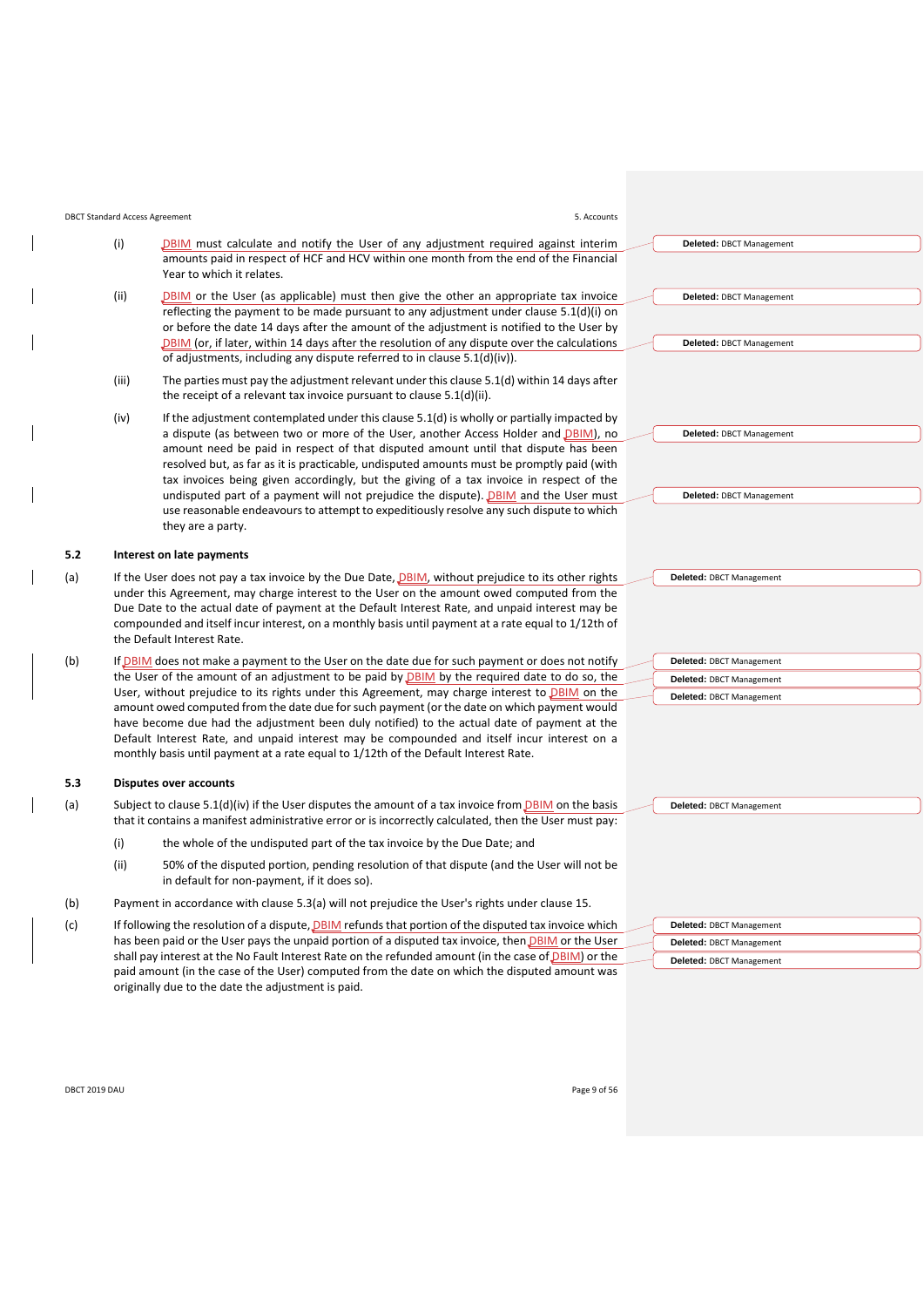DBCT Standard Access Agreement 6. Handling charges

# <span id="page-9-0"></span>**6. HANDLING CHARGES**

#### <span id="page-9-3"></span>**6.1 Utilisation Advice**

- (a) As soon as practicable after the Execution Date, the User must give a Utilisation Advice to each of DBIM and the Operator relating to the balance of the then current Financial Year (on a monthly basis) and the next 3 full Financial Years of the Term (on an annual basis).
- (b) By no later than 15 February in each Financial Year, the User must give a Utilisation Advice to each of DBIM and the Operator relating to the next full Financial Year (on a monthly basis) and the 3 full Financial Years of the Term following that next Financial Year (on an annual basis).
- (c) In the five Business Days preceding each 1 July, 1 October, 1 January and 1 April in each Financial Year, the User must update DBIM and the Operator with a revised Utilisation Advice relating to that Financial Year, together with projections of similar information for the 12 month period commencing on the date of that update.
- <span id="page-9-4"></span>(d) The User will be under no liability to DBIM if the actual number, types or tonnages of vessels or the amount of Coal is or are greater or fewer than the number, types, tonnages or amounts estimated in this clause [6.1](#page-9-3) or estimated in any advice given pursuant to this claus[e 6.1.](#page-9-3)

#### <span id="page-9-1"></span>**6.2 HCF**

(a) HCF for each Financial Year in respect of the Terminal Component is calculated as follows:

$$
HCF = [OFC + DC + MC]x \frac{ACT}{TACT}
$$

Where:

OFC is the aggregate of all Fixed Operating Costs for the Financial Year in respect of the relevant Terminal Component;

DC is other expenditure (not being Capital Expenditure) incurred by the Operator for the operation and maintenance of the relevant Terminal Component (including any Operator's margin) for that Financial Year and reimbursable by **DBIM** pursuant to the Operation & Maintenance Contract;

MC is the minor Capital Expenditure for the relevant Terminal Component (not included in DC) in the relevant Financial Year, to a maximum of \$3 million;

ACT is the User's Annual Contract Tonnage in respect of the relevant Terminal Component; and

TACT is the total of the annual contract tonnages (or if an Access Holder's actual tonnage Shipped is greater than its annual contract tonnage, the actual tonnage Shipped) of all Access Holders for each relevant Financial Year in respect of the relevant Terminal Component.

(b) As soon as practicable after each 31 May, having consulted with the Operator, DBIM must advise the User in writing of the estimated HCF payable by the User during the forthcoming Financial Year in respect of the relevant Terminal Component.

#### <span id="page-9-2"></span>**6.3 HCV**

(a) HCV for each Financial Year in respect of the Terminal Component is calculated as follows:

$$
HCV = \frac{OVC}{TTCS} \times ATTS
$$

Where:

OVC is the aggregate of all Variable Operating Costs in respect of the Handling of all Coal through the relevant Terminal Component for a Financial Year;

ATTS is the actual number of tonnes of Coal Shipped by the User pursuant to this Agreement in the relevant Financial Year in respect of the relevant Terminal Component; and

DBCT 2019 DAU Page 10 of 56

**Deleted:** DBCT Management

**Deleted:** DBCT Management

**Deleted:** DBCT Management

**Deleted:** DBCT Management

**Deleted:** DBCT Management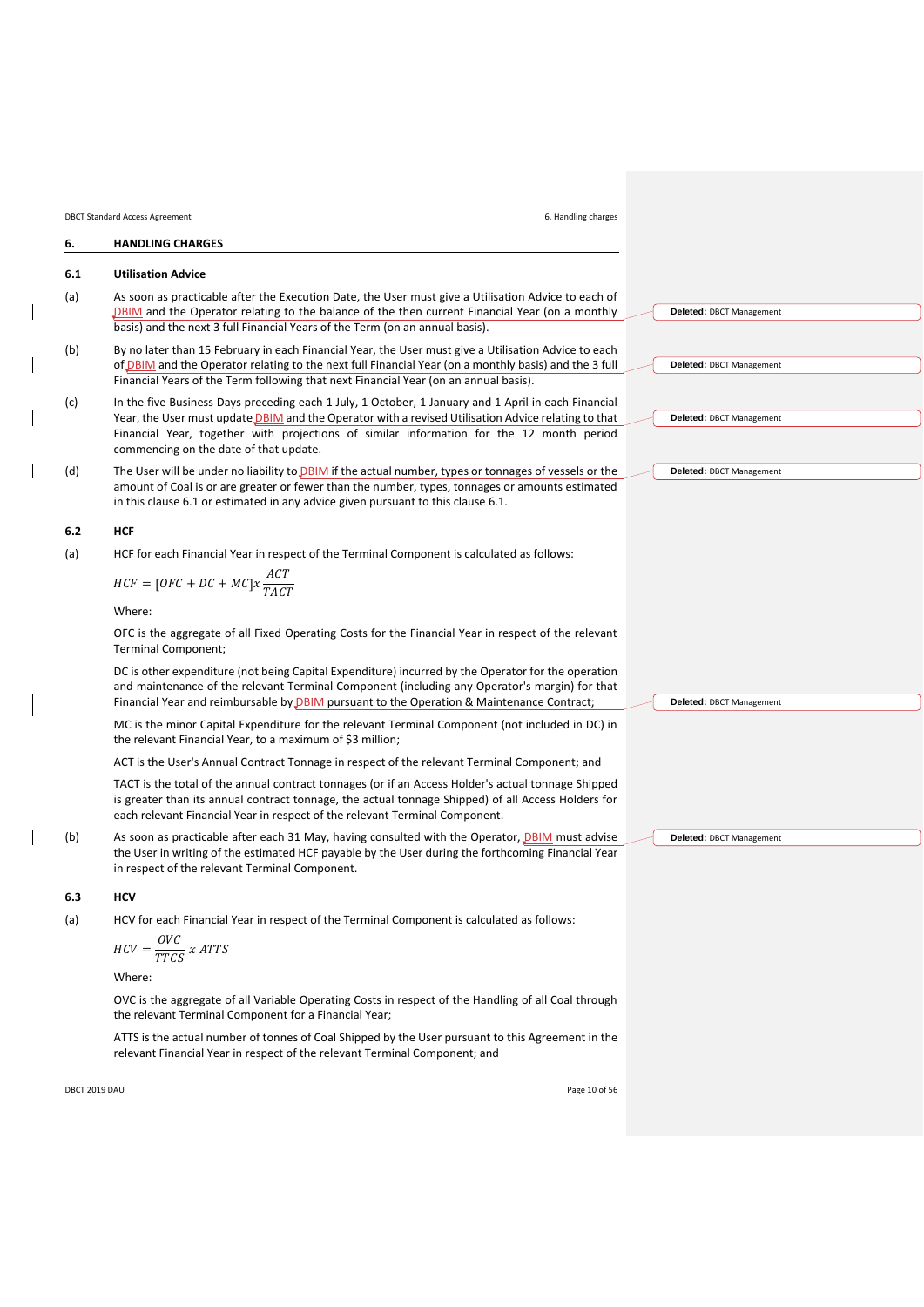DBCT Standard Access Agreement 7. Review of Access Charges

TTCS is the total number of tonnes of Coal Shipped through the relevant Terminal Component during that Financial Year.

(b) As soon as practicable after each 31 May, and having consulted with the Operator, DBIM must advise the User in writing of the estimated HCV payable by the User during the forthcoming Financial Year in respect of the relevant Terminal Component.

#### <span id="page-10-1"></span>**6.4 Miscellaneous Services**

- (a) Charges for Miscellaneous Services must be an amount which the Operator reasonably estimates as:
	- (i) relevant reasonable additional costs to be incurred by the Operator as a result of the Miscellaneous Services including the Operator's profit margin; and
	- (ii) any other additional costs likely to be incurred by other Access Holders (for example, additional demurrage) as a result of the delays in Handling other Coal, arising out of the Miscellaneous Services.
- (b) Any charges recovered under this clause [6.4](#page-10-1) or an equivalent clause in another User Agreement must be deducted from operating costs and the Operator's margin in respect of those operating costs for the purposes of calculating HCF and HCV.
- (c) The parties recognise that the Operator has historically charged Access Holders directly for some services provided at the Terminal, and nothing in this Agreement precludes that practice from continuing.

#### <span id="page-10-0"></span>**7. REVIEW OF ACCESS CHARGES**

#### **7.1 Amendments to TIC**

Subject to clause [7.2,](#page-10-2) the TIC will be amended from time to time throughout the Term in accordance wit[h Schedule 2.](#page-33-0)

# <span id="page-10-2"></span>**7.2 5 year review of charges**

- <span id="page-10-3"></span>(a) All charges under this Agreement and the method of calculating, paying and reconciling them (including the terms of [Schedule 2\)](#page-33-0) and any consequential changes in drafting of provisions will be reviewed in their entirety, effective from the start of each Pricing Period, in accordance with the following provisions of this clause [7.2.](#page-10-2) A review of charges under this clause [7.2](#page-10-2) may be initiated by either party by notice to the other party:
	- (i) for a Pricing Period that commences within 18 months of the Effective Date, no later than 20 Business Days after the Effective Date;
	- (ii) for any other Pricing Period, no later than 18 months prior to the start of that Pricing Period.
- (b) Each review pursuant to clause [7.2\(a\)](#page-10-3) will determine the types, calculation, payment and reconciliation of charges payable by the User pursuant to this Agreement, and may have regard to the terms of the approved Access Undertaking that is:
	- (i) effective at the time of review; or
	- (ii) will have effect in the upcoming Pricing Period in which the reviewed charges will apply.
- (c) Where a review is commenced pursuant to claus[e 7.2\(a\):](#page-10-3)
	- (i) the parties must endeavour to agree as early as it is practicable to do so (if possible, by no later than the start of the relevant Pricing Period) on the basis and amount of new charges to apply from the start of that Pricing Period;

**Deleted:** DBCT Management

**Deleted:** At the request of either party by notice to the other party no later than 18 months prior to the start of a Pricing Period, a…

**Field Code Changed**

**Formatted:** Not Highlight

**Deleted: A**

| $\frac{1}{2}$ of matted. $\frac{1}{2}$ is the $\frac{1}{2}$ |
|-------------------------------------------------------------|
|                                                             |
| Formatted: Heading 4, Left                                  |

| Formatted: Heading 4, Left                                                             |  |  |  |
|----------------------------------------------------------------------------------------|--|--|--|
| Deleted: DBCT Management and the User must commence<br>each                            |  |  |  |
| <b>Deleted:</b> no later than 18 months prior to the start of a Pricing<br>Period, and |  |  |  |

DBCT 2019 DAU Page 11 of 56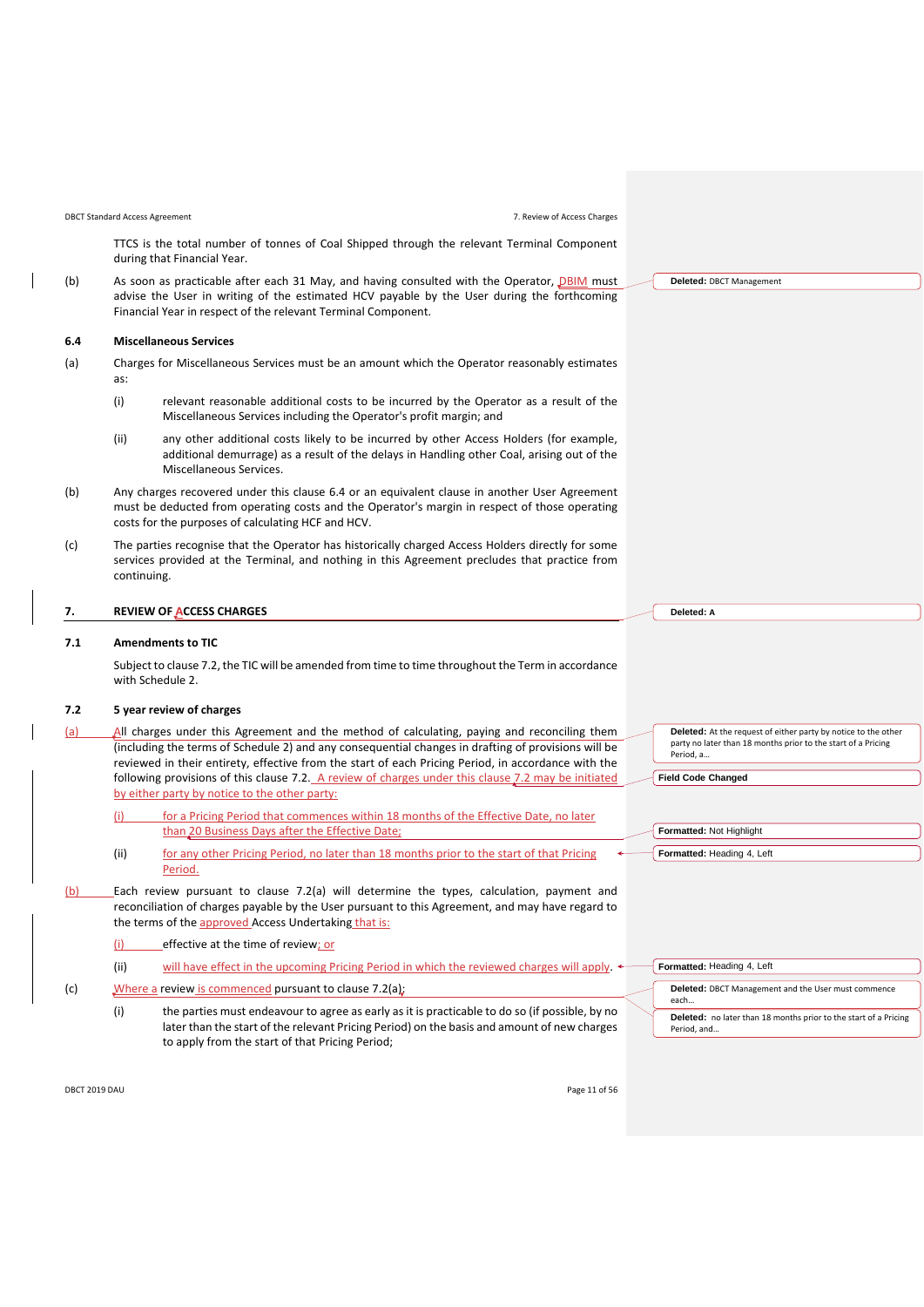DBCT Standard Access Agreement 7. Review of Access Charges

<span id="page-11-1"></span><span id="page-11-0"></span>

|     | (ii)     | if the parties do not reach agreement by the date 6 months prior to the start of the<br>relevant Pricing Period, either party may refer the determination of the issues to                                                                                                                                                                                                                                                                                                                                                                                                                                                                                                                                                                                                                                                                                                  |                                        |
|-----|----------|-----------------------------------------------------------------------------------------------------------------------------------------------------------------------------------------------------------------------------------------------------------------------------------------------------------------------------------------------------------------------------------------------------------------------------------------------------------------------------------------------------------------------------------------------------------------------------------------------------------------------------------------------------------------------------------------------------------------------------------------------------------------------------------------------------------------------------------------------------------------------------|----------------------------------------|
|     |          | arbitration in accordance with this clause 7.2.                                                                                                                                                                                                                                                                                                                                                                                                                                                                                                                                                                                                                                                                                                                                                                                                                             | <b>Deleted:</b> the Access Undertaking |
|     | (iii)    | if there is no agreement or determination by the start of the relevant Pricing Period then:                                                                                                                                                                                                                                                                                                                                                                                                                                                                                                                                                                                                                                                                                                                                                                                 |                                        |
|     |          | the charges (and method of paying and reconciling them) applying prior to that<br>(A)<br>Pricing Period will continue to apply until otherwise agreed or determined; and                                                                                                                                                                                                                                                                                                                                                                                                                                                                                                                                                                                                                                                                                                    |                                        |
|     |          | (B)<br>any determination or agreement will (unless the parties otherwise agree) operate<br>retrospectively from the start of the relevant Pricing Period and, as soon as<br>practicable after the determination or agreement, an adjustment will be paid by<br>the relevant party (based on the amounts which have been paid to that date on<br>an interim basis and the amounts which are agreed or determined to be payable<br>from the start of the relevant Pricing Period to the date the adjustment is paid)<br>together with interest on the amount of the adjustment at the No Fault Interest<br>Rate. The amount of interest will be determined by reconciling the amounts and<br>timings of payments made on an interim basis with amounts payable and timing<br>of those payments which would have applied in accordance with the agreement<br>or determination. |                                        |
| (d) |          | If the matter is referred under clause $7.2(c)(ii)$ to arbitration, then arbitration must be effected as                                                                                                                                                                                                                                                                                                                                                                                                                                                                                                                                                                                                                                                                                                                                                                    |                                        |
|     | follows: |                                                                                                                                                                                                                                                                                                                                                                                                                                                                                                                                                                                                                                                                                                                                                                                                                                                                             |                                        |
|     | (i)      | by the QCA in such manner as it sees fit, after consultation with the parties; or                                                                                                                                                                                                                                                                                                                                                                                                                                                                                                                                                                                                                                                                                                                                                                                           |                                        |
|     | (ii)     | if the QCA is unwilling or unable to act, by a single arbitrator agreed upon between the<br><u>parties; or</u>                                                                                                                                                                                                                                                                                                                                                                                                                                                                                                                                                                                                                                                                                                                                                              |                                        |
|     | (iii)    | in default of agreement under clause 7.2(c)(ii) within 10 days after the matter is referred $\leftarrow$<br>to arbitration, by a single arbitrator selected by the Chair of the Queensland Chapter of<br>the Institute of Arbitrators and Mediators, Australia.                                                                                                                                                                                                                                                                                                                                                                                                                                                                                                                                                                                                             | Formatted: Heading 4, Left             |
| (e) |          | If a matter is referred to arbitration under clause $7.2(d)(iii)$ or clause $7.2(d)(iii)$ , then the arbitrator<br>must have regard to the following matters:                                                                                                                                                                                                                                                                                                                                                                                                                                                                                                                                                                                                                                                                                                               |                                        |
|     | (i)      | an appropriate asset valuation of the Terminal and the relevant Terminal Component;                                                                                                                                                                                                                                                                                                                                                                                                                                                                                                                                                                                                                                                                                                                                                                                         |                                        |
|     | (ii)     | an appropriate rate of return for DBIM;                                                                                                                                                                                                                                                                                                                                                                                                                                                                                                                                                                                                                                                                                                                                                                                                                                     |                                        |
|     |          |                                                                                                                                                                                                                                                                                                                                                                                                                                                                                                                                                                                                                                                                                                                                                                                                                                                                             |                                        |
|     | (iii)    | the terms of this Agreement;                                                                                                                                                                                                                                                                                                                                                                                                                                                                                                                                                                                                                                                                                                                                                                                                                                                |                                        |
|     | (iv)     | the expected future tonnages of Coal anticipated to be Handled through the Terminal<br>and the relevant Terminal Component;                                                                                                                                                                                                                                                                                                                                                                                                                                                                                                                                                                                                                                                                                                                                                 |                                        |
|     | (v)      | any other matter agreed to by the User and DBIM and notified by them in writing to the<br>arbitrator;                                                                                                                                                                                                                                                                                                                                                                                                                                                                                                                                                                                                                                                                                                                                                                       |                                        |
|     | (vi)     | any other matter which is submitted by either the User or DBIM and accepted by the<br>arbitrator as being relevant; and                                                                                                                                                                                                                                                                                                                                                                                                                                                                                                                                                                                                                                                                                                                                                     |                                        |
|     | (vii)    | the then current approach of the QCA in respect of appropriate charges for services                                                                                                                                                                                                                                                                                                                                                                                                                                                                                                                                                                                                                                                                                                                                                                                         | Formatted: Heading 4, Left             |
|     |          | comparable to the Services (with the intent that the arbitration should produce an<br>outcome similar to that which might have been expected had the QCA determined it).                                                                                                                                                                                                                                                                                                                                                                                                                                                                                                                                                                                                                                                                                                    |                                        |
| (f) |          | If a matter is referred under clause $7.2(d)(i)$ to arbitration, then the arbitration must be conducted                                                                                                                                                                                                                                                                                                                                                                                                                                                                                                                                                                                                                                                                                                                                                                     | <b>Field Code Changed</b>              |
|     |          | in accordance with the Access Undertaking.                                                                                                                                                                                                                                                                                                                                                                                                                                                                                                                                                                                                                                                                                                                                                                                                                                  | Deleted: 7.2(c)(ii)                    |
| (g) |          | If a party requests a review under clause 7.2(a), the parties will, at the request of either party and<br>in addition to reviewing the charges under this clause 7.2, meet together in good faith to<br>negotiate any amendments to this Agreement which they consider to be relevant as a result of<br>the changed circumstances following the start of the relevant Pricing Period. Neither party will<br>have any obligation to reach agreement on any revised terms.                                                                                                                                                                                                                                                                                                                                                                                                    |                                        |

DBCT 2019 DAU Page 12 of 56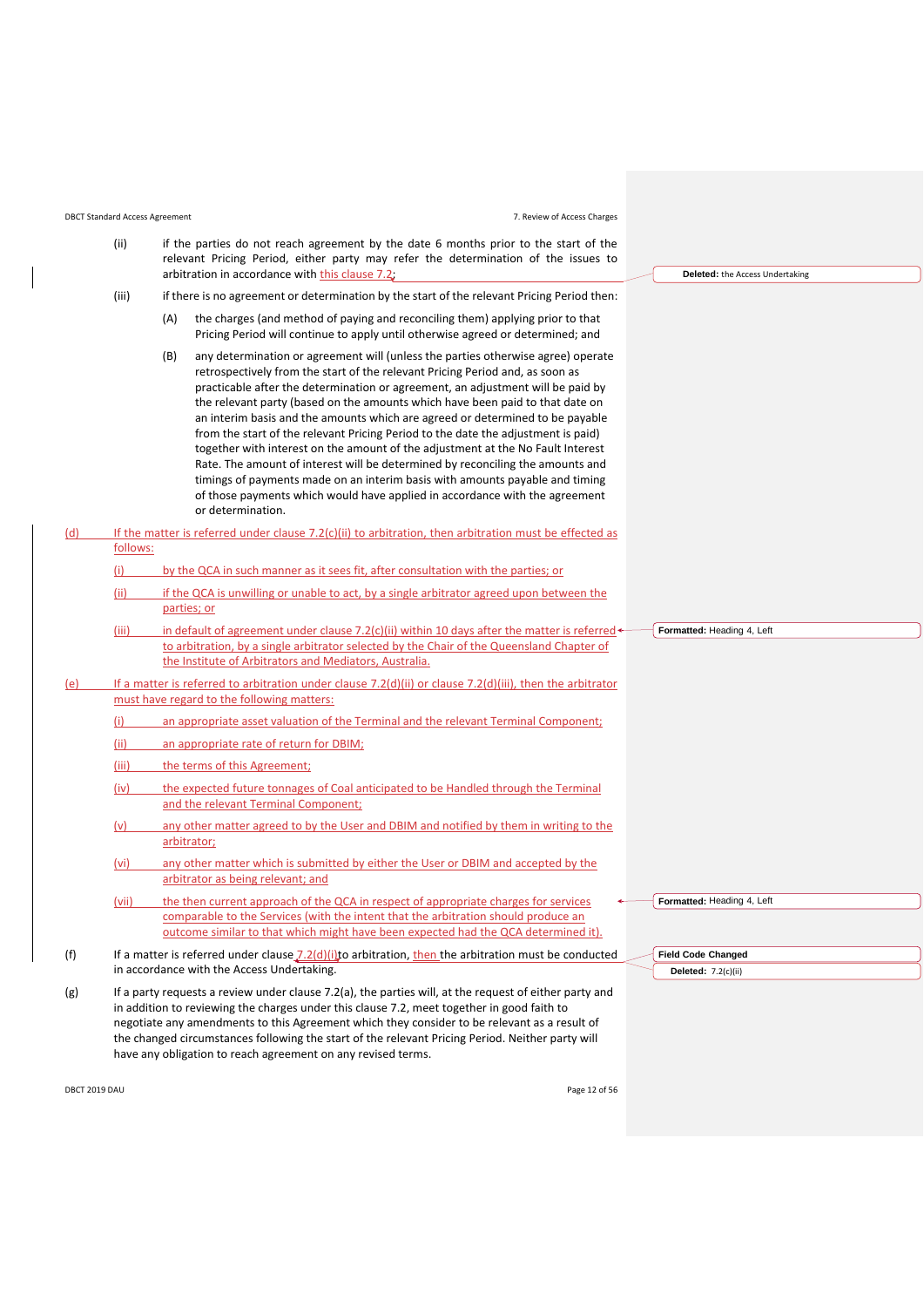<span id="page-12-6"></span><span id="page-12-1"></span><span id="page-12-0"></span>

| 8. Set-Off<br><b>DBCT Standard Access Agreement</b> |                               |                                                                                                                                                                                                                                                                                                                                                                                                                      |                                 |
|-----------------------------------------------------|-------------------------------|----------------------------------------------------------------------------------------------------------------------------------------------------------------------------------------------------------------------------------------------------------------------------------------------------------------------------------------------------------------------------------------------------------------------|---------------------------------|
| 8.                                                  | <b>SET-OFF</b>                |                                                                                                                                                                                                                                                                                                                                                                                                                      |                                 |
| 8.1                                                 | DBIM may set-off              |                                                                                                                                                                                                                                                                                                                                                                                                                      | <b>Deleted: DBCT Management</b> |
|                                                     |                               | Unless otherwise stated, DBIM may set-off against any amount payable to the User under this Agreement                                                                                                                                                                                                                                                                                                                | Deleted: DBCT Management        |
|                                                     |                               | any amount which is due and payable by the User to <b>DBIM</b> under this Agreement.                                                                                                                                                                                                                                                                                                                                 | Deleted: DBCT Management        |
| 8.2                                                 |                               | Amount set-off deemed to have been paid                                                                                                                                                                                                                                                                                                                                                                              |                                 |
|                                                     |                               | Any amount set-off by <b>DBIM</b> is deemed to have been paid by the User and the amount against which the set-                                                                                                                                                                                                                                                                                                      | Deleted: DBCT Management        |
|                                                     |                               | off has been effected is deemed to have been paid by <b>DBIM</b> to the User.                                                                                                                                                                                                                                                                                                                                        | Deleted: DBCT Management        |
| 8.3                                                 | User may set-off              |                                                                                                                                                                                                                                                                                                                                                                                                                      |                                 |
|                                                     |                               | Unless otherwise stated, the User may set-off against any amount payable to DBIM under this Agreement                                                                                                                                                                                                                                                                                                                | Deleted: DBCT Management        |
|                                                     |                               | any amount which is due and payable by DBIM to the User under this Agreement.                                                                                                                                                                                                                                                                                                                                        | Deleted: DBCT Management        |
| 8.4                                                 |                               | Amount set-off deemed to have been paid                                                                                                                                                                                                                                                                                                                                                                              |                                 |
|                                                     |                               | Any amount set-off by the User is deemed to have been paid by <b>DBIM</b> and the amount against which the set-                                                                                                                                                                                                                                                                                                      | Deleted: DBCT Management        |
|                                                     |                               | off has been effected is deemed to have been paid by the User to DBIM.                                                                                                                                                                                                                                                                                                                                               | Deleted: DBCT Management        |
| 9.                                                  |                               | DETERMINATION OF TONNAGE                                                                                                                                                                                                                                                                                                                                                                                             |                                 |
| 9.1                                                 |                               | <b>Certificate of weight and Cargo Manifest</b>                                                                                                                                                                                                                                                                                                                                                                      |                                 |
| The User must:                                      |                               |                                                                                                                                                                                                                                                                                                                                                                                                                      |                                 |
| (a)                                                 |                               | commission an independent surveyor to issue a certificate of weight of each cargo of the User's<br>Coal loaded on a vessel at the Terminal, based on vessel draught measurements at the Port, or<br>otherwise cause the weight of each cargo to be determined and certified in another way which is<br>independent and acceptable to <b>DBIM</b> (acting reasonably) and (if <b>DBIM</b> so requires) adopted by all | Deleted: DBCT Management        |
|                                                     | Access Holders;               |                                                                                                                                                                                                                                                                                                                                                                                                                      | Deleted: DBCT Management        |
| (b)                                                 |                               | send the Cargo Manifest (which must include a statement as to the weight so certified under clause                                                                                                                                                                                                                                                                                                                   |                                 |
|                                                     | cargo of the User's Coal; and | 9.1(a)) to DBIM (with a copy to the Operator) upon completion of the loading of each vessel with a                                                                                                                                                                                                                                                                                                                   | Deleted: DBCT Management        |
| (c)                                                 |                               | ensure that a Product Shipment Notice is attached to each Cargo Manifest.                                                                                                                                                                                                                                                                                                                                            |                                 |
| 9.2                                                 | <b>Basis of calculation</b>   |                                                                                                                                                                                                                                                                                                                                                                                                                      |                                 |
|                                                     |                               | DBIM must use the information contained in each Cargo Manifest and Product Shipment Notice as the basis<br>of calculating charges payable under this Agreement.                                                                                                                                                                                                                                                      | Deleted: DBCT Management        |
| 9.3                                                 | <b>Further account</b>        |                                                                                                                                                                                                                                                                                                                                                                                                                      |                                 |
| (a)                                                 | If at any time:               |                                                                                                                                                                                                                                                                                                                                                                                                                      |                                 |
|                                                     | (i)                           | <b>DBIM</b> can demonstrate that an account previously sent to the User was incorrectly                                                                                                                                                                                                                                                                                                                              | Deleted: DBCT Management        |
|                                                     |                               | calculated, or based on incorrect information, so that DBIM was paid less than it was                                                                                                                                                                                                                                                                                                                                | <b>Deleted: DBCT Management</b> |
|                                                     |                               | entitled to, <b>DBIM</b> may calculate and send to the User a further tax invoice for the                                                                                                                                                                                                                                                                                                                            | <b>Deleted: DBCT Management</b> |
|                                                     |                               | difference owed to DBIM; and                                                                                                                                                                                                                                                                                                                                                                                         | Deleted: DDCT Measonaged        |

<span id="page-12-7"></span><span id="page-12-5"></span><span id="page-12-4"></span><span id="page-12-3"></span><span id="page-12-2"></span>(ii) the User can demonstrate that an account previously sent to the User was incorrectly calculated, or based on incorrect information, so that **DBIM** was paid more than it was entitled to, **DBIM** must upon request by the User and delivery of a tax invoice or adjustment note, either pay to the User the difference owed to the User or issue a credit note to the User for the difference owed to the User.

| Deleted: DBCT Management        |
|---------------------------------|
| <b>Deleted: DBCT Management</b> |
| Deleted: DBCT Management        |
| Deleted: DBCT Management        |
|                                 |
| Deleted: DBCT Management        |
| Deleted: DBCT Management        |
|                                 |

DBCT 2019 DAU Page 13 of 56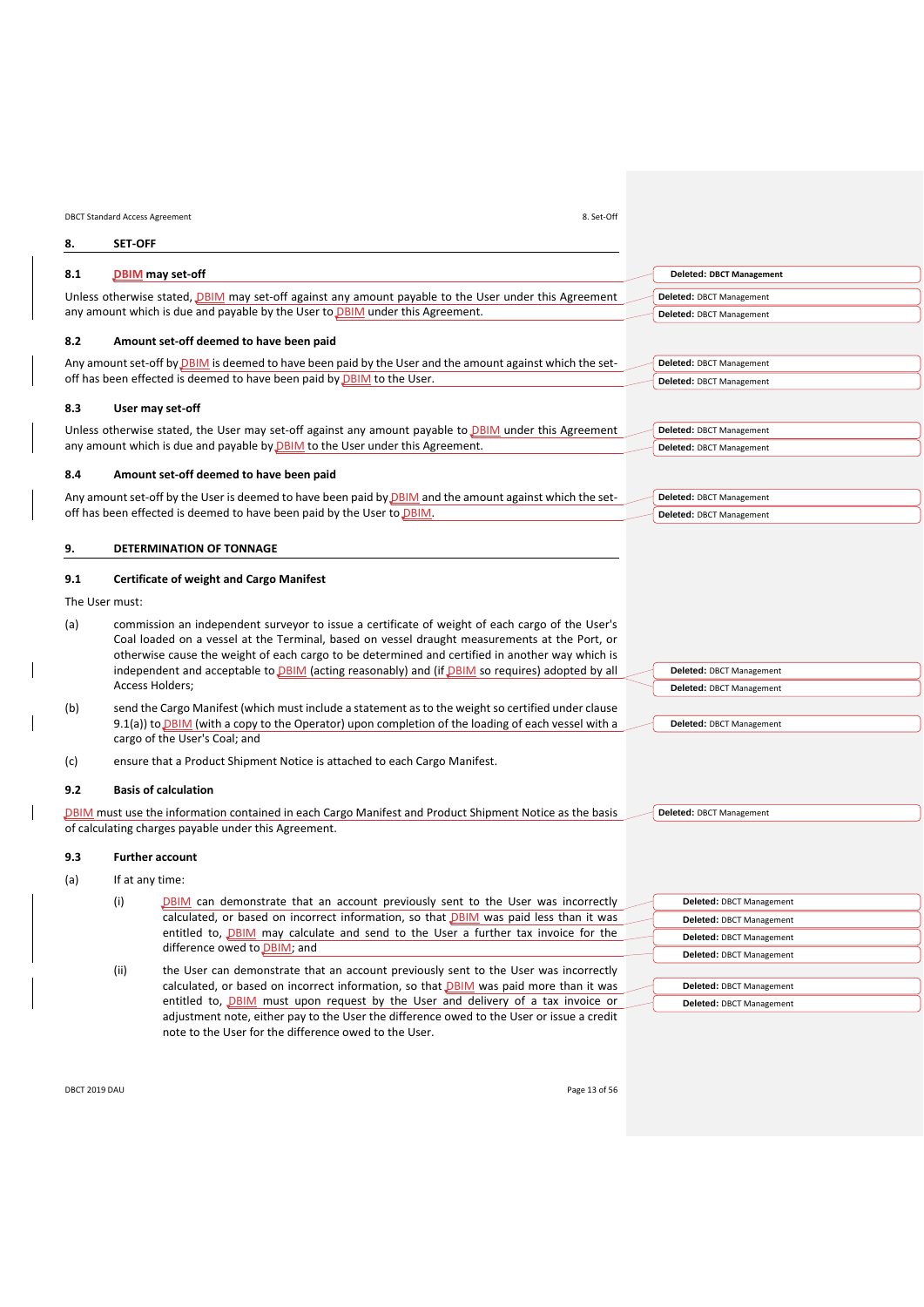DBCT Standard Access Agreement 10. Expansion of terminal

(b) In addition to payment of the amount referred to under clause [9.3\(a\)](#page-12-3) ("**Applicable Amou** (in the case of clause [9.3\(a\)\(i\)\)](#page-12-4) or the User (in the case of claus[e 9.3\(a\)\(ii\)\)](#page-12-5) shall be entitled on the Applicable Amount calculated at the No Fault Interest Rate and calculated from the which the incorrectly calculated invoice was paid to the date on which the Applicable Amount Amount was paid to the date on which the Applicable Amount was paid to the date on which the Applicable actually paid.

#### <span id="page-13-0"></span>**10. EXPANSION OF TERMINAL**

# <span id="page-13-1"></span>**10.1 Actions preliminary to decision to expand the Terminal**

Before making any decision to expand the Terminal, DBIM must:

- (a) advise the User of the reasons for, extent, timing and estimated cost of any Expansion C under consideration;
- (b) consult the User as to whether changes in the User's Annual Contract Tonnage or the operation of the Terminal, including the User's arrangements for Shipping its Coal, wou delay the need for the Expansion Component or reduce the extent or estimated cost Expansion Component; and
- (c) consider how to maximise the utilisation of the Terminal.

<span id="page-13-3"></span>Nothing in this clause [10.1](#page-13-1) limits any provision of the Access Undertaking.

#### **10.2 Minimisation of interference**

DBIM must use all reasonable endeavours to carry out any Terminal Capacity Expansion of or oth the Terminal and any infrastructure connected to the Terminal so as to minimise interference Handling of the User's Coal.

#### <span id="page-13-2"></span>**10.3 Terminal and System Capacity**

- (a) DBIM will from time to time estimate Terminal Capacity (and Expansion Component including Socialised Terminal Capacity or Differentially Priced Capacity for each Component, as applicable) and System Capacity in accordance with the Access Underta there is no provision for doing so in an Access Undertaking at a relevant time, in accord the process applying under the last access undertaking in which such a process was provided for
- (b) DBIM must reassess Terminal Capacity, each relevant Expansion Component Capacity and System Intervalse and System Intervalse Capacity before entering into any new User Agreement or otherwise increasing the tonnage of Coal contracted to be Handled through the Terminal, unless it considers that the factors to be taken into account in determining Terminal Capacity, any relevant Component Capacity and System Capacity have materially changed since the mo determination of Terminal Capacity, any relevant Expansion Component Capacity a Capacity and that determination was made less than 12 months previously.
- (c) DBIM must not enter into any User Agreement if the Aggregate Annual Contract Tonn (after including the tonnage under the new User Agreement if it was entered into)  $\epsilon$ System Capacity (as determined for the relevant time), unless otherwise required or pe do so by the Access Undertaking, law or an agreement relating to its tenure of the (including the Framework Agreement and the Port Services Agreement). For clarification:
	- (i) without limiting clause [19,](#page-24-1) this does not prohibit *DBIM* from entering into a Conditional Access Agreement, as long as the terms of all such Conditional Access Agreements are such that the increase in Aggregate Annual Contract Tonnage consequent on such Terminal Capacity Expansion occurring will nevertheless not cause Aggregate Annual Contract Tonnage to exceed System Capacity (based on the estimated System Capacity at the completion of the relevant Terminal Capacity Expansion); and

| int"), <u>DBIM</u> | Deleted: DBCT Management |
|--------------------|--------------------------|
| to interest        |                          |
| he date on:        |                          |
| mount was          |                          |
|                    |                          |
|                    |                          |
|                    |                          |
|                    |                          |
|                    |                          |
|                    |                          |
|                    | Deleted: DBCT Management |
| component          |                          |
|                    |                          |
|                    |                          |
| method of          |                          |
| ld avoid or        |                          |
| cost of the        |                          |
|                    |                          |
|                    |                          |
|                    |                          |
|                    |                          |
|                    |                          |
|                    |                          |
| er work at         | Deleted: DBCT Management |
| e with the         |                          |
|                    |                          |
|                    |                          |
|                    |                          |
| t Capacity,        | Deleted: DBCT Management |
| Expansion          |                          |
| aking (or if       |                          |
| dance with         |                          |
| vided for).        |                          |
|                    |                          |
| and System         | Deleted: DBCT Management |
| aggregate          |                          |
| at none of         |                          |
| Expansion          |                          |
| ost recent         |                          |
| nd System          |                          |
|                    |                          |
| aage would         | Deleted: DBCT Management |
| exceed the         |                          |
| ermitted to        |                          |
| e Terminal         |                          |
| n:                 |                          |
|                    |                          |

**Deleted:** DBCT Management

DBCT 2019 DAU Page 14 of 56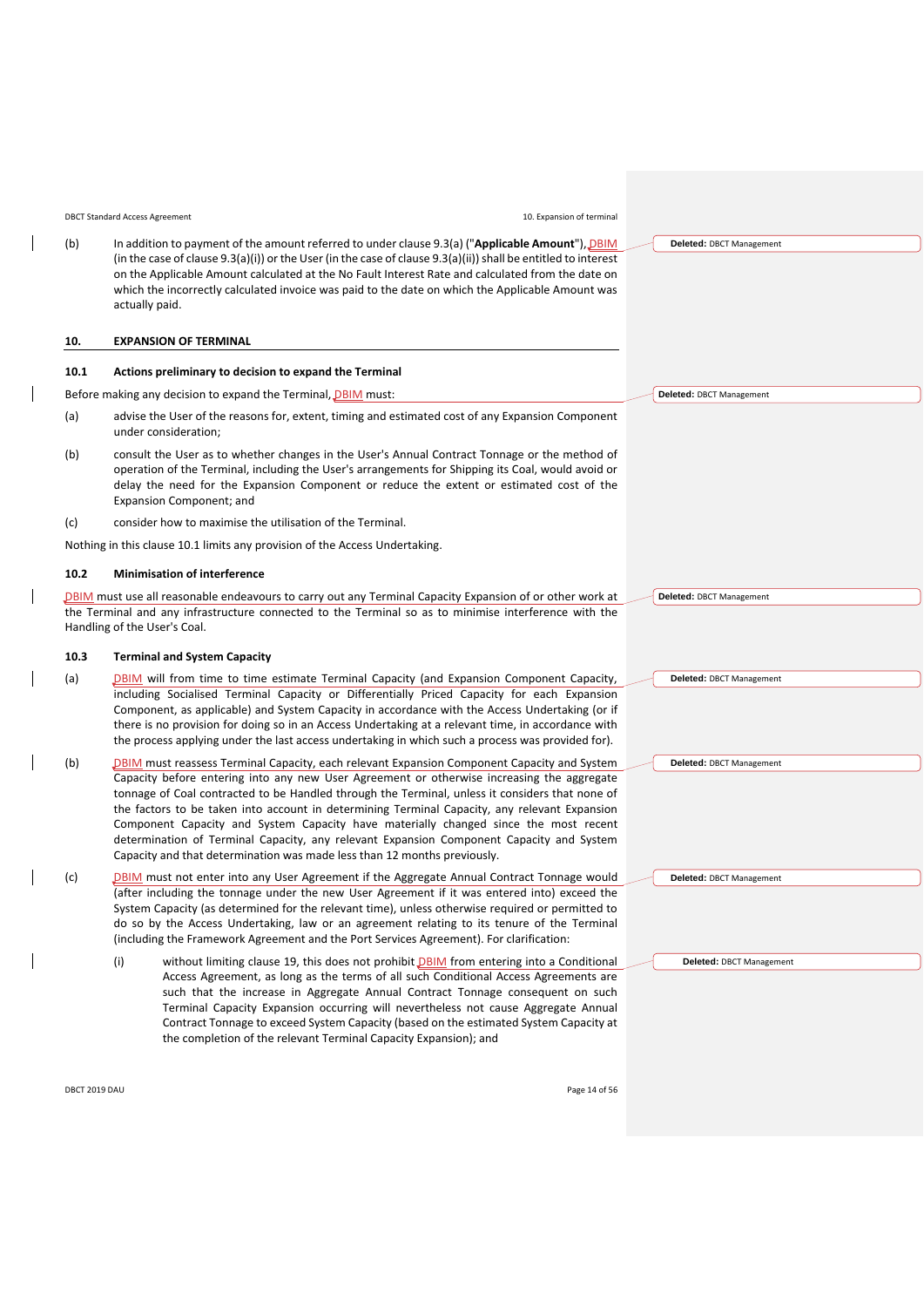|      | (ii)  | DBIM will not be in breach of this Agreement if it has complied with the Access<br>Undertaking (or made good faith and reasonable attempts to comply) but an assessment<br>of System Capacity (after the assessment required by the Access Undertaking following<br>the completion of a relevant Terminal Capacity Expansion) reveals that System Capacity<br>is less than the Aggregate Annual Contract Tonnage at that time.                                                                                                                                                                                                    | Deleted: DBCT Management                             |
|------|-------|-----------------------------------------------------------------------------------------------------------------------------------------------------------------------------------------------------------------------------------------------------------------------------------------------------------------------------------------------------------------------------------------------------------------------------------------------------------------------------------------------------------------------------------------------------------------------------------------------------------------------------------|------------------------------------------------------|
| (d)  |       | Notwithstanding any other provisions of this Agreement, if DBIM complies (or makes a good faith<br>and reasonable attempt to comply) with the provisions of this clause 10.3, DBIM will not have any<br>liability (whether for loss, damage, cost, expense or other remedy) nor will it be liable to the User:                                                                                                                                                                                                                                                                                                                    | Deleted: DBCT Management<br>Deleted: DBCT Management |
|      | (i)   | for any breach of this clause 10.3;                                                                                                                                                                                                                                                                                                                                                                                                                                                                                                                                                                                               |                                                      |
|      | (ii)  | for any delay which arises as a result of the Aggregate Annual Contract Tonnage (which<br>was expected not to exceed Terminal Capacity, Expansion Component Capacity or System<br>Capacity) subsequently exceeding Terminal Capacity, Expansion Component Capacity or<br>System Capacity for any reason;                                                                                                                                                                                                                                                                                                                          |                                                      |
|      | (iii) | if one or more factors related to utilisation of capacity of the Terminal or any other part<br>of the System subsequently changes (for example, changes in service levels required<br>pursuant to a right of Access Holders under an Access Agreement, the nature of coal<br>Handled, an Access Holder's use of the Terminal, vessel mix, railway infrastructure, rolling<br>stock or locomotives, rail loading facilities of mines or any other relevant factor) provided<br>that such factor is not a breach by <b>DBIM</b> of any other part of the Access Undertaking, this<br>Agreement or any other Access Agreement); or   | Deleted: DBCT Management                             |
|      | (iv)  | for any defect, error or omission on the part of the independent expert appointed under<br>the Access Undertaking to assist with the assessment of Terminal Capacity, each relevant<br>Expansion Component Capacity (including Socialised Terminal Capacity and Differentially<br>Priced Capacity) and System Capacity.                                                                                                                                                                                                                                                                                                           |                                                      |
| (e)  |       | Subject to the provisions of this Agreement and to the requirements and provisions of the Access<br>Undertaking, any statute and any agreement in respect of the tenure of the Terminal (including the<br>Framework Agreement and the Port Services Agreement), DBIM agrees with the User that any<br>request by the User for an increase in Annual Contract Tonnage pursuant to clause 11.1 will be<br>agreed to, to the extent that it does not cause System Capacity to be exceeded and in accordance<br>with the provisions relating to Access Seekers seeking increased Access under Section 5 of the<br>Access Undertaking. | Deleted: DBCT Management                             |
| 11.  |       | <b>CHANGES TO ANNUAL CONTRACT TONNAGE</b>                                                                                                                                                                                                                                                                                                                                                                                                                                                                                                                                                                                         |                                                      |
| 11.1 |       | <b>Adjustments at User's request</b>                                                                                                                                                                                                                                                                                                                                                                                                                                                                                                                                                                                              |                                                      |
| (a)  |       | The User may only adjust its Annual Contract Tonnage pursuant to this clause 11.1 or clause 12.2.                                                                                                                                                                                                                                                                                                                                                                                                                                                                                                                                 |                                                      |
| (b)  |       | (shipment) from the date 5 years after the commencement of the shipment (or increased rate of shipment)                                                                                                                                                                                                                                                                                                                                                                                                                                                                                                                           | Deleted: S                                           |
|      |       | of Coal arising out of the Current Expansion - add these words for a User Agreement under which<br>Coal is shipped for 10 years or more and which necessitated an Expansion] The User may without                                                                                                                                                                                                                                                                                                                                                                                                                                 | Deleted: S                                           |
|      |       | penalty reduce the Annual Contract Tonnage by giving not less than five years notice to DBIM of                                                                                                                                                                                                                                                                                                                                                                                                                                                                                                                                   | Deleted: S                                           |
|      |       | the extent and the period of the reduction required.                                                                                                                                                                                                                                                                                                                                                                                                                                                                                                                                                                              | Deleted: DBCT Management                             |
|      |       |                                                                                                                                                                                                                                                                                                                                                                                                                                                                                                                                                                                                                                   |                                                      |

(c) If the User wishes to increase the Annual Contract Tonnage (for all or any part of the remainder of the Term), either:

DBCT Standard Access Agreement 11. Changes to Annual Contract Tonnage

- (i) from the Annual Contract Tonnage at the Effective Date; or
- (ii) from a lesser or greater Annual Contract Tonnage previously adjusted under this clause [11.1,](#page-14-1)

then the User may so notify *DBIM*, which may:

 $\overline{\phantom{a}}$ 

<span id="page-14-1"></span><span id="page-14-0"></span> $\overline{\phantom{a}}$ 

DBCT 2019 DAU Page 15 of 56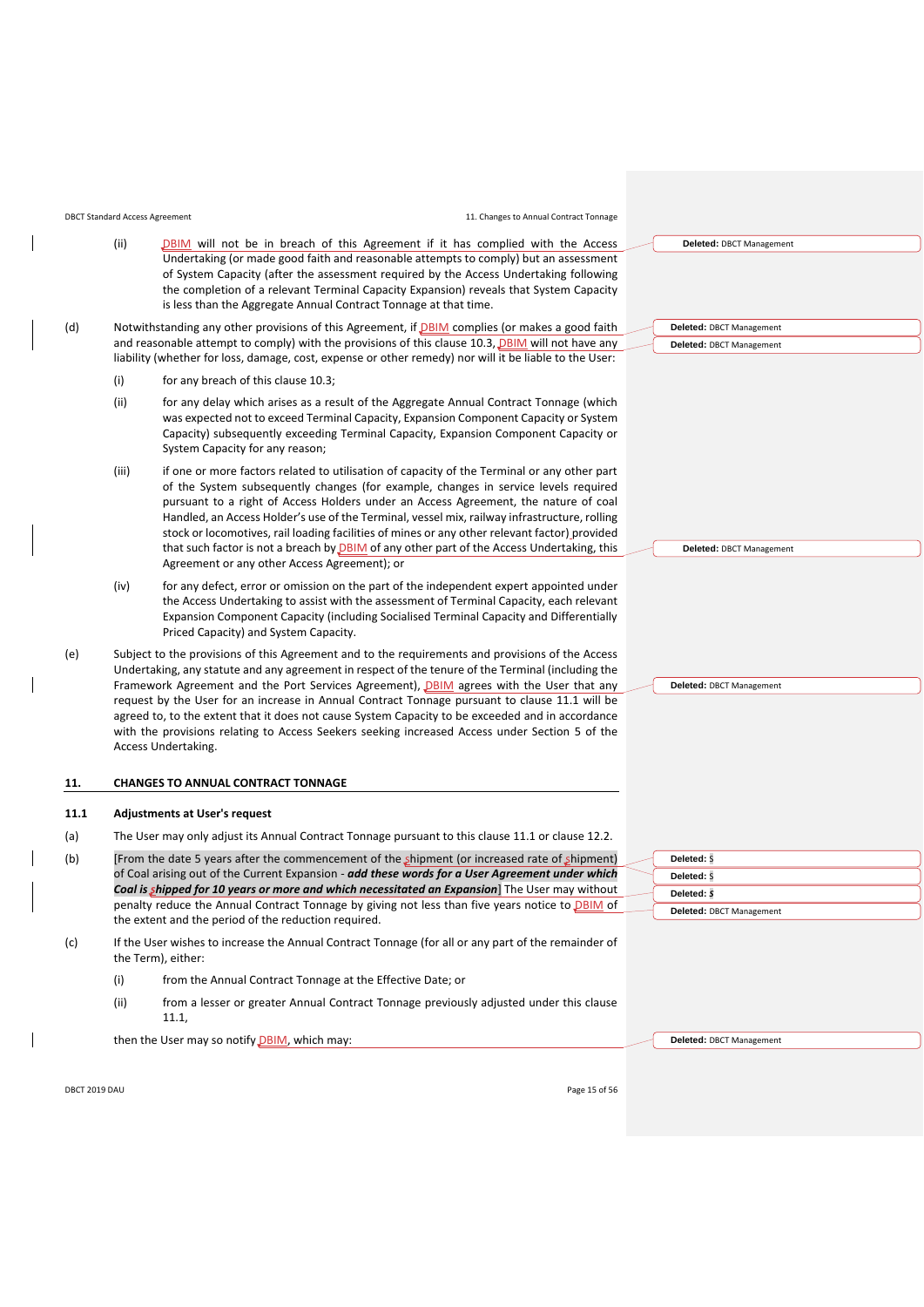DBCT Standard Access Agreement 11. Changes to Annual Contract Tonnage

- (iii) subject to the availability of unallocated Terminal Capacity and System Capacity and the provisions of clauses [10.3](#page-13-2) and [29.3,](#page-29-2) the Access Undertaking, any statute, and any agreement in respect of the tenure of the Terminal as it existed at 1 July 2005 (including the Port Services Agreement and the Framework Agreement), allow the User to increase the Annual Contract Tonnage (wholly or partially) to the respective amounts and periods requested, in accordance with the provisions relating to Access Seekers seeking increased Access under Section 5 of the Access Undertaking; or
- (iv) advise the User that no increase can occur, because it would cause Terminal Capacity or System Capacity to be exceeded.
- (d) Nothing in this clause limits any other rights which the User may have as an Access Seeker under the Access Undertaking or in clause [12.3.](#page-17-0)

#### **11.2 Shipping Coal in excess of Annual Contract Tonnage**

The User must not Ship Coal in excess of its Annual Contract Tonnage. If the User wishes to Ship Coal in excess of its Annual Contract Tonnage, the User may seek from another Access Holder the assignment of additional Annual Contract Tonnage under clause 12.2. In accordance with clause 12.3, DBIM will not unreasonably refuse to consent to such a proposed assignment.

#### **11.3 User not using Annual Contract Tonnage**

If, in the reasonable opinion of DBIM, a User has not Shipped and is unlikely to Ship its Annual Contract Tonnage over a sustained period and such failure is not due to a Force Majeure event at the Terminal or a failure by DBIM to Ship the User's Coal, then the following will apply:

- (a) DBIM may notify the User that DBIM has formed the opinion that the User has not Shipped and is unlikely to Ship its Annual Contract Tonnage over a sustained period and that there is a reasonable expectation of demand from other Access Holders or Access Seekers for the User's underutilised tonnage;
- (b) the User must make submissions as to whether the User has not Shipped and is unlikely to Ship its Annual Contract Tonnage over a sustained period within 21 days of receiving the notice from DBIM;
- <span id="page-15-0"></span>(c) if the User fails to produce reasonable evidence that demonstrates that it is likely in future to substantially Ship the whole of its Annual Contract Tonnage, then DBIM may notify the User that it intends to appropriately reduce the User's Annual Contract Tonnage;
- <span id="page-15-1"></span>(d) if the User considers that **DBIM** has not complied with the requirements of this clause in reducing the User's Annual Contract Tonnage, then the User may, within 21 days of receiving notice under claus[e 11.3\(c\),](#page-15-0) refer the matter to dispute resolution in accordance with clause [15;](#page-21-0) and
- (e) DBIM must not implement a reduction in Annual Contract Tonnage until the expiration of the period for resolution of a dispute referred to in clause [11.3\(d\).](#page-15-1)

#### <span id="page-15-3"></span>**11.4 Capacity to be taken into account only once**

If the User notifies DBIM that the User is unable to, and forgoes its right to, Ship all or part of its Annual Contract Tonnage (the "**Notified Tonnage**") through the Terminal for any period (the "**Notified Period**"), then, for the purpose of charges otherwise payable by the User for the Notified Period, the User's Annual Contract Tonnage will be taken to be reduced by such part of the Notified Tonnage in respect of which DBIM grants additional annual contract tonnage to another Access Holder (for the same or comparable charges to those reduced under this clause) and which DBIM would not have been able to grant (due to lack of capacity) but for the User foregoing its right to Ship the Notified Tonnage through the Terminal.

#### <span id="page-15-2"></span>**11.5 Reduction in tonnes Handled where User fails to obtain rail access**

(a) Before the User is entitled to have coal Handled pursuant to this Agreement, it must produce evidence reasonably satisfactory to DBIM that the Annual Contract Tonnage under this Agreement

**Deleted:** DBCT Management

DBCT 2019 DAU Page 16 of 56

| Deleted: DBCT Management |  |
|--------------------------|--|
|                          |  |
| Deleted: DBCT Management |  |
| Deleted: DBCT Management |  |
|                          |  |
| Deleted: DBCT Management |  |

**Deleted:** DBCT Management

| Deleted: DBCT Management |  |
|--------------------------|--|
|                          |  |
| Deleted: DBCT Management |  |
|                          |  |
|                          |  |
| Deleted: DBCT Management |  |
|                          |  |

| Deleted: DBCT Management |
|--------------------------|
|                          |
|                          |
| Deleted: DBCT Management |
|                          |
| Deleted: DBCT Management |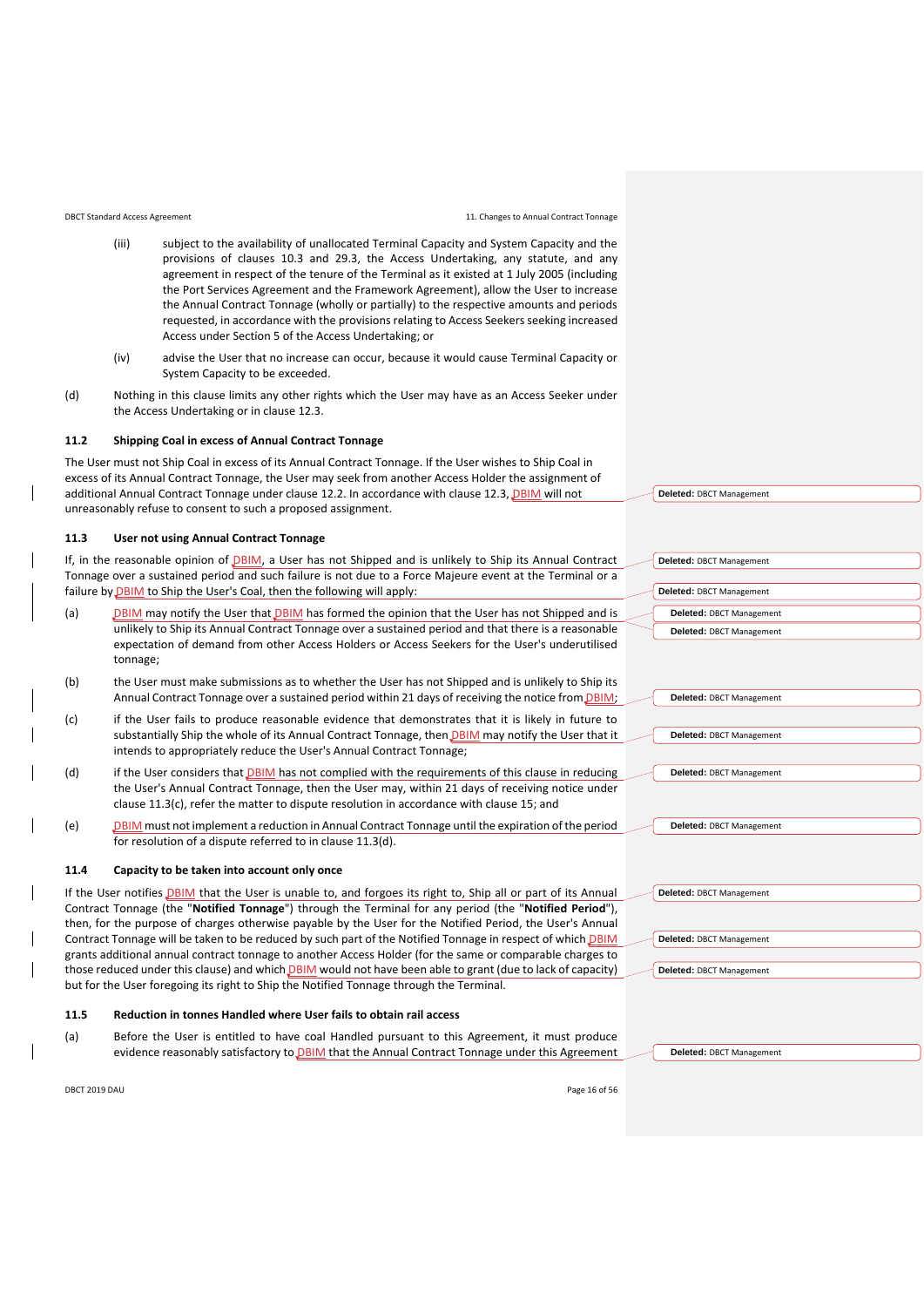#### DBCT Standard Access Agreement 12. Assignment

is matched by an entitlement held by the User (or a person on its behalf) to railway track access relating to the coal the subject of this User Agreement:

- (i) for the whole of the Term; or
- (ii) for any relevant shorter period.
- <span id="page-16-2"></span>(b) If the User only produces such evidence of access to railway track entitlement pursuant to clause [11.5\(a\)\(ii\)](#page-16-2) for a period shorter than the entire Term, it must continue to provide evidence of such access before the commencement of each successive period during the Term for which such evidence has not previously been produced, and the provisions of clause [11.5\(c\)](#page-16-3) will apply in respect of each of the first and each successive such period during the Term.
- <span id="page-16-3"></span>(c) To the extent the tonnage in respect of which the User is able to demonstrate an entitlement to railway track access for a relevant period is less than the Annual Contract Tonnage for that period, the Annual Contract Tonnage will (despite any other provisions of this Agreement):
	- (i) be deemed to be reduced to that lesser tonnage, for all purposes relevant to the entitlement to have coal Handled at the Terminal pursuant to this Agreement during such period; but
	- (ii) will remain unchanged for all other purposes pursuant to this Agreement, and specifically for the purposes of the liability of the User to pay Access Charges and any other amount payable pursuant to this Agreement based on the actual Annual Contract Tonnage.
- (d) DBIM will in good faith make an assessment of the tonnage of coal able to be railed to the Terminal pursuant to an entitlement to railway track access (which would normally be expressed as a number of train paths for any relevant period) and (subject to clause [15\)](#page-21-0) the tonnage so determined shall be the tonnage which is adopted for the purpose of comparison with the Annual Contract Tonnage for a period for the purposes of this clause [11.5.](#page-15-2)
- (e) Where a relevant period is not a whole Financial Year or not two or more whole Financial Years, references in this clause to Annual Contract Tonnage over that period will mean that part of the Annual Contract Tonnage which accrues over that period, assuming it accrues throughout each Financial Year in equal increments.

#### <span id="page-16-0"></span>**12. ASSIGNMENT**

#### **12.1 DBIM may assign**

After consultation with the User, DBIM may assign all or any part of its benefits under this Agreement to any person who is responsible and has the expertise and financial capacity needed to operate and maintain the Terminal and comply with the obligations of **DBIM** under this Agreement.

#### <span id="page-16-1"></span>**12.2 User may assign**

With the prior consent of **DBIM**, which consent will not be unreasonably withheld, a User may assign all or part of its rights or entitlements under this Agreement (including, in particular, all or part of its Annual Contract Tonnage) permanently or temporarily on the following basis:

- (a) the assignment will not be effective unless the assignee enters into a deed (prepared by DBIM at the expense of such assignee) with **DBIM** substantially in the form contained in Schedule 6 by which DBIM and the assignee agree to be bound by the terms, conditions and obligations of this Agreement or the assignee's User Agreement (as **DBIM**, acting reasonably, determines) in respect of the assigned rights or entitlements as if the assignee were the User in respect of those assigned rights and entitlements;
- (b) when the assignment takes effect, the User will be discharged from all terms, conditions and obligations of this Agreement (except to the extent that they accrued prior to the assignment) in respect of the rights and entitlements assigned; and

| DBCT 2019 DAU | Page 17 of 56 |
|---------------|---------------|
|---------------|---------------|

| <b>Deleted: DBCT Management</b> |  |
|---------------------------------|--|
| Deleted: DBCT Management        |  |
|                                 |  |
| Deleted: DBCT Management        |  |
|                                 |  |
|                                 |  |
| Deleted: DBCT Management        |  |

| Deleted: DBCT Management |
|--------------------------|
| Deleted: DBCT Management |
| Deleted: DBCT Management |
| Deleted: DBCT Management |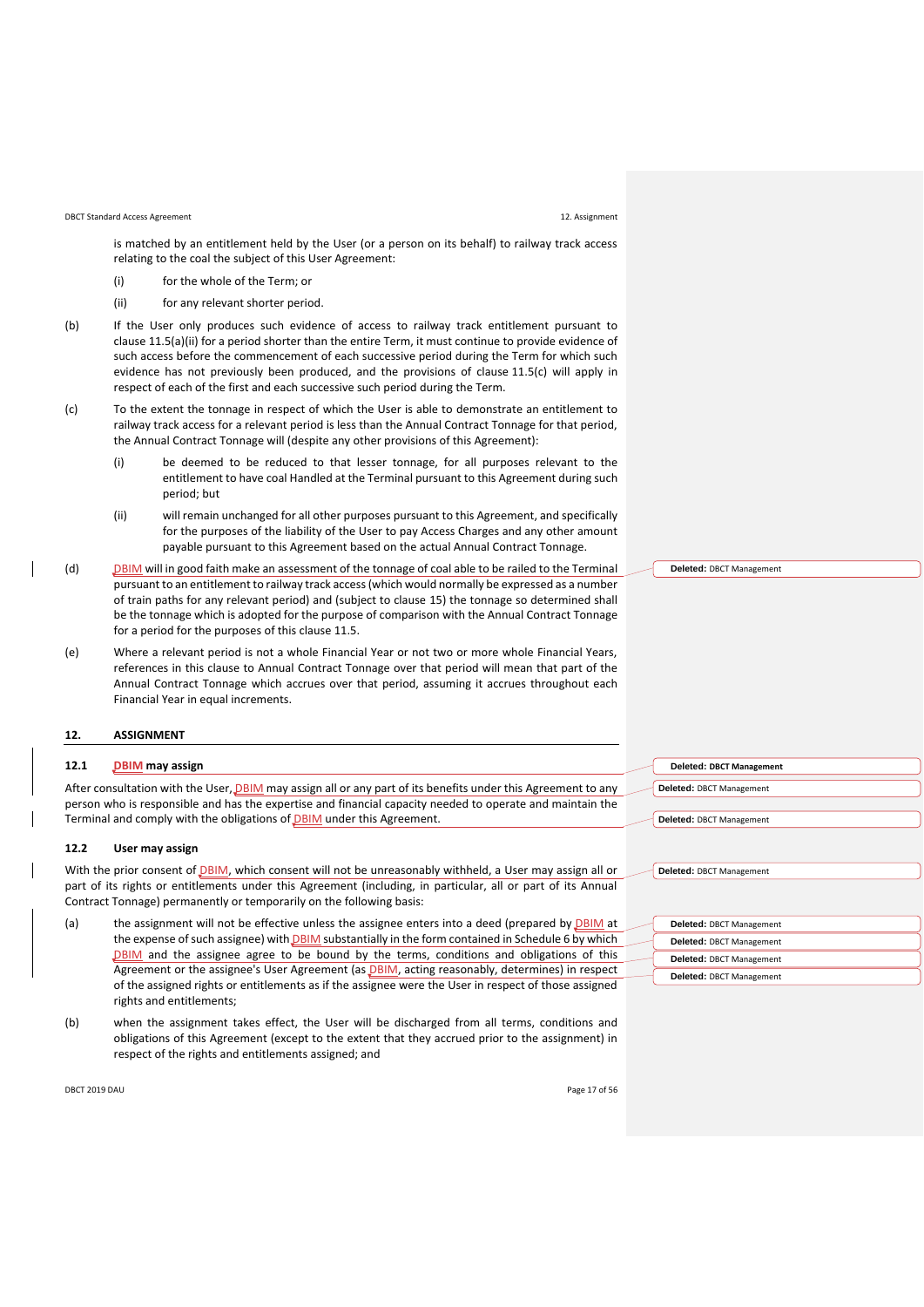DBCT Standard Access Agreement 12. Assignment

**Deleted:** DBCT Management **Deleted:** DBCT Management **Deleted:** DBCT Management

**Deleted:** DBCT Management

**Deleted:** DBCT Management

**Deleted:** DBCT Management **Deleted:** DBCT Management

**Deleted:** DBCT Management

(c) if the User assigns only part of its rights or entitlements to another person, this Agreement will be treated from that time as if it were only an Agreement in respect of the unassigned rights or entitlements.

For clarification, "assign" and "assignment" includes novation or variation to the parties' respective User Agreements.

#### <span id="page-17-0"></span>**12.3 Response to requests for consent to assignment by User**

<span id="page-17-1"></span>

| (a) |      | DBIM must consent to a proposed assignment of rights or entitlements under clause 12.2 (whether<br>Deleted: DBCT Management                                                                                                                                                                                                                                                                                                     |
|-----|------|---------------------------------------------------------------------------------------------------------------------------------------------------------------------------------------------------------------------------------------------------------------------------------------------------------------------------------------------------------------------------------------------------------------------------------|
|     |      | by way of assignment or novation) unless DBIM (acting reasonably) is satisfied that:<br>Deleted: DBCT Management                                                                                                                                                                                                                                                                                                                |
|     | (i)  | the assignor is in material breach of this Agreement; or                                                                                                                                                                                                                                                                                                                                                                        |
|     | (ii) | the assignee:                                                                                                                                                                                                                                                                                                                                                                                                                   |
|     |      | is not of good financial standing, creditworthy and able to fully discharge the<br>(A)<br>financial obligations of the Access Holder under the relevant Access Agreement<br>and does not otherwise provide security in a form acceptable to <b>DBIM</b> (acting<br>Deleted: DBCT Management<br>reasonably) for the performance of the obligations under this Agreement in<br>respect of the transferred rights or entitlements; |

- (B) is incapable of performing the obligations of the Access Holder under the Access Agreement in respect of the transferred rights or entitlements, including complying with the Terminal Regulations; or
- (C) is unable to reasonably demonstrate that the rights or entitlements to be transferred under the relevant Access Agreement are matched by an entitlement to railway track access held by the assignee or a person on its behalf.
- (b) The assignor must provide all information reasonably required by  $DBIM$  to assess the criteria specified in clause [12.3\(a\)](#page-17-1) to **DBIM** in a timely manner.
- (c) DBIM must take all steps necessary to assess and respond to any request for a transfer as soon as reasonably practicable.
- (d) Without limitation to clause [15,](#page-21-0) an Access Holder or an Access Seeker may refer to the QCA as a dispute under this Agreement :
	- (i) any refusal by  $DBIM$  to consent to a transfer;
	- (ii) any failure to agree the reasonable terms governing an Access Agreement which is the subject of a transfer; and
	- (iii) any failure by **DBIM** in assessing or responding to a request for transfer in a timely manner.

# <span id="page-17-2"></span>**12.4 Change of control of User**

(a) The User must obtain *DBIM's* consent (not to be unreasonably withheld or delayed) to any Change of Control in the User. DBIM's consent may be subject to reasonable conditions (including the provision of reasonable security) and the User must comply with any conditions.

(b) Any dispute in respect of the reasonableness of any refusal by DBCT to consent to a Change of Control, or of any conditions sought by **DBIM** under this clause [12.4,](#page-17-2) may be referred as a dispute under clause [15.](#page-21-0)

# <span id="page-17-3"></span>**12.5 Permission to third party to Ship**

The User may permit a third party to Ship Coal through the Terminal treating that cargo as part of the User's Annual Contract Tonnage, without complying with clause [12.2.](#page-16-1) In such case:

| DBCT 2019 DAU | Page 18 of 56 |
|---------------|---------------|
|               |               |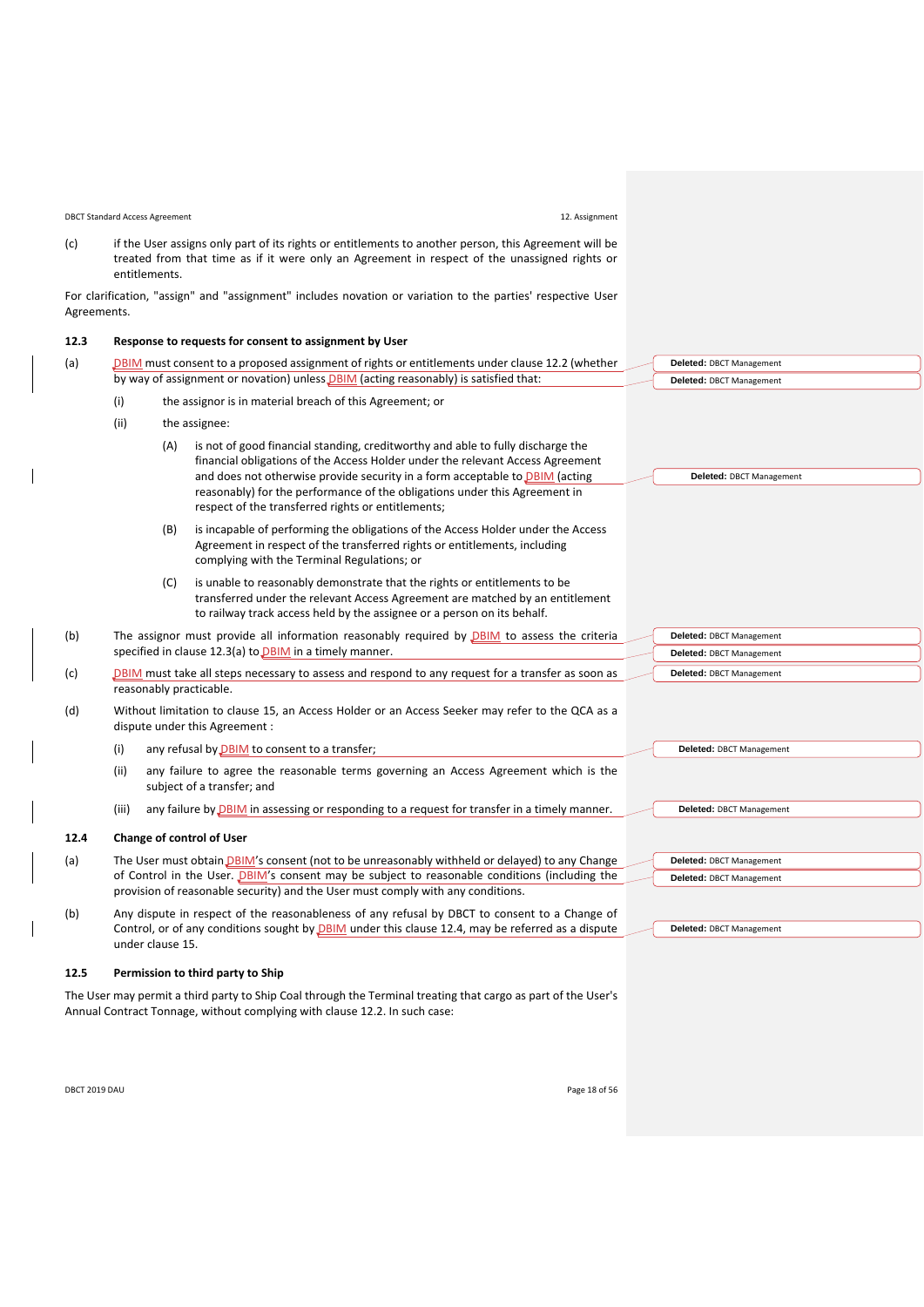| <b>DBCT Standard Access Agreement</b> | 13. Remedies |
|---------------------------------------|--------------|
| .                                     |              |

- (a) the User will remain liable for the performance of its obligations under this Agreement in respect of all Coal so Handled, and for all purposes that Coal will be taken to be the Coal of the User Handled pursuant to this Agreement;
- <span id="page-18-1"></span>(b) the User must give **DBIM** and the Operator a notice in the form of [Schedule 7](#page-46-0) not less than 14 days prior to the scheduled departure of the relevant vessel, but *DBIM* must accept such shorter period of notice as causes no unreasonable adverse consequences to it, the Operator or other Access Holders;
- (c) the cargo must be made in accordance with the notice provided under clause [12.5\(b\);](#page-18-1) and
- (d) the Product Shipment Notice attached to the Cargo Manifest provided by the User under claus[e 9.1](#page-12-6) must disclose the name or names of any third party so using the User's Annual Contract Tonnage, and the tonnages of Coal so Handled for that third party.

#### <span id="page-18-0"></span>**13. REMEDIES**

# <span id="page-18-2"></span>**13.1 DBIM's remedies in the event of Delay**

- (a) To the extent that the User is responsible for a Delay, or a Delay arises from events external to the Terminal, DBIM's remedies will be limited to its entitlement to payment of the charges provided for in clause [4](#page-6-0) of this Agreement.
- (b) Nothing in this clause [13.1](#page-18-2) precludes **DBIM** from applying for an injunction, declaration or specific performance in respect of the User's obligations under this Agreement.

#### <span id="page-18-4"></span>**13.2 User's remedies in the event of Delay**

To the extent that the User is not responsible for a Delay and to the extent that a Delay does not arise from events external to the Terminal, the User's remedies against **DBIM** in respect of the Delay are limited as set out below:

- (a) If the Delay is a Permissible Delay, DBIM will have no liability to the User in respect of any Claim for Loss arising from the Delay;
- (b) If the Delay arises from Force Majeure affecting *DBIM's* ability to comply with its obligations, clause [13.3](#page-18-3) applies;
- (c) If the Delay arises from Wilful Default by DBIM, claus[e 13.5](#page-19-1) applies; and
- <span id="page-18-5"></span>(d) In all other circumstances, and without prejudice to its right to dispute responsibility for the Delay, the User must continue to meet its payment obligations under clause [4](#page-6-0) unless and until the adjudication of an arbitrator, order of the Court or agreement between the parties, determines responsibility for the Delay, in which case clause [13.4](#page-19-3) applies.

Nothing in this clause [13.2](#page-18-4) precludes the User from applying for an injunction, declaration or specific performance in respect of DBIM's obligations under this Agreement.

#### <span id="page-18-3"></span>**13.3 Force Majeure**

(a) If DBIM is affected by an event of Force Majeure, such that it will be unable to fulfil all or part of its obligations under the Agreement (the "**Affected Obligations**"), and anticipates Delays exceeding 48 hours, it must notify the User within 7 days after the occurrence of the event, providing full details of:

- (i) the Affected Obligations and Delays expected;
- (ii) the action that **DBIM** has taken and proposes to take to remedy the situation; and
- (iii) DBIM's estimate of the time during which it will be unable to carry out the Affected Obligations due to the event of Force Majeure.

**Deleted:** DBCT Management

**Deleted:** DBCT Management

**Deleted:** DBCT Management **Deleted:** DBCT Management

**Deleted: DBCT Management**

**Deleted:** DBCT Management

**Deleted:** DBCT Management

**Deleted:** DBCT Management

**Deleted:** DBCT Management

**Deleted:** DBCT Management

**Deleted:** DBCT Management

# **Deleted:** DBCT Management **Deleted:** DBCT Management

DBCT 2019 DAU Page 19 of 56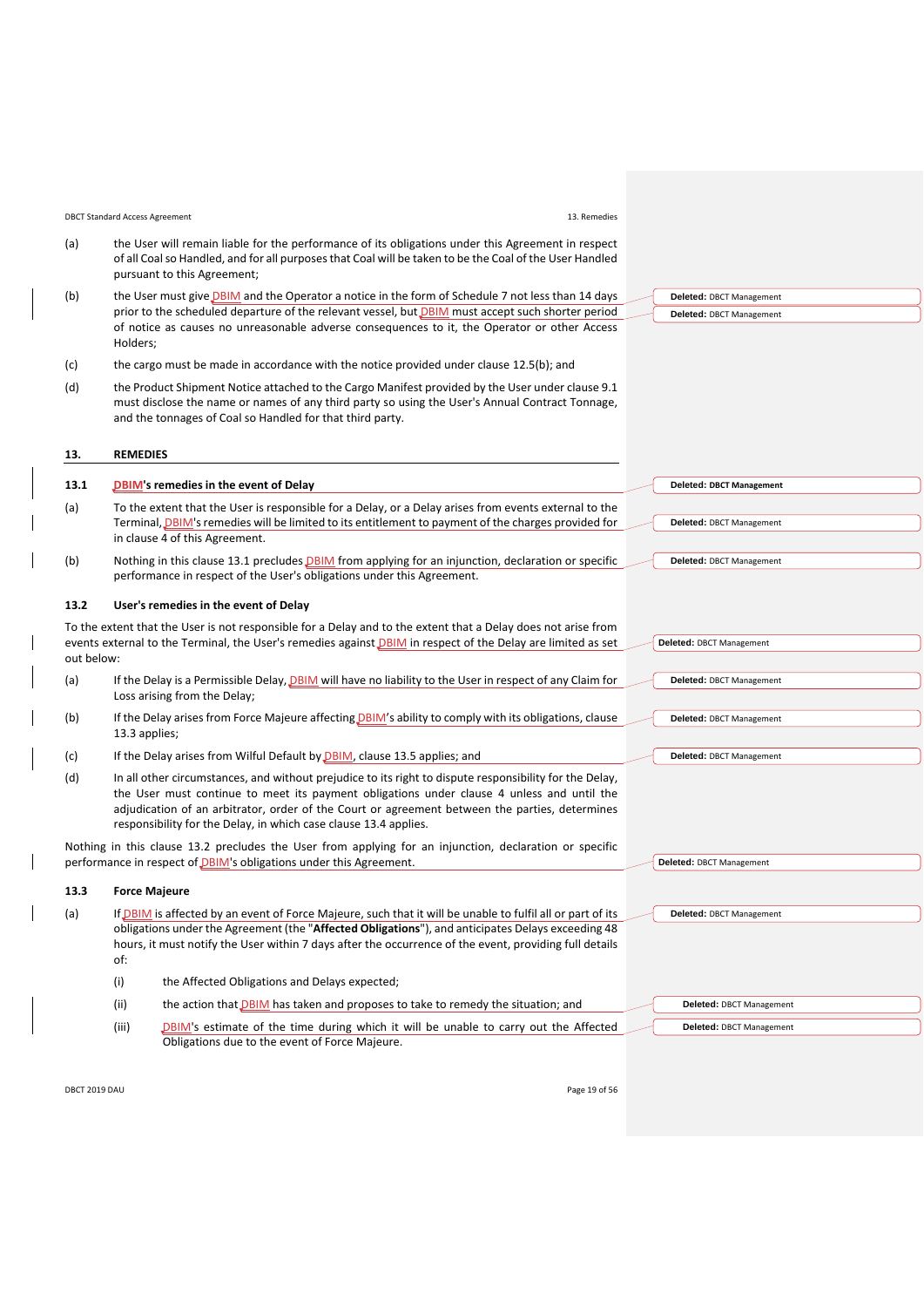<span id="page-19-4"></span><span id="page-19-2"></span>

|      |            | <b>DBCT Standard Access Agreement</b><br>13. Remedies                                                                                                                                                                                                                                                                                                                                                                                                                                                                                                               |                                                      |
|------|------------|---------------------------------------------------------------------------------------------------------------------------------------------------------------------------------------------------------------------------------------------------------------------------------------------------------------------------------------------------------------------------------------------------------------------------------------------------------------------------------------------------------------------------------------------------------------------|------------------------------------------------------|
| (b)  |            | DBIM's Affected Obligations under this Agreement shall be suspended (without it being in default)<br>to the extent of and for the period that the performance of such obligations are affected by an<br>event of Force Majeure, provided that it complies with clause 13.3(c). However, the User's<br>obligations to pay the Charges in clause 4 will not abate during a period where <b>DBIM</b> is affected by<br>an event of Force Majeure.                                                                                                                      | Deleted: DBCT Management<br>Deleted: DBCT Management |
| (c)  | DBIM must: |                                                                                                                                                                                                                                                                                                                                                                                                                                                                                                                                                                     | Deleted: DBCT Management                             |
|      | (i)        | use all reasonable efforts (including the expenditure of reasonable sums of money) to<br>mitigate the effect of the event of Force Majeure upon its performance of this Agreement;<br>and                                                                                                                                                                                                                                                                                                                                                                           |                                                      |
|      | (ii)       | keep the User informed (not less than fortnightly) of the steps being taken to mitigate the<br>effect upon the performance of this Agreement, including an estimate of the continued<br>duration of the Delay.                                                                                                                                                                                                                                                                                                                                                      |                                                      |
| 13.4 |            | User's rights for Delays attributable to other circumstances                                                                                                                                                                                                                                                                                                                                                                                                                                                                                                        |                                                      |
|      |            | In the circumstances in clause $13.2(d)$ , $DBIM$ 's liability to the User is limited to:                                                                                                                                                                                                                                                                                                                                                                                                                                                                           | Deleted: DBCT Management                             |
| (a)  |            | the Third Party Amount; plus                                                                                                                                                                                                                                                                                                                                                                                                                                                                                                                                        |                                                      |
| (b)  |            | if the adjudication of an arbitrator, order of a court or agreement between the parties determines<br>that the Delay was at least 66% DBIM's Personal Responsibility, and to the extent that there is any<br>shortfall in the recovery by the User of its Direct Loss from the Third Party Amount - the User's<br>Direct Loss in respect of the Delay, but not exceeding the percentage of the User's Direct Loss<br>equivalent to the percentage of DBIM's Personal Responsibility.                                                                                | Deleted: DBCT Management<br>Deleted: DBCT Management |
| 13.5 |            | <b>Wilful Default by DBIM</b>                                                                                                                                                                                                                                                                                                                                                                                                                                                                                                                                       | <b>Deleted: DBCT Management</b>                      |
|      |            | If a Delay is caused by Wilful Default by DBIM, the User:                                                                                                                                                                                                                                                                                                                                                                                                                                                                                                           | Deleted: DBCT Management                             |
| (a)  |            | is relieved to that extent of any corresponding payment obligations under clause 4;                                                                                                                                                                                                                                                                                                                                                                                                                                                                                 |                                                      |
| (b)  |            | may terminate this Agreement pursuant to clause 14.3; and                                                                                                                                                                                                                                                                                                                                                                                                                                                                                                           |                                                      |
| (c)  |            | may sue DBIM for damages for breach of contract.                                                                                                                                                                                                                                                                                                                                                                                                                                                                                                                    | Deleted: DBCT Management                             |
| 13.6 |            | <b>Long Term Delays</b>                                                                                                                                                                                                                                                                                                                                                                                                                                                                                                                                             |                                                      |
| (a)  |            | This clause 13.6 sets out certain rights and obligations of the parties in respect of Delays, including<br>Long Term Delays. This clause 13.6 is:                                                                                                                                                                                                                                                                                                                                                                                                                   |                                                      |
|      | (i)        | in addition to, and does not limit any other provision of this Agreement; and                                                                                                                                                                                                                                                                                                                                                                                                                                                                                       |                                                      |
|      | (ii)       | does not limit or affect any other right which a party may have against another party in<br>respect of an act or omission of the other party.                                                                                                                                                                                                                                                                                                                                                                                                                       |                                                      |
| (b)  |            | If Loss, damage or destruction occurs in respect of the Terminal, <b>DBIM</b> must promptly claim and<br>thereafter promptly apply all relevant available insurance proceeds towards reinstatement of the<br>damaged property, unless (having regard to factors such as the reasonably foreseeable ongoing<br>needs for Handling at the Terminal) DBIM considers that reinstatement is not in the interests of<br>stakeholders and no less than 60% of Access Holders (by tonnage), and the QCA and DBCT Holdings<br>all agree that reinstatement should not occur. | Deleted: DBCT Management<br>Deleted: DBCT Management |
| (c)  |            | If Long-Term Delays occur, such that the capacity of the Terminal (as demonstrated by its<br>performance) on a sustained on-going basis is less than 95% of the Aggregate Annual Contract<br>Tonnage at that time (the difference being referred to as the "Shortfall"), then DBIM must                                                                                                                                                                                                                                                                             | Deleted: DBCT Management                             |

DBCT 2019 DAU Page 20 of 56

<span id="page-19-3"></span><span id="page-19-1"></span><span id="page-19-0"></span>

<span id="page-19-5"></span>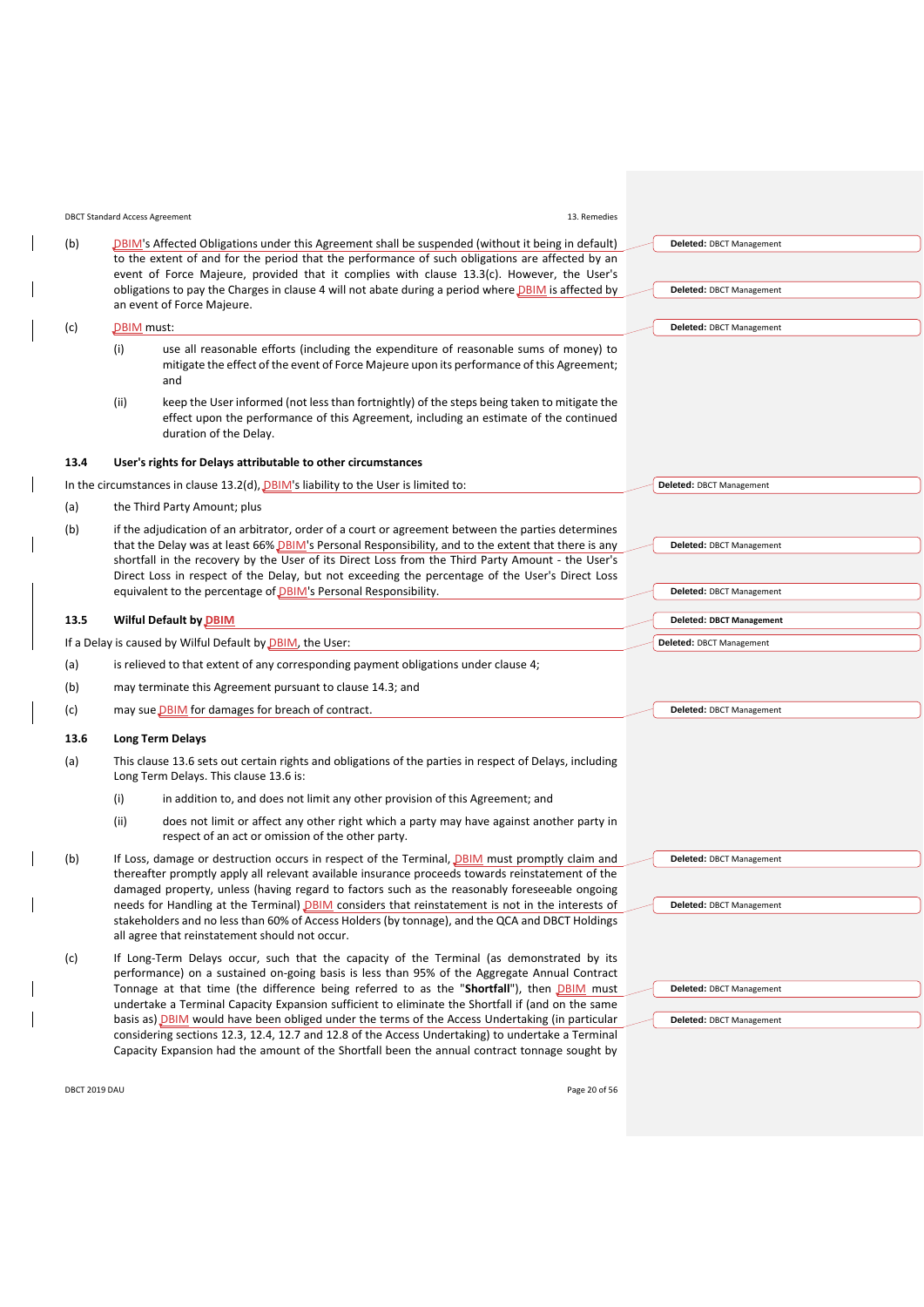#### DBCT Standard Access Agreement 14. Termination

new Access Seekers whose offers to enter into User Agreements prima facie triggered the requirement for a Terminal Capacity Expansion. For clarification, *DBIM* will not be obliged to undertake a Terminal Capacity Expansion under this Agreement:

- (i) if such Terminal Capacity Expansion is unreasonable and uneconomic pursuant to section 12.7 of the Access Undertaking; or
- (ii) if section 12.8 of the Access Undertaking applies.
- <span id="page-20-1"></span>(d) If at any time:
	- (i) the capacity of the Terminal on a sustained ongoing basis is reduced to the order of 10%, or less, of the Aggregate Annual Contract Tonnage of all Access Holders at the time;
	- (ii) the reduction of capacity referred to in clause [13.6\(d\)\(i\)](#page-20-1) above, is not attributable to an act or omission of the User; and
	- (iii)  $D\frac{B}{M}$  does not, within a reasonable time after a written request by the User to do so ("reasonable" being assessed according to the extent of works needed to redress the situation), commence and expeditiously proceed with the works necessary to reinstate the Terminal to a capacity sufficient to meet the reasonably expected sustained ongoing demand for Handling of Coal (whether or not *DBIM* has an obligation to undertake such works),

the User may terminate this Agreement, on giving not less than 30 days' notice to **DBIM** to that effect in writing. Neither party will be liable to the other arising from such a termination (other than a liability which arises prior to the date of termination).

#### <span id="page-20-2"></span>**13.7 Limitation period for notice of Claims by User**

- (a) The User shall not be entitled to make any Claim against *DBIM* in respect of any Delay unless written notice of the Claim specifically reserving the User's rights under clause [13.2](#page-18-4) has been given to **DBIM** by the date 4 months after the end of the Financial Year in which the Delay first occurred (or, if a material fact of a decisive character relating to the right to Claim against DBIM was not within the means of knowledge of the User until after that time, within 2 months of the date on which the User first becomes aware of that material fact). Any subsequent loss arising directly or indirectly from the cause of the first occurrence may be included in the Claim without further notice being given, but a separate notice must be given for each different and unrelated cause from which it is alleged a Claim arises.
- (b) This claus[e 13.7](#page-20-2) does not apply to a Claim to the extent that it is made under claus[e 13.6.](#page-19-5)

#### <span id="page-20-0"></span>**14. TERMINATION**

#### <span id="page-20-3"></span>**14.1 Suspension**

If the User is in default in the due and punctual performance of an obligation under this Agreement and:

- (a) in respect of the User's default of an obligation to pay money or to provide any Security required pursuant to clause [29,](#page-29-0) such default has not been remedied within 30 days after DBIM has given written notice to the User of the default; or
- (b) in respect of the User's default of a material obligation (other than an obligation to pay money or provide Security), such default has not been remedied, or the User has not expeditiously commenced to remedy it, within 60 days after **DBIM** has given written notice to the User of the default,

then, without prejudice to DBIM's other rights under this Agreement, DBIM may (by written notice to the User pursuant to this clause) suspend the User's rights to have its Coal Handled under this Agreement until payment (including interest under clause [5.2\)](#page-8-5) is made, Security is provided or the other relevant default is remedied or commenced to be expeditiously remedied. If such suspension occurs, the User's obligations

| DBCT 2019 DAU | Page 21 of 56 |
|---------------|---------------|
| .             |               |

**Deleted:** DBCT Management **Deleted:** DBCT Management **Deleted:** DBCT Management

**Deleted:** DBCT Management

| Deleted: DBCT Management |
|--------------------------|
| Deleted: DBCT Management |
|                          |
| Deleted: DBCT Management |

| Deleted: DBCT Management |
|--------------------------|
|                          |
| Deleted: DBCT Management |
| Deleted: DBCT Management |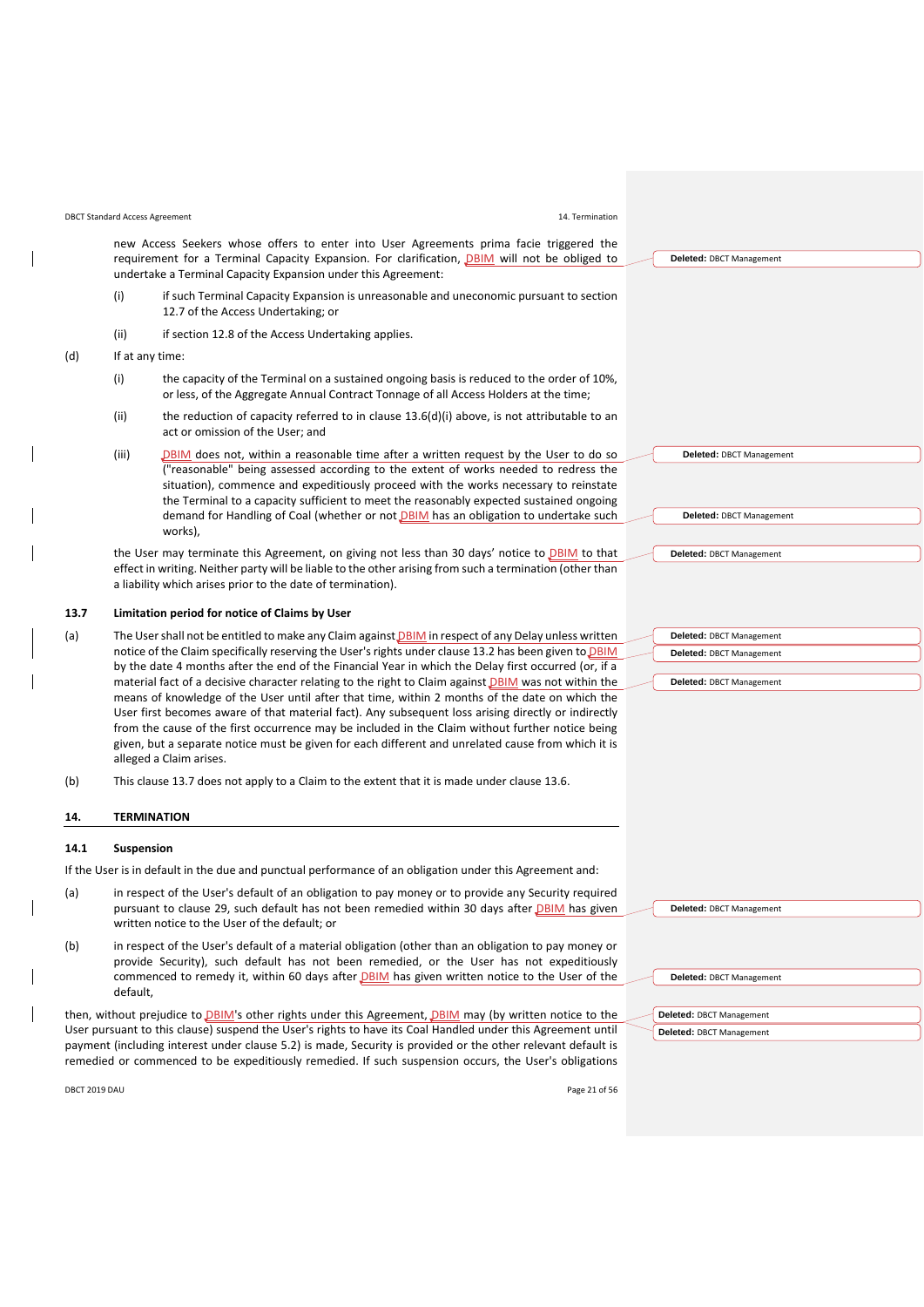DBCT Standard Access Agreement 15. Dispute resolution

based on its Annual Contract Tonnage (for example charges based on those amounts) will be unchanged, but DBIM's obligations to Handle those amounts for the relevant Financial Year will be reduced proportionately.

### <span id="page-21-1"></span>**14.2 Termination by DBIM**

Subject to clause [14.5,](#page-21-3) if DBIM has duly given notice that it has suspended the User's rights to have its Coal Handled (but not the User's obligations) under this Agreement pursuant to claus[e 14.1](#page-20-3) and if the default still has not been remedied after a further period of 14 days from the notice of suspension, DBIM may terminate this Agreement forthwith by further notice to the User pursuant to this clause.

#### <span id="page-21-2"></span>**14.3 Termination by User**

Subject to clause [14.5,](#page-21-3) the User may terminate this Agreement by written notice to **DBIM** as follows:

- (a) if DBIM is in default in the due and punctual performance of an obligation to pay money under this Agreement and such default has not been remedied for a period of 30 days after the User has given to DBIM written notice specifying the default and requiring the default to be remedied; or
- (b) if DBIM is in default in the due and punctual performance of a material obligation under this Agreement (not being an obligation to pay money or a Delay) and such default has not been remedied or DBIM has not expeditiously commenced to remedy such default within a period of 60 days after the User has given to **DBIM** written notice specifying the default and requiring the default to be remedied.

# **14.4 Abandonment of Coal on termination**

The User must remove any of its Coal remaining in the Terminal within three months from the termination of this Agreement, whether by expiry or otherwise, failing which the Coal will be deemed abandoned.

#### <span id="page-21-3"></span>**14.5 Disputes about defaults**

If an event or circumstance is alleged to constitute a default referred to in clause [14.2](#page-21-1) or clause [14.3](#page-21-2) and is the subject of a dispute under clause [15,](#page-21-0) then DBIM or the User (as applicable) shall not exercise any right to suspend or terminate this Agreement unless and until the default has not been rectified within a reasonable time (being not less than 14 days) after the end of the resolution process in clause [15.](#page-21-0)

# <span id="page-21-0"></span>**15. DISPUTE RESOLUTION**

#### **15.1 Notice of dispute**

If a dispute between *DBIM* and the User arises out of or in connection with this Agreement, then either party may give to the other party a notice of dispute in writing adequately identifying and providing details of the dispute.

#### <span id="page-21-4"></span>**15.2 Further steps required before court proceedings**

- (a) Subject to clause [15.5,](#page-22-1) no party may commence any court proceedings or arbitration in respect of any dispute notified or notifiable under this clause [15](#page-21-0)\_until that party has complied with the requirements of this claus[e 15.2](#page-21-4) and clause [15.3.](#page-22-2)
- (b) Within 14 days after service of a notice of dispute, the senior executives of DBIM and the User (or people for the time being acting in that role) must confer at least once to attempt to resolve the dispute, and failing resolution of the dispute to consider and if possible agree on methods of resolving the dispute by other means.
- (c) If the dispute cannot be so resolved after a further period of 14 days or if at any time either DBIM or the User considers that the other party is not making reasonable efforts to resolve the dispute, either party may by notice in writing given to the other party refer such dispute to conciliation in accordance with claus[e 15.3.](#page-22-2)

| DBCT 2019 DAU | Page 22 of 56 |
|---------------|---------------|
|---------------|---------------|

| Deleted: DBCT Management        |
|---------------------------------|
|                                 |
| <b>Deleted: DBCT Management</b> |
| <b>Deleted: DBCT Management</b> |
|                                 |
| Deleted: DBCT Management        |
|                                 |

| Deleted: DBCT Management        |
|---------------------------------|
| Deleted: DBCT Management        |
|                                 |
| <b>Deleted: DBCT Management</b> |
| Deleted: DBCT Management        |
|                                 |
| Deleted: DBCT Management        |
| <b>Deleted: DBCT Management</b> |

**Deleted:** DBCT Management

**Deleted:** DBCT Management

**Deleted:** DBCT Management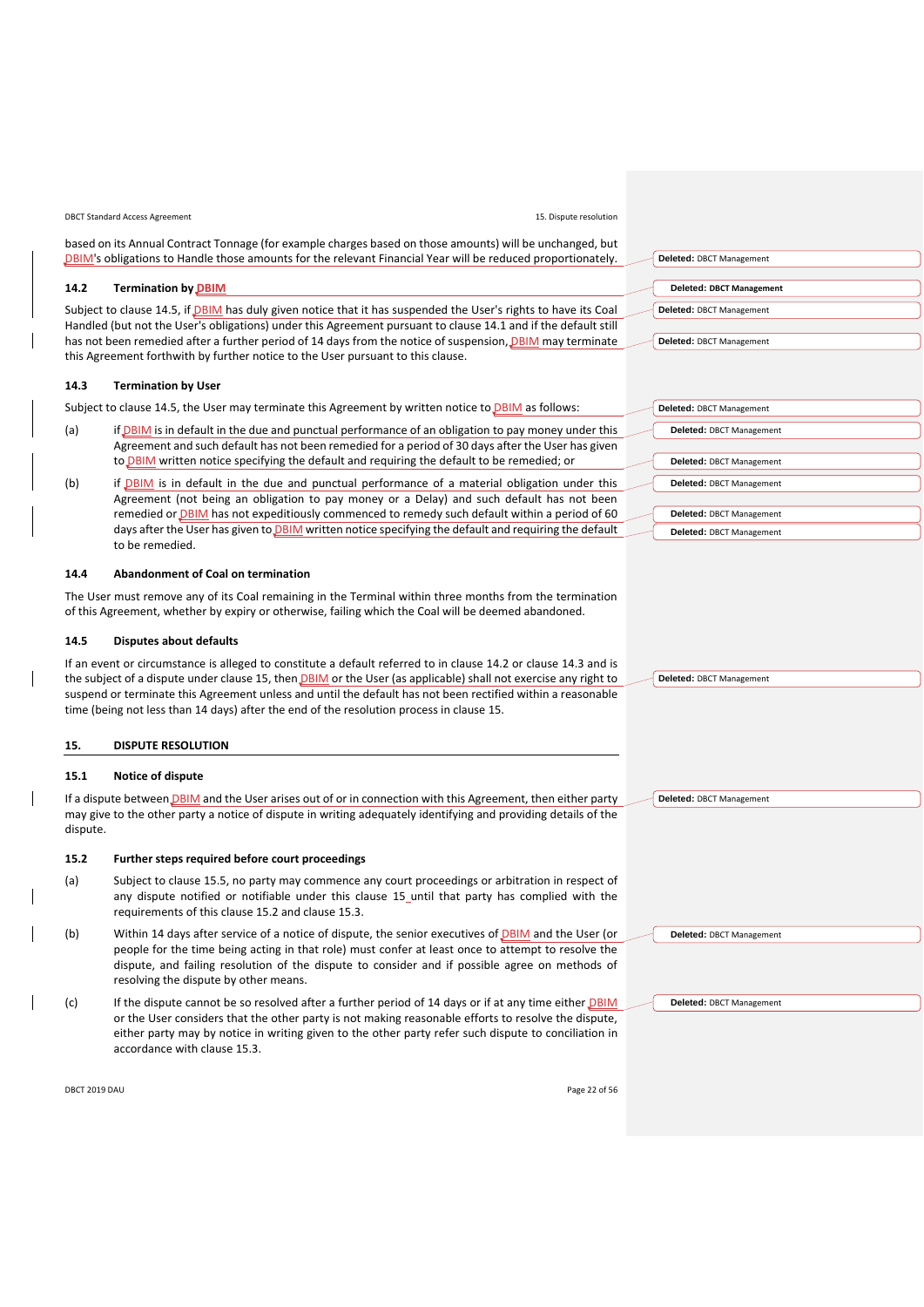#### DBCT Standard Access Agreement 16. Warranties

# <span id="page-22-2"></span>**15.3 Conciliation**

Conciliation of the dispute must:

- (a) be conducted at Brisbane in accordance with the Guidelines for Commercial Conciliation of the Australian Commercial Disputes Centre Limited in force at the Execution Date;
- (b) be at the cost and expense of the parties equally (except that each party must pay its own advisers, consultants and legal fees and expenses) unless the parties otherwise agree;
- (c) if not earlier resolved, be continued for a period expiring on the date being 14 days after the nomination of the conciliator,

after which:

- (d) the parties may agree to refer such dispute to arbitration in accordance with clause [15.4;](#page-22-3) or
- (e) either party may pursue any other means of dispute resolution (for example, litigation).

#### <span id="page-22-3"></span>**15.4 Arbitration procedure**

- (a) If any dispute is referred to arbitration under this Agreement, except a dispute referred to arbitration under clause 7.2(d)(i), arbitration must be effected either:
	- (i) by a single arbitrator agreed upon between the parties; or
	- (ii) in default of such agreement within 10 days after the dispute is referred to arbitration, then by a single arbitrator selected by the Chair of the Queensland Chapter of the Institute of Arbitrators and Mediators, Australia.
- (b) The arbitration must be conducted in accordance with and subject to the Institute of Arbitrators and Mediators Australia Rules for the Conduct of Commercial Arbitrations.
- (c) Subject to any other provision of this Agreement, the arbitrator may award any interest that the arbitrator considers reasonable.
- (d) Any party to the arbitration may be represented before the arbitrator by a member of the legal profession without the need for leave of the arbitrator.
- (e) The venue for any arbitration will be Brisbane, Queensland.

#### <span id="page-22-1"></span>**15.5 Interlocutory relief**

This claus[e 15](#page-21-0) does not prevent any party from seeking urgent interlocutory or declaratory relief from a court of competent jurisdiction where, in that party's reasonable opinion, that action is necessary to protect its rights.

#### **15.6 QCA**

For the avoidance of doubt, the parties may agree to refer any dispute in connection with this Agreement to the QCA for resolution.

#### **15.7 Obligations continue**

During the existence of a dispute, the parties must continue to perform all of their obligations under the Agreement, without prejudice to their position in respect of the dispute.

# <span id="page-22-0"></span>**16. WARRANTIES**

| 16.1 | <b>Warranties by DBIM</b>          |
|------|------------------------------------|
|      | DBIM agrees and acknowledges that: |

(a) Subject to:

**Deleted: DBCT Management Deleted:** DBCT Management

DBCT 2019 DAU Page 23 of 56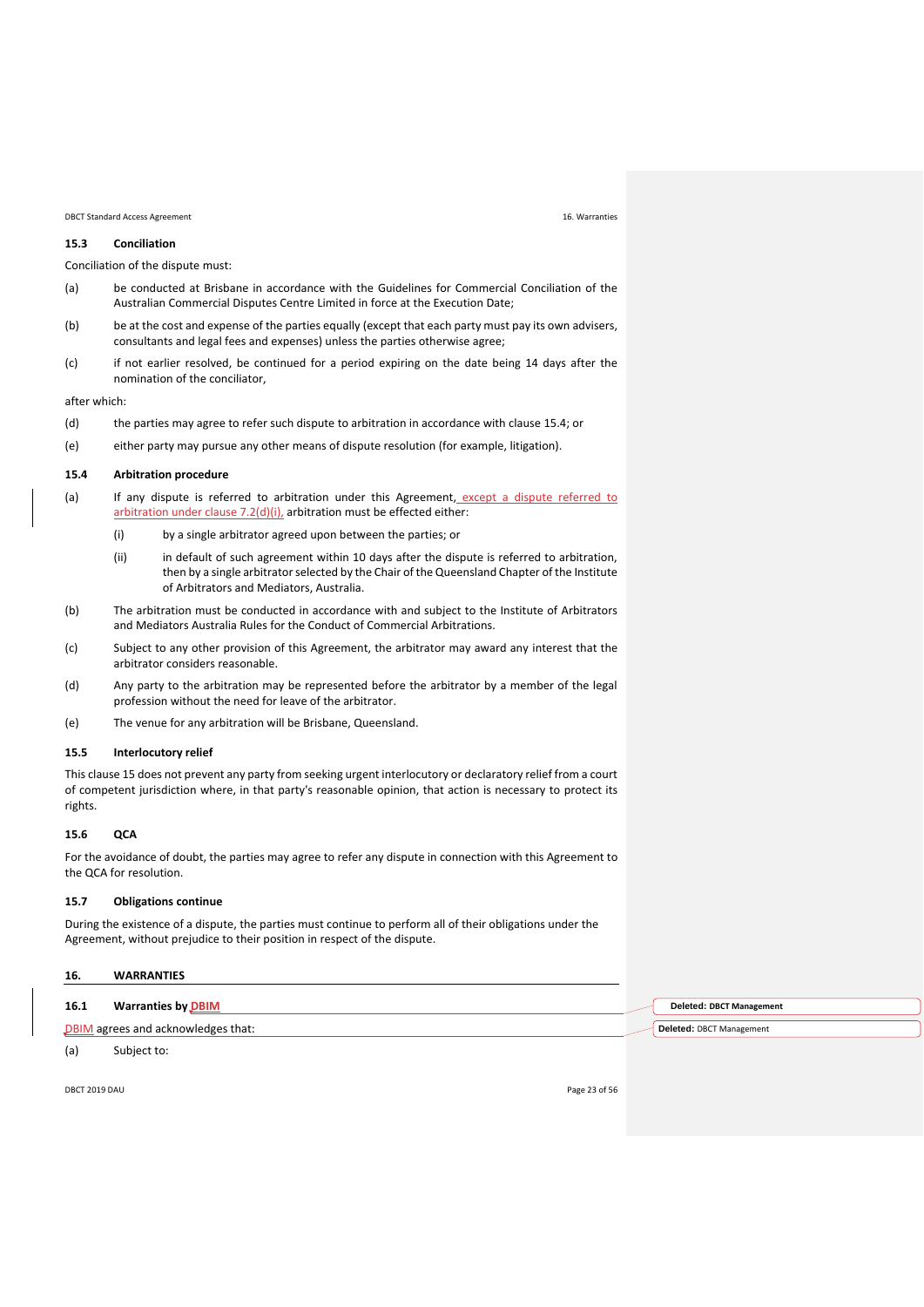- (i) an event of Force Majeure;
- (ii) Maintenance Work; and
- (iii) any decision to cease or reduce Maintenance Work for a component of the Terminal on the basis that it is more cost-efficient to replace it and it is to be replaced,

each Terminal Component will be maintained to be available to operate to at least its rated design capacity;

- (b) it will ensure that the Terminal is maintained in accordance with Good Operating and Maintenance Practice;
- (c) it will consult with the User in relation to the appointment of any replacement Operator of the Terminal and will promptly on request negotiate amendments to this Agreement to reflect the terms of any new Access Undertaking, from the time (should it occur) that Dalrymple Bay Coal Terminal Pty Ltd ceases to be the Operator;
- (d) DBIM will not differentiate Access Charges between Access Holders or between Access Holders and Access Seekers, other than:
	- (i) to reflect differences in cost (direct or indirect) or risks to  $DBIM$  of providing access to Services; or
	- (ii) as otherwise permitted or required by the Access Undertaking (including for the avoidance of doubt, Differentiation based pricing); and
- (e) the User will (at no charge, but at its own cost) be granted reasonable access to the Terminal for reasonable purposes, including customer goodwill inspections, performance of shipping agent functions, Coal sampling and User inspections of Operations, provided that on each occasion the User complies with the Operator's site rules, *DBIM*'s reasonable visitor notification requirements and the User is accompanied by an authorised person at such times while on the Terminal site as DBIM or the Operator reasonably requires (provided that they make such a representative available, having been given reasonable notice by the User).

#### **16.2 Warranties by the parties**

Each party warrants to the others that it has the requisite power to enter into this Agreement from the Execution Date.

# <span id="page-23-0"></span>**17. USER COMMITTEE AND IMPROVEMENT PROGRAM**

#### <span id="page-23-1"></span>**17.1 Participation in User Committee**

DBIM and the User agree to participate in a committee consisting of one representative of each of DBIM, the Operator and each Access Holder (the "**User Committee**").

#### **17.2 Terms of reference of User Committee**

The User Committee is established for the following purposes:

- (a) to provide a forum for consultation between all participants on matters relating to the operation and performance of the Terminal, including (without limitation) any factors relating to any participant which may impact on the future performance or efficiency of the Terminal;
- (b) to enable consultation between all participants on current and planned Terminal facilities, including all proposals for any enhancement of the Terminal; and
- (c) to consult on matters relating to the Terminal Regulations, including (without limitation) any proposed changes to the Terminal Regulations.

| DBCT 2019 DAU | Page 24 of 56 |
|---------------|---------------|
|               |               |

| Deleted: DBCT Management |
|--------------------------|
|                          |
| Deleted: DBCT Management |
|                          |
|                          |
|                          |
|                          |
|                          |
| Deleted: DBCT Management |
|                          |
| Deleted: DBCT Management |
|                          |
|                          |
|                          |

**Deleted:** DBCT Management **Deleted:** DBCT Management

| Page 24 of 56 |  |  |
|---------------|--|--|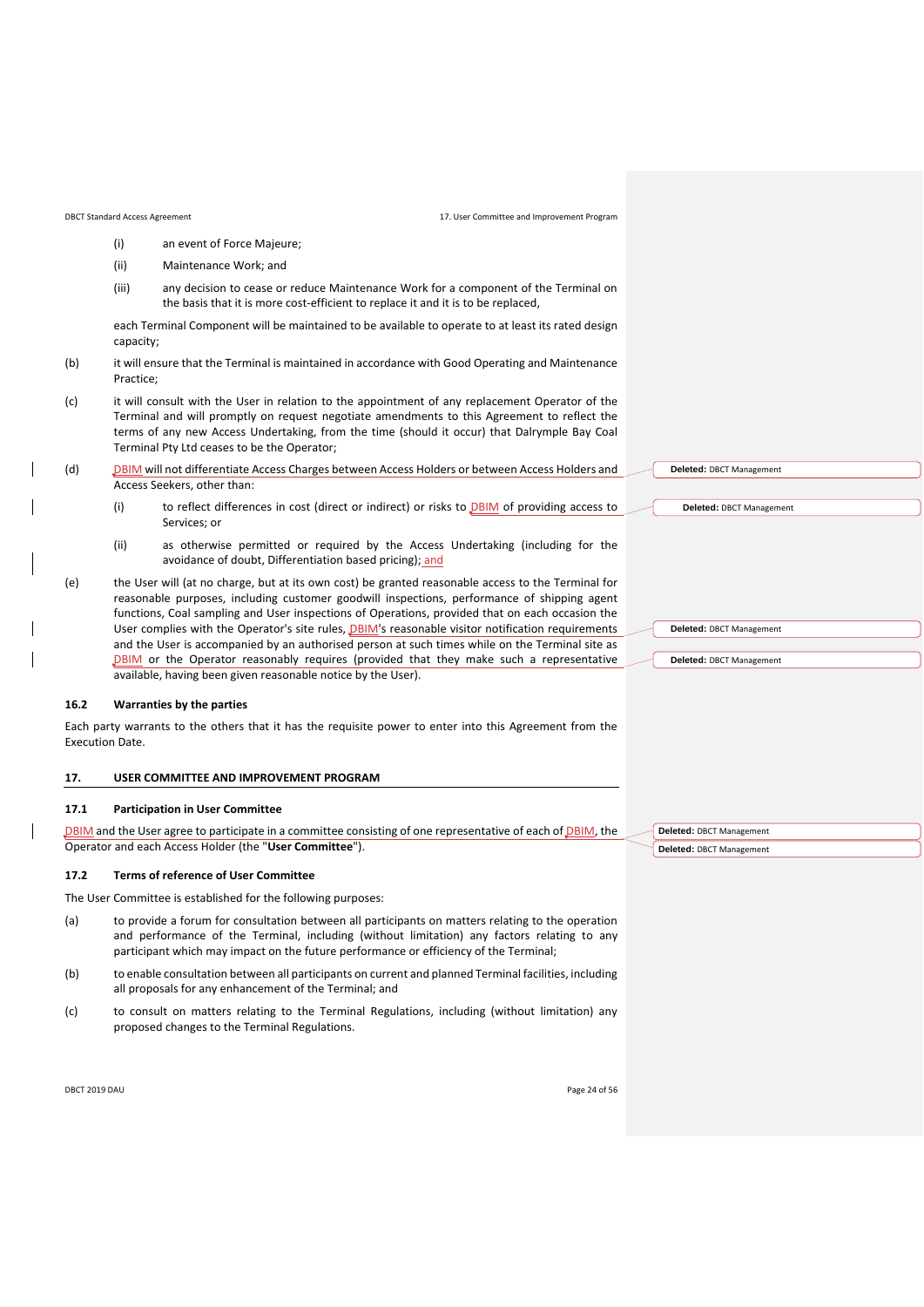|               | 18. Not used<br><b>DBCT Standard Access Agreement</b>                                                                                                                                                                                                                                                                                                                                                                                                                    |                                 |
|---------------|--------------------------------------------------------------------------------------------------------------------------------------------------------------------------------------------------------------------------------------------------------------------------------------------------------------------------------------------------------------------------------------------------------------------------------------------------------------------------|---------------------------------|
| 17.3          | <b>Frequency of meetings</b>                                                                                                                                                                                                                                                                                                                                                                                                                                             |                                 |
|               | <b>DBIM</b> and the User acknowledge that it is intended that the User Committee meet on a quarterly basis and                                                                                                                                                                                                                                                                                                                                                           | Deleted: DBCT Management        |
|               | at such further times as participants in the User Committee agree.                                                                                                                                                                                                                                                                                                                                                                                                       |                                 |
| 17.4          | Representation                                                                                                                                                                                                                                                                                                                                                                                                                                                           |                                 |
|               | DBIM and the User will each appoint, and acknowledge that each other prospective member of the User<br>Committee is entitled to appoint, a person to represent its respective interests on the User Committee (each                                                                                                                                                                                                                                                      | Deleted: DBCT Management        |
|               | a "Representative"). If a Representative is not available to attend a meeting of the User Committee, the<br>relevant member of the User Committee may nominate an alternate person to represent its interests at the<br>User Committee.                                                                                                                                                                                                                                  |                                 |
| 17.5          | Chairperson                                                                                                                                                                                                                                                                                                                                                                                                                                                              |                                 |
|               | The User agrees that the Representative appointed by <b>DBIM</b> will act as chairman of the User Committee.                                                                                                                                                                                                                                                                                                                                                             | Deleted: DBCT Management        |
|               |                                                                                                                                                                                                                                                                                                                                                                                                                                                                          |                                 |
| 17.6          | <b>Role of the Operator</b>                                                                                                                                                                                                                                                                                                                                                                                                                                              |                                 |
|               | <b>DBIM</b> must, as far as the Operation & Maintenance Contract allows, procure that the Operator provides<br>appropriate support to the User Committee, including the provision of any relevant operational reports, as<br>the User Committee may reasonably request the Operator to provide from time to time.                                                                                                                                                        | Deleted: DBCT Management        |
| 18.           | <b>NOT USED</b>                                                                                                                                                                                                                                                                                                                                                                                                                                                          |                                 |
| 19.           | <b>EXPANSION TONNES</b>                                                                                                                                                                                                                                                                                                                                                                                                                                                  |                                 |
| (a)           | a Terminal Capacity Expansion (the 'Current Expansion') has occurred, in circumstances where that<br>Terminal Capacity Expansion will form part of the Terminal under this Agreement once completed, will<br>include a clause, an outline of terms of which are as follows:]<br>Subject to clause 19(e), the Annual Contract Tonnage will be [increased by] [insert] Mtpa for the<br>period commencing on the first day of the Month following completion and successful |                                 |
|               | commissioning of the Current Expansion until the end of that Financial Year, and thereafter in each<br>subsequent Financial Year. The target date for this to occur is [insert].                                                                                                                                                                                                                                                                                         |                                 |
| (b)           | DBIM must provide at least monthly progress reports to the User in relation to the Current<br>Expansion and such further progress reports as may reasonably by required as the Current<br>Expansion nears completion.                                                                                                                                                                                                                                                    | <b>Deleted: DBCT Management</b> |
| (c)           | DBIM's obligation to commence Handling, and the User's obligation to commence paying charges,                                                                                                                                                                                                                                                                                                                                                                            | Deleted: DBCT Management        |
|               | in respect of the additional Annual Contract Tonnage arising out of the Current Expansion or any<br>part thereof (as applicable) only begins on the first day of the Month following the date that DBIM                                                                                                                                                                                                                                                                  | <b>Deleted: DBCT Management</b> |
|               | gives the User a notice that the User is:                                                                                                                                                                                                                                                                                                                                                                                                                                |                                 |
|               | (i)<br>awarded the additional Annual Contract Tonnage or any part thereof (as applicable); and                                                                                                                                                                                                                                                                                                                                                                           |                                 |
|               | (i)<br>entitled to have the additional Annual Contract Tonnage or any part thereof (as<br>applicable) handled at the Terminal.                                                                                                                                                                                                                                                                                                                                           |                                 |
| (d)           | <b>DBIM</b> must use reasonable endeavours to have the Current Expansion completed as close as<br>practicable to the target date referred to in clause 19(a), but it will not be required to expend<br>additional amounts to overcome delays caused by third parties or otherwise beyond the reasonable                                                                                                                                                                  | Deleted: DBCT Management        |
|               | control of DBIM.                                                                                                                                                                                                                                                                                                                                                                                                                                                         | Deleted: DBCT Management        |
| (e)           | <b>DBIM</b> will proportionately reduce the Annual Contract Tonnage under this Agreement and the<br>annual contract tonnages under all other User Agreements entered into with the intention of<br>utilising additional capacity arising out of the Current Expansion, if the actual Terminal Capacity<br>following completion of the Current Expansion is less than the estimate of (expanded) Terminal                                                                 | Deleted: DBCT Management        |
| DBCT 2019 DAU | Page 25 of 56                                                                                                                                                                                                                                                                                                                                                                                                                                                            |                                 |

<span id="page-24-4"></span><span id="page-24-1"></span><span id="page-24-0"></span> $\overline{\phantom{a}}$ 

<span id="page-24-3"></span><span id="page-24-2"></span> $\overline{\phantom{a}}$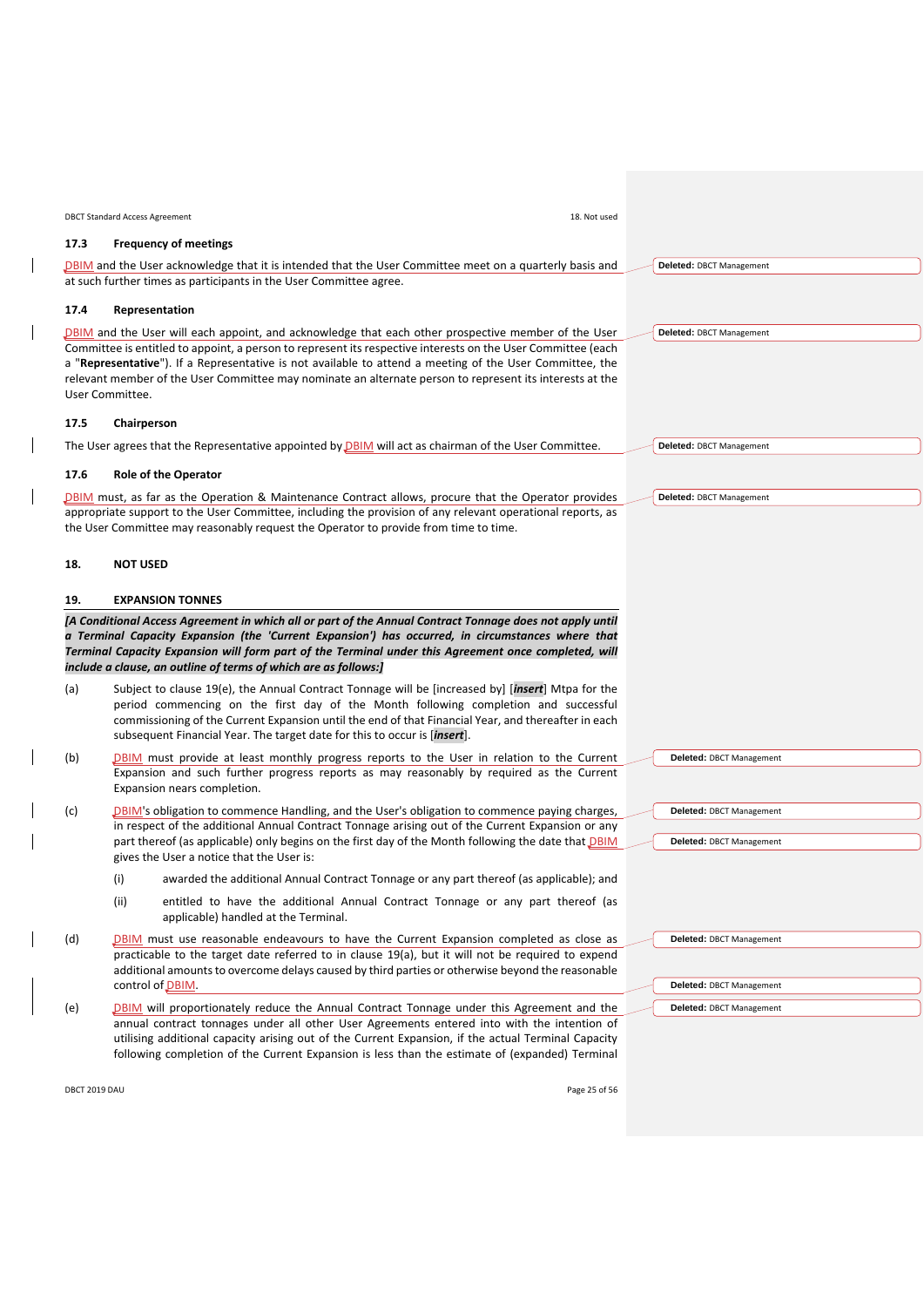# DBCT Standard Access Agreement 20. Options

Capacity made at the time this Agreement was entered into. That reduction will be by the proportion which the additional Terminal Capacity resulting from the Current Expansion as estimated at the time this Agreement was entered into bears to the actual additional Terminal Capacity arising from the Current Expansion. In relation to:

- (i) Socialised Terminal Capacity, the allocation of proportionately reduced capacity will occur after first deducting any capacity required from the Current Expansion to "make up" any shortfall between already existing aggregate annual contract tonnages and actual Terminal Capacity which existed prior to the Current Expansion; and
- (ii) Differentially Priced Capacity resulting from the Current Expansion will be allocated to meet the full entitlements under this Agreement and any other User Agreements associated with the Differentially Priced Capacity.

#### <span id="page-25-0"></span>**20. OPTIONS**

If the period during which Coal is to be Shipped during the Term is 10 years or more, the following clauses apply:

- <span id="page-25-2"></span>(a) The User has an option to extend the Term for 5 years or more (or a lesser period, if it coincides with an expected end-of-mine-life), as nominated by the User at the time of exercise, exercisable at any time up to 12 months prior to the end of the Term (including the Term as already extended by the exercise of an option under this claus[e 20\(a\)](#page-25-2) for 5 years or more).
- (b) If **DBIM** receives an Access Application for additional capacity which cannot be met without a Terminal Capacity Expansion if the option in claus[e 20\(a\)](#page-25-2) and other relevant options are exercised, it may notify the User, requiring it to respond within 90 days, either exercising the option in clause [20\(a\)](#page-25-2) in respect of all or part of an extended Term and/or tonnage the subject of the option, or waiving it.
- (c) DBIM must give notices under claus[e 20\(a\)](#page-25-2) to relevant Access Holders with options, in order of the earliest expiring User Agreement, for the purposes of deciding which option date is to be accelerated first. Where an Access Holder/s with the earliest expiring date exercise/s its/their option by the accelerated date, **DBIM** may then go to the next Access Holder/s in order of expiring agreements until there has been a waiver of sufficient options to ensure that the bona fide request can be accepted without the necessity for a Terminal Capacity Expansion. Access Holders whose terms expire within 6 months of each other will, for the purposes of this clause [20,](#page-25-0) be deemed to have terms which expire on the same date, and must be given notices at the same time.
- (d) Where more than one Access Holder has tonnages which expire (or which are deemed to expire) on the same date, those Access Holders which do not exercise their accelerated option will lose the amount of tonnes the subject of the option proportionately with their respective annual contract tonnages immediately prior to the end of the current term. (For example, if a bona fide request for 5 Mtpa is received and Access Holders with 10, 5, 2 and 3 Mtpa of contracted tonnages do not exercise their options, then the options for those Access Holders will be reduced by 2.5, 1.25, 0.5 and 0.75 Mtpa respectively).
- (e) If the Access Application referred to in clause [20\(a\)](#page-25-2) is not converted into a User Agreement within 3 months after the above process is completed, the status quo existing before notice from **DBIM** will be re-instated (i.e. options will not be taken to have been forfeited merely because the accelerated date for exercise has not been complied with, and any accelerated exercise of an option will be taken not to have occurred).

#### <span id="page-25-1"></span>**21. GST**

(a) Any reference in this clause to a term defined or used in the A New Tax System (Goods and Services Tax) Act 1999 is, unless the context indicates otherwise, a reference to that term as defined or used in that Act.

**Deleted:** DBCT Management

**Deleted:** DBCT Management

**Deleted:** DBCT Management

**Deleted:** DBCT Management

DBCT 2019 DAU Page 26 of 56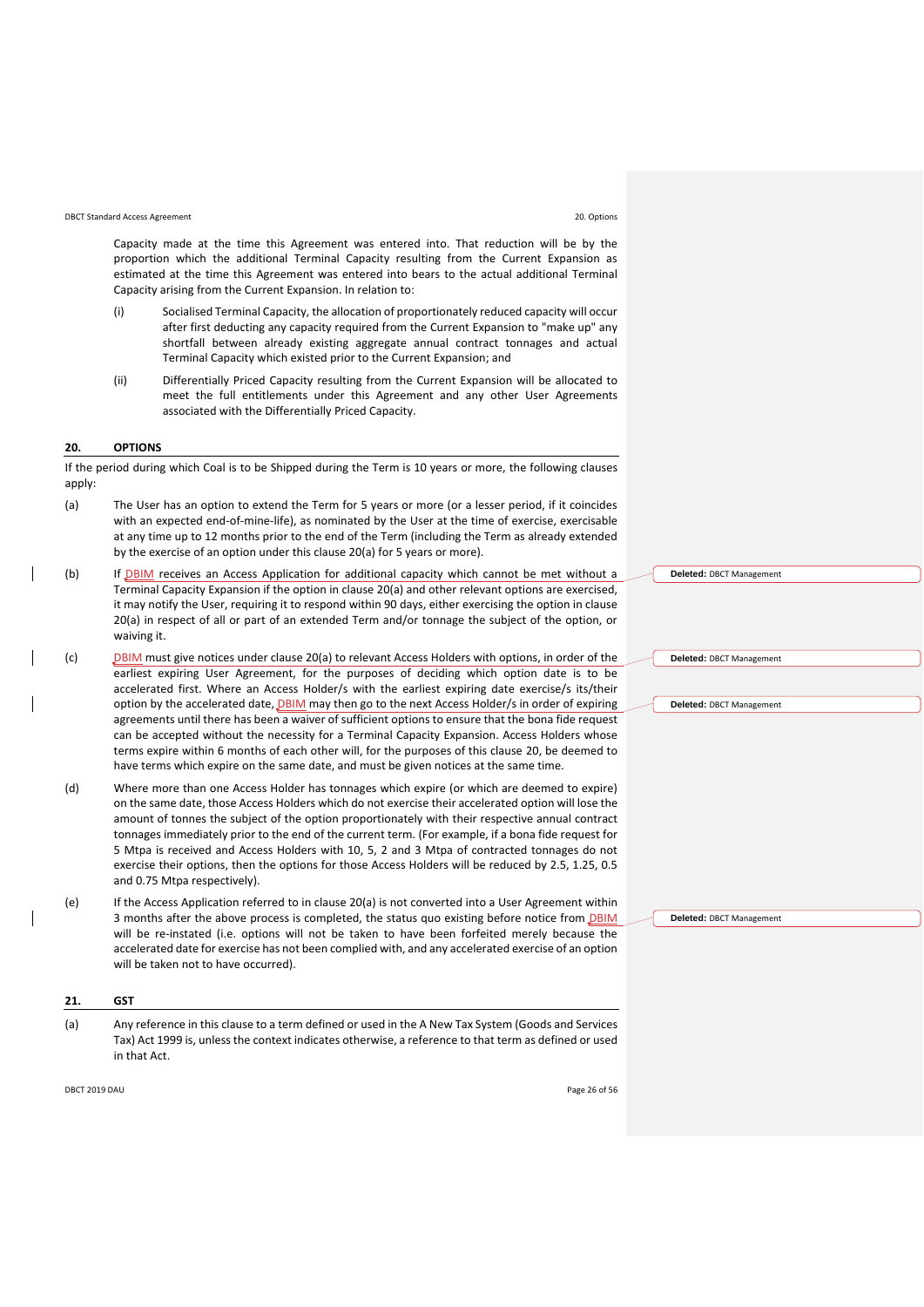#### DBCT Standard Access Agreement 22. Notices

- <span id="page-26-3"></span>(b) Unless expressly included, the consideration for any supply made under or in connection with this Agreement does not include an amount on account of GST in respect of the supply ("**GST Exclusive Consideration**") except as provided under this clause.
- (c) Any amount referred to in this Agreement (other than an amount referred to in clause [21\(f\)\)](#page-26-1) which is relevant in determining a payment to be made by one of the parties to the other is, unless indicated otherwise, a reference to that amount expressed on a GST exclusive basis.
- <span id="page-26-2"></span>(d) To the extent that GST is payable in respect of any supply made by a party ("**Supplier**") under or in connection with this Agreement, the consideration to be provided under this Agreement for that supply (unless it is expressly stated to include GST) is increased by an amount equal to the GST Exclusive Consideration (or its GST exclusive market value if applicable) multiplied by the rate at which GST is imposed in respect of the supply.
- (e) The recipient must pay the additional amount payable under clause [21\(d\)](#page-26-2) to the Supplier at the same time as the GST Exclusive Consideration is otherwise required to be provided.
- <span id="page-26-1"></span>(f) Whenever an adjustment event occurs in relation to any taxable supply made under or in connection with this Agreement the Supplier must determine the net GST in relation to the supply (taking into account any adjustment) and if the net GST differs from the amount previously paid under clause [21\(d\),](#page-26-2) the amount of the difference must be paid by, refunded to or credited to the recipient, as applicable.
- (g) If one of the parties to this Agreement is entitled to be reimbursed or indemnified for a Loss, cost, expense or outgoing incurred in connection with this Agreement, then the amount of the reimbursement or indemnity payment must first be reduced by an amount equal to any input tax credit to which the party being reimbursed or indemnified (or its representative member) is entitled in relation to that Loss, cost, expense or outgoing and then, if the amount of the payment is consideration or part consideration for a taxable supply, it must be increased on account of GST in accordance with claus[e 21\(f\).](#page-26-1)

#### <span id="page-26-0"></span>**22. NOTICES**

 $(a)$  if

#### **22.1 Notices and other communications**

All notices and other communications provided for or permitted under this Agreement must be in writing and must be given by courier, mail, or email transmission as follows:

| to DBIM, to: |            |                                              |  |  |  |
|--------------|------------|----------------------------------------------|--|--|--|
|              | Attention: | <b>Chief Executive Officer</b>               |  |  |  |
|              | Address:   | Level 15, 1 Eagle Street, Brisbane, QLD 4000 |  |  |  |
|              | Post:      | PO Box 7823. Brisbane QLD 4001               |  |  |  |
|              | Email:     | anthony.timbrell@dbctm.com.au                |  |  |  |

(b) if to the User, to the address set out in [Schedule 1,](#page-32-0)

or to such other address or person as either party may specify by notice in writing to the other.

#### **22.2 Deemed to have been given or made**

All such notices or communications are deemed to have been duly given or made:

- (a) on the date upon which the notice or communication would, in the ordinary course of the post or courier, have been delivered to the address to which it was posted or couriered;
- (b) when delivered; or
- (c) if sent by email transmission, at the conclusion of an apparently successful transmission,

DBCT 2019 DAU Page 27 of 56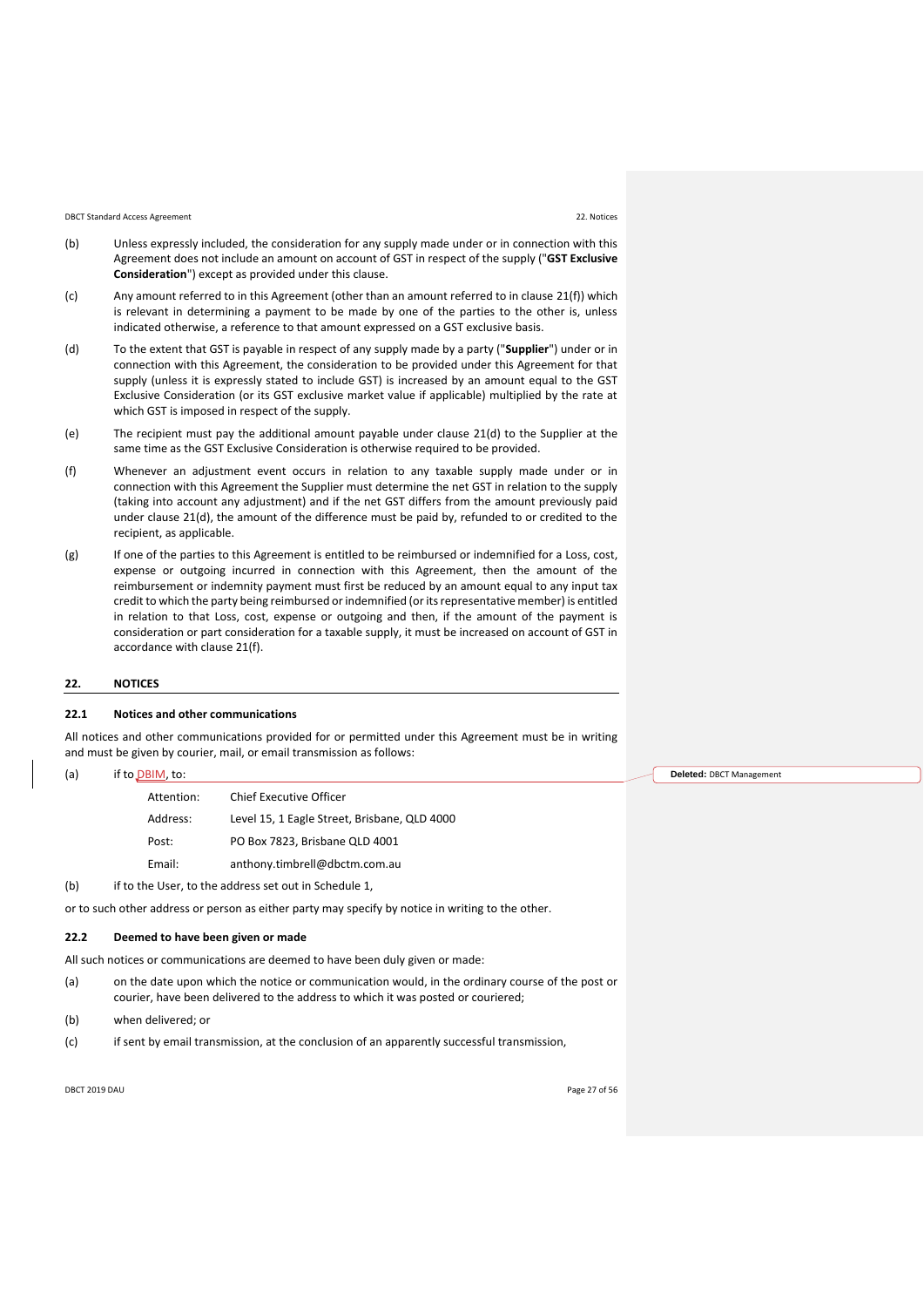DBCT Standard Access Agreement 23. Survival of Remedies

but if the delivery or email is effected on a day that is not a Business Day or after 5pm in the place of receipt on a Business Day, it will be taken to have been given or made on the next Business Day.

#### <span id="page-27-0"></span>**23. SURVIVAL OF REMEDIES**

The remedies of the parties arising by law, by the terms of this Agreement or otherwise are cumulative and will survive the termination of this Agreement by effluxion of time or otherwise.

# <span id="page-27-1"></span>**24. WAIVER**

A waiver by either party of any default in the strict and literal performance of or compliance with any provision of this Agreement will not be deemed to be a waiver of strict and literal performance of and compliance with any other provision of this Agreement nor to be a waiver of, or in any manner release the other party from, strict compliance with any provision, in the future nor will any delay or omission of either party to exercise any right under this Agreement in any manner impair the exercise of any such right accruing to it thereafter.

#### <span id="page-27-2"></span>**25. COSTS**

Whether or not any of the transactions contemplated by this Agreement are consummated, each party must pay its own fees and expenses of and incidental to the negotiation, preparation and execution of this Agreement. The User will pay on demand any stamp duty payable on this Agreement.

# <span id="page-27-3"></span>**26. ENTIRE AGREEMENT**

#### **26.1 Full and Complete Understanding**

This Agreement constitutes the full and complete understanding between the parties with respect to the subject matter of this Agreement. There is no other oral understanding, agreement, warranty or representation whether express or implied in any way extending, defining or otherwise relating to the provisions of this Agreement or binding on the parties with respect to any of the matters to which this Agreement relates.

#### **26.2 No inducement**

Each of the parties covenants and irrevocably acknowledges that it has not been induced to enter into this Agreement by any statement, warranty, representation, understanding, act, omission, fact, matter, thing or conduct by or on behalf of any person including the other party, other than as expressly recorded in this Agreement.

#### **26.3 Provision is to remain in full force and effect**

The provisions of this clause [26](#page-27-3) will operate and remain in full force and effect. No other fact, matter or circumstance, including breach of the provisions of the *Competition and Consumer Act 2010* (Cth) by a party to this Agreement, will interfere with or in any way derogate from the operation and effect of this clause.

#### <span id="page-27-4"></span>**27. SEVERANCE**

If any term of this Agreement is for any reason acknowledged by the parties, or adjudged by a court of competent jurisdiction or held by any competent government authority to be invalid, illegal or unenforceable, such term or provision will be severed from the remainder of the provisions of this Agreement and will be deemed never to have been part of this Agreement and the remainder of the provisions of this Agreement will subsist and remain in full force and effect, unless a basic purpose or purposes of this Agreement would thereby be defeated.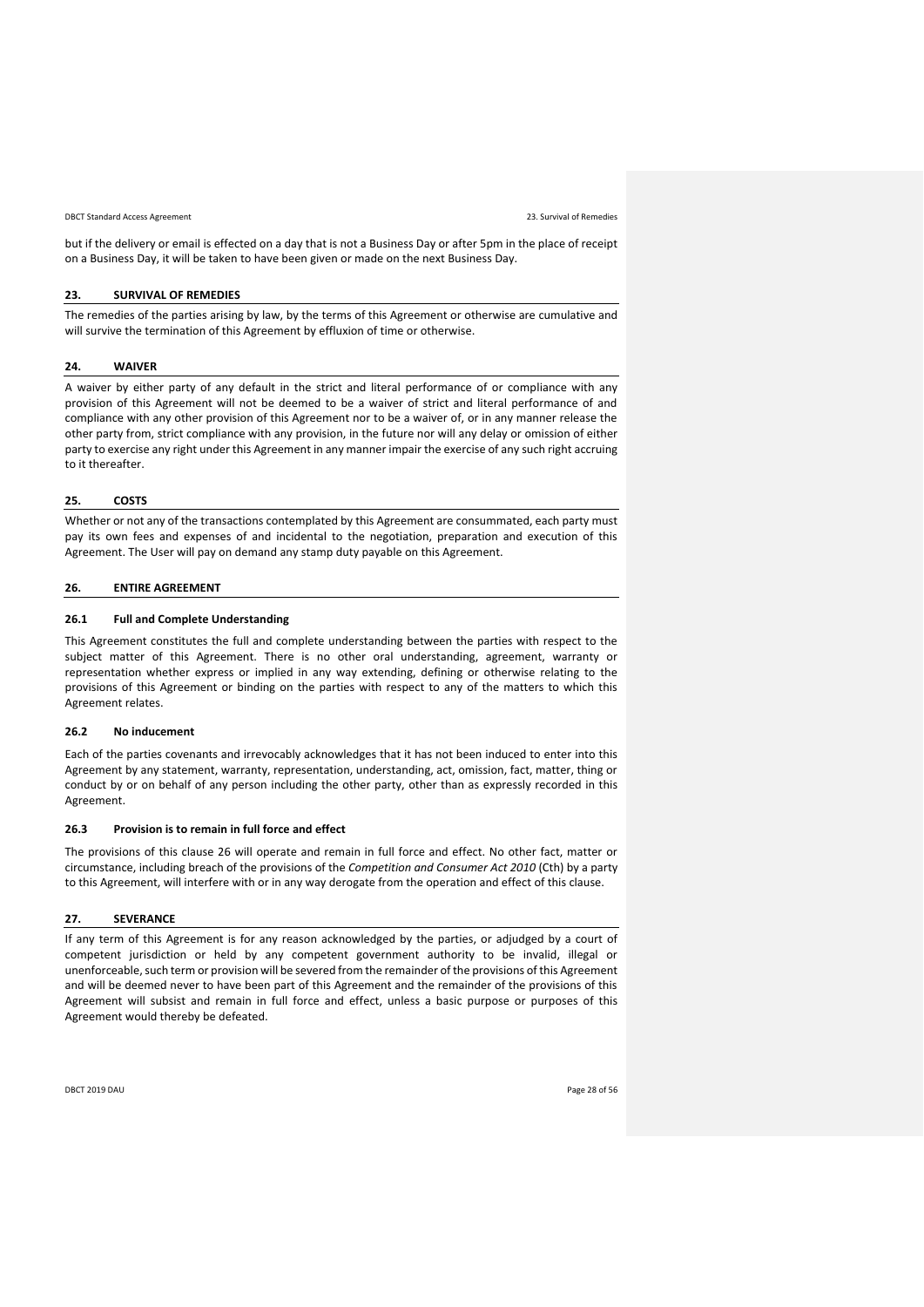<span id="page-28-0"></span>DBCT Standard Access Agreement 28. Joint venture liability

# *[insert as relevant]*

# **28.1 Definitions**

In this clause:

- (a) "**Financial Obligation**" means an obligation of a party under or arising out of this Agreement to pay or cause to be paid an amount of money, including a liability for damages for a breach of a Performance Obligation;
- (b) "**Joint Venture**" means the joint venture between the Joint Venturers, details of which are set out in Item [3](#page-32-3) o[f Schedule 1;](#page-32-0)
- (c) "**Joint Venture Percentage**" means the respective percentage interest of each Joint Venturer in the Joint Venture, as set out in Item [3](#page-32-3) of [Schedule 1;](#page-32-0)
- (d) "**Joint Venturers**" means each of the entities set out in Item [3](#page-32-3) of [Schedule 1](#page-32-0) as holding a Joint Venture Percentage.
- (e) "**Performance Obligation**" means any obligation of a party arising under this Agreement, other than a Financial Obligation.

# **28.2 User agent for Joint Venturers**

- (a) The User enters into this Agreement as agent for and on behalf of the Joint Venturers, and the User warrants that it is duly authorised to do so.
- (b) The User will not be personally liable under this Agreement in its capacity as agent for the Joint Venturers.

#### **OR**

#### **[Joint Venturers comprise a single party**

The Joint Venturers comprising the User will be a single party to this Agreement, but their respective rights against and liabilities to **DBIM** and DBCT Guarantor will be determined in accordance with this clause 28.]

#### **28.3 Financial Obligations of Joint Venturers are several**

Subject to clauses [28.4](#page-28-1) and [28.5](#page-28-2) (and any other provision of this Agreement which may expressly provide otherwise), the liability of each Joint Venturer in respect of each Financial Obligation of the User is several, and each Joint Venturer will only be liable for an amount owing by the User equivalent to its Joint Venture Percentage of that amount.

# <span id="page-28-1"></span>**28.4 Rights and Performance Obligations of Joint Venturers are joint**

- (a) Each right of the User under this Agreement can only be exercised by the User or by [*delete highlighted words where the Joint Venturers are all signatories in their own right*] the Joint Venturers jointly.
- (b) Each Joint Venturer will be jointly liable in respect of each Performance Obligation of the User (other than any Performance Obligation expressed to be imposed on an individual Joint Venturer).

# <span id="page-28-2"></span>**28.5 Individual Joint Venturer default**

(a) If:

- (i) a Joint Venturer defaults in respect of the performance of a Financial Obligation of the User;
- (ii) the other Joint Venturers are not in default in respect of that Financial Obligation; and

DBCT 2019 DAU Page 29 of 56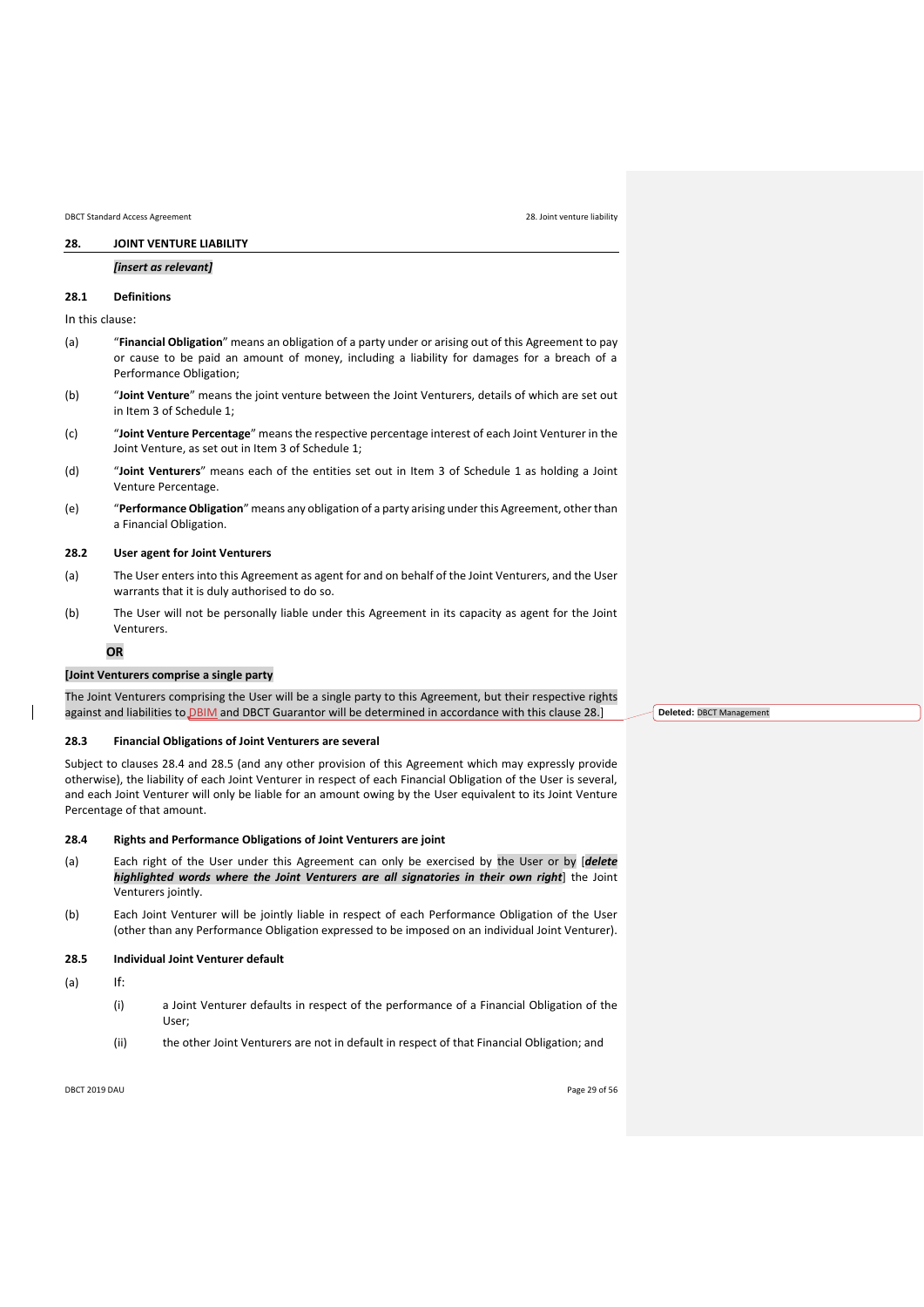<span id="page-29-3"></span>

|            |                    | <b>DBCT Standard Access Agreement</b><br>29. Guarantees of User                                                                                                                                                                                                                                                                                               |                                 |
|------------|--------------------|---------------------------------------------------------------------------------------------------------------------------------------------------------------------------------------------------------------------------------------------------------------------------------------------------------------------------------------------------------------|---------------------------------|
|            | (iii)              | <i>(where there is a single User, as agent for the Joint Venturers)</i> the User gives a notice to                                                                                                                                                                                                                                                            |                                 |
|            |                    | DBIM, copied to the defaulting Joint Venturer, identifying the defaulting Joint Venturer<br>and its default,                                                                                                                                                                                                                                                  | Deleted: DBCT Management        |
|            |                    | <b>OR</b>                                                                                                                                                                                                                                                                                                                                                     |                                 |
|            | (iv)               | [where the Joint Venturers are all signatories in their own right] the other Joint                                                                                                                                                                                                                                                                            | Deleted:                        |
|            |                    | Venturers give a notice to DBIM, copied to the defaulting Joint Venturer, identifying the<br>defaulting Joint Venturer and its default,                                                                                                                                                                                                                       | Deleted: DBCT Management        |
|            |                    | then that defaulting Joint Venturer (unless it disputes the default in writing to <b>DBIM</b> within 7 days<br>of receiving a copy of the notice) will be solely liable, to the extent of the default, in the performance<br>of that Financial Obligation.                                                                                                    | Deleted: DBCT Management        |
| (b)        |                    | Any notice given pursuant to clause 28.5(a)(iii) and not disputed by the defaulting Joint Venturer<br>within the time prescribed is conclusive evidence that the defaulting Joint Venturer specified in the<br>notice is in default to the extent stated and the notice binds all parties unless and until revoked or<br>amended by the User.                 |                                 |
| (c)        |                    | If more than one (but not all) Joint Venturers default and are subject to a notice under clause<br>28.5(a)(iii), they will be severally liable in proportion to their respective relevant Joint Venture<br>Percentages.                                                                                                                                       |                                 |
| (d)        |                    | Nothing in this clause 28 affects <i>DBIM's</i> rights under clauses 14.1 and 14.2 of this Agreement.                                                                                                                                                                                                                                                         | <b>Deleted: DBCT Management</b> |
| 28.6       |                    | <b>Clarifications</b>                                                                                                                                                                                                                                                                                                                                         |                                 |
|            | For clarification: |                                                                                                                                                                                                                                                                                                                                                               |                                 |
| (a)        |                    | any assignment by a Joint Venturer of any part of its Joint Venture Percentage in respect of this<br>Agreement will be an assignment to which clause 12.2 applies, but in such a case references in that<br>clause to the "User" and "assignee" respectively will be taken to refer only to the relevant Joint<br>Venturer and the intended assignee from it; |                                 |
| (b)        |                    | any assignment by the User which is merely the substitution of a new agent for the Joint Venture<br>(where there is no change in the Joint Venturers or the Joint Venture Percentages) will be consented<br>to by DBIM unless it has reasonable grounds to object to the proposed new agent (for example, it<br>is insolvent or has a history of default).    | Deleted: DBCT Management        |
| 29.        |                    | <b>GUARANTEES OF USER</b>                                                                                                                                                                                                                                                                                                                                     |                                 |
| 29.1       |                    | User to provide Security [insert if provision of security is a condition precedent]                                                                                                                                                                                                                                                                           |                                 |
|            |                    | [Notwithstanding clause 2], it is a condition precedent to this Agreement that the User must provide to DBIM,                                                                                                                                                                                                                                                 | Deleted: DBCT Management        |
|            |                    | the Security in Schedule 8, effective not later than the Effective Date, to secure the obligations of the User to<br><b>DBIM</b> under this Agreement.                                                                                                                                                                                                        | Deleted: DBCT Management        |
| 29.2       |                    | Failure to provide Security [insert if relevant]                                                                                                                                                                                                                                                                                                              |                                 |
| or effect. |                    | If the User does not provide the Security referred to in clause 29.1, then this Agreement will have no force                                                                                                                                                                                                                                                  |                                 |
| 29.3       |                    | Guarantee if User does not remain in good financial standing                                                                                                                                                                                                                                                                                                  |                                 |
| (a)        |                    | If after the Execution Date:                                                                                                                                                                                                                                                                                                                                  |                                 |
|            | (i)                | the User applies to DBIM to increase the Annual Contract Tonnage;                                                                                                                                                                                                                                                                                             | <b>Deleted: DBCT Management</b> |
|            | (ii)               | in the reasonable opinion of DBIM, there is a likelihood that the User (or, if applicable, a<br>provider of Security) may have ceased or will cease to be reputable or of good financial<br>standing; or                                                                                                                                                      | Deleted: DBCT Management        |
|            |                    |                                                                                                                                                                                                                                                                                                                                                               |                                 |

<span id="page-29-4"></span><span id="page-29-2"></span><span id="page-29-1"></span><span id="page-29-0"></span> $\overline{\phantom{a}}$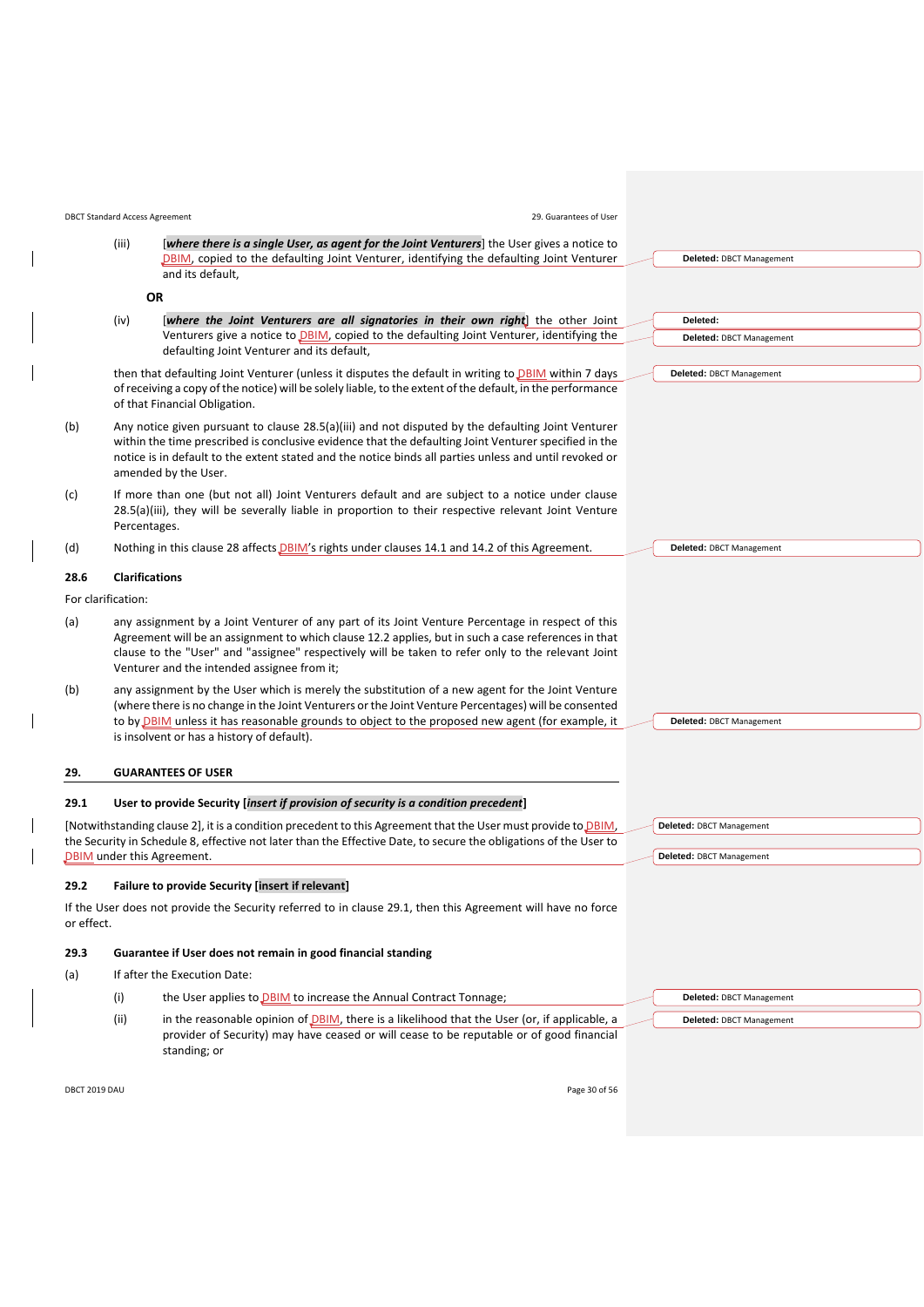DBCT Standard Access Agreement 30. Guarantee of DBIM's obligations

(iii) a Security previously given in connection with this Agreement is due to expire within 90 days,

the User must provide such information to **DBIM** as may be reasonably requested by **DBIM** by notice to establish that the User (or, as applicable, a provider of Security) is reputable and of good financial standing. **DBIM** must keep any such information in the strictest confidence, except that **DBIM** may disclose such information on a confidential basis to its financiers and consultants who require such information to assess the solvency and creditworthiness of the User or provider of Security.

#### <span id="page-30-2"></span><span id="page-30-1"></span>(b) If, after the Execution Date, in the reasonable opinion of DBIM:

- (i) the User (or, as applicable, a provider of Security) has ceased to be reputable or of good financial standing with the capability to fulfil all of its obligations under (or in respect of) this Agreement; or
- (ii) [where this Agreement concerns Access to a Differentiated Expansion Component] there is a materially increased risk that the circumstances in clause [29.3\(b\)\(i\)](#page-30-1) will occur prior to the earlier of the Terminating Date and the end of the Term,

then the User must provide, within 20 Business Days after written notice from *DBIM*, to *DBIM*, a Security which:

- (iii) secures (to an extent reasonable in the circumstances) the obligations under this Agreement of the User to DBIM;
- (iv) is from an entity which, in the reasonable opinion of  $D$ BIM, is reputable and of good financial standing and with the capability to fulfil or cause the fulfilment of all of the financial obligations of the User under this Agreement; and
- (v) is in a form, and for an amount and period, satisfactory to  $DBIM$  (acting reasonably).
- (c) If the User does not provide such Security within 20 Business Days of receiving such written notice from *DBIM*, then the User will be in breach of a material obligation under this Agreement.
- (d) The User is entitled to dispute a conclusion by **DBIM** on which a notice under clauses [29.3\(a\)](#page-29-4) or [29.3\(b\)](#page-30-2) is based.

#### **29.4 Request to remove or reduce Security**

- (a) If the User has provided a Security pursuant to this clause [29](#page-29-0) and considers that its financial circumstances have improved or any other relevant circumstances have changed since the provision of the Security, it may request DBIM to release or reduce the Security.
- (b) The User must provide to **DBIM** such evidence of its financial circumstances, or other relevant circumstances, as **DBIM** reasonably requests, before **DBIM** is obliged to consider the request
- (c) DBIM must not unreasonably refuse any such request, but it may have regard to (amongst other things) the circumstances in which the Security was originally provided, changes in circumstances since that time, and any reasonable custom and practice of **DBIM** in respect of requiring security from new Access Holders.

#### <span id="page-30-0"></span>**30. GUARANTEE OF DBIM'S OBLIGATIONS**

#### **30.1 Guarantee**

DBCT Guarantor irrevocably and unconditionally guarantees to the User on demand payment of all amounts payable by **DBIM** under or arising out of this Agreement (including all amounts for which *DBIM* may become liable in respect of any breach of this Agreement).

| Deleted: DBCT Management |
|--------------------------|
| Deleted: DBCT Management |
| Deleted: DBCT Management |
| Deleted: DBCT Management |
|                          |
| Deleted: DBCT Management |

| <b>Deleted: DBCT Management</b> |
|---------------------------------|
| <b>Deleted: DBCT Management</b> |
|                                 |
| <b>Deleted: DBCT Management</b> |
| <b>Deleted: DBCT Management</b> |
|                                 |
|                                 |
| <b>Deleted: DBCT Management</b> |

| <b>Deleted: DBCT Management</b><br>Deleted: DBCT Management<br>Deleted: DBCT Management |
|-----------------------------------------------------------------------------------------|
|                                                                                         |
|                                                                                         |
|                                                                                         |
| Deleted: DBCT Management                                                                |
| Deleted: DBCT Management                                                                |
| Deleted: DBCT Management                                                                |

**Deleted: DBCT MANAGEMENT**

**Deleted:** DBCT Management **Deleted:** DBCT Management

| Deleted: DBCT Management |
|--------------------------|
| Deleted: DBCT Management |

DBCT 2019 DAU Page 31 of 56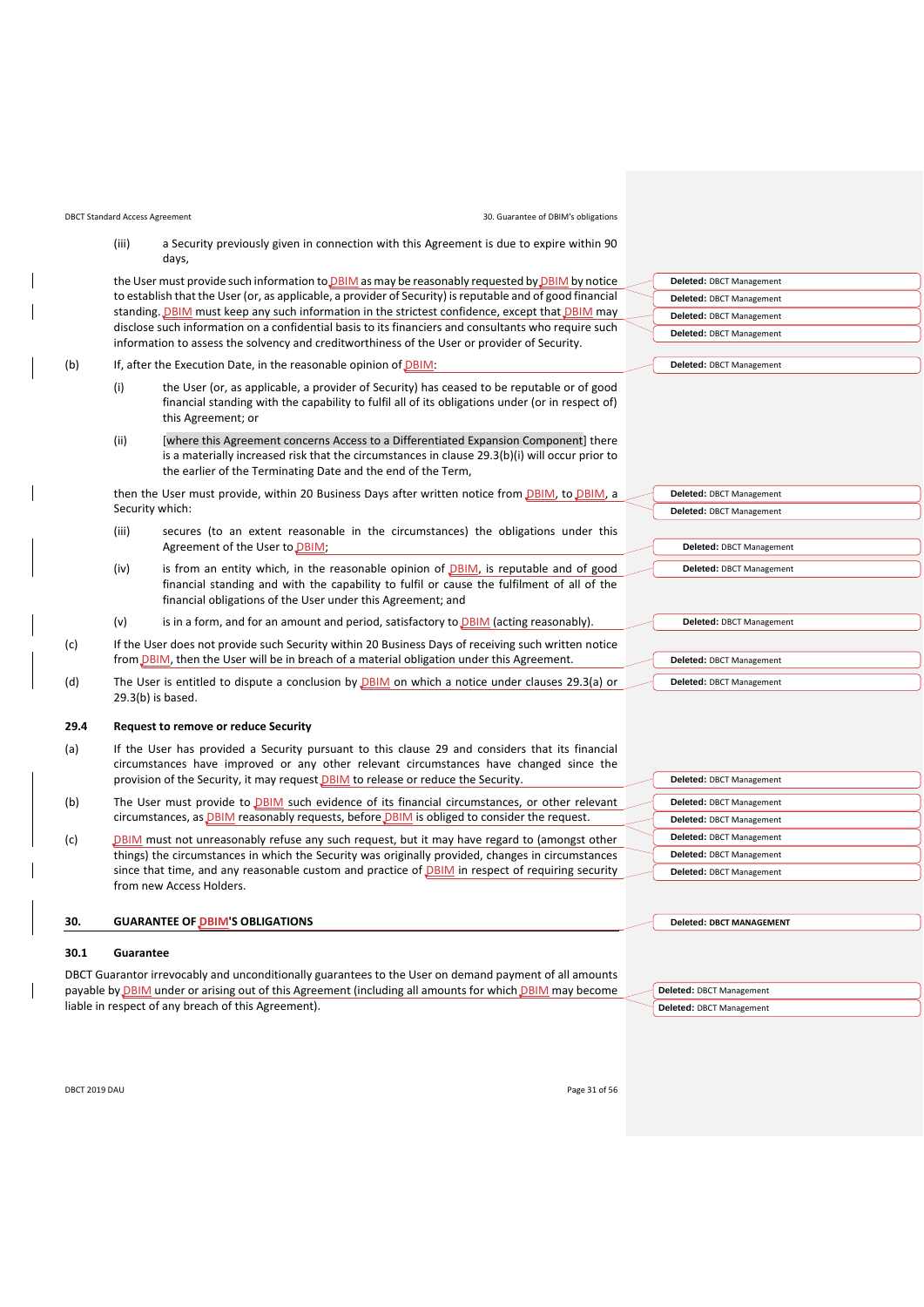DBCT Standard Access Agreement

#### **30.2 Unconditional nature of guarantee**

DBCT Guarantor agrees that DBCT Guarantor's obligations under this Agreement are unconditional (irrespective of the validity, regularity or enforceability of any provision of this Agreement or the absence of any action to enforce the same or the waiver or the consent of the User in respect of any provision of this Agreement or the recovery of any judgment against DBIM or any action to enforce the same or any variation of the terms of this Agreement or any other dealings, transactions or arrangements between the User and DBIM or other circumstances which might otherwise constitute a legal or equitable discharge of or defence to a surety). This guarantee shall be a continuing guarantee which shall not be discharged except by a complete performance of all obligations of DBIM under this Agreement.

#### **30.3 Guarantee not affected by changed circumstances**

The liability of DBCT Guarantor under this Agreement will not be lessened, affected or impaired by any time or indulgence granted to DBIM by the User or any dealings or transactions between the User and DBIM (whether or not DBCT Guarantor is a party or cognisant of the same) or by the dissolution of DBIM or any change in the status, functions, control or ownership of DBIM or any consolidation, merger, conveyance or transfer by **DBIM** or any waiver, variation of novation of this Agreement or other dealings, transactions or arrangements between the User and **DBIM** which might otherwise constitute a discharge to a surety.

#### <span id="page-31-0"></span>**30.4 Capacity of DBCT Guarantor**

- (a) DBCT Guarantor enters into this Agreement as trustee of the DBCT Trust and in no other capacity.
- (b) Any liability of DBCT Guarantor arising from this Agreement can be enforced against DBCT Guarantor only to the extent to which it can be satisfied out of the property of the DBCT Trust and out of which the DBCT Guarantor is actually indemnified for the liability. This provision applies despite any other provision of this Agreement.
- (c) A person entitled to the benefit of this Agreement may not sue DBCT Guarantor personally or seek the appointment of a liquidator, administrator, receiver or similar person to DBCT Guarantor personally or prove any liquidation, administration or arrangement of or affecting DBCT Guarantor personally.
- (d) The provisions of this clause [30.4](#page-31-0) do not apply to any obligation or liability of DBCT Guarantor to the extent that it is not satisfied because under its constitution or deed of trust or by operation of law there is a reduction in the extent of DBCT Guarantor's indemnification over the assets of the DBCT Trust, as a result of DBCT Guarantor's fraud, negligence, breach of trust or breach of duty.
- (e) All of the provisions of this clause [30](#page-30-0) are subject to this clause [30.4.](#page-31-0)

|  |  |  |  | 30. Guarantee of DBIM's obligations |  |
|--|--|--|--|-------------------------------------|--|
|--|--|--|--|-------------------------------------|--|

| Deleted: DBCT Management |
|--------------------------|
|                          |
| Deleted: DBCT Management |
|                          |
| Deleted: DBCT Management |

| Deleted: DBCT Management |
|--------------------------|
| Deleted: DBCT Management |
| Deleted: DBCT Management |
| Deleted: DBCT Management |
| Deleted: DBCT Management |
| Deleted: DBCT Management |

DBCT 2019 DAU Page 32 of 56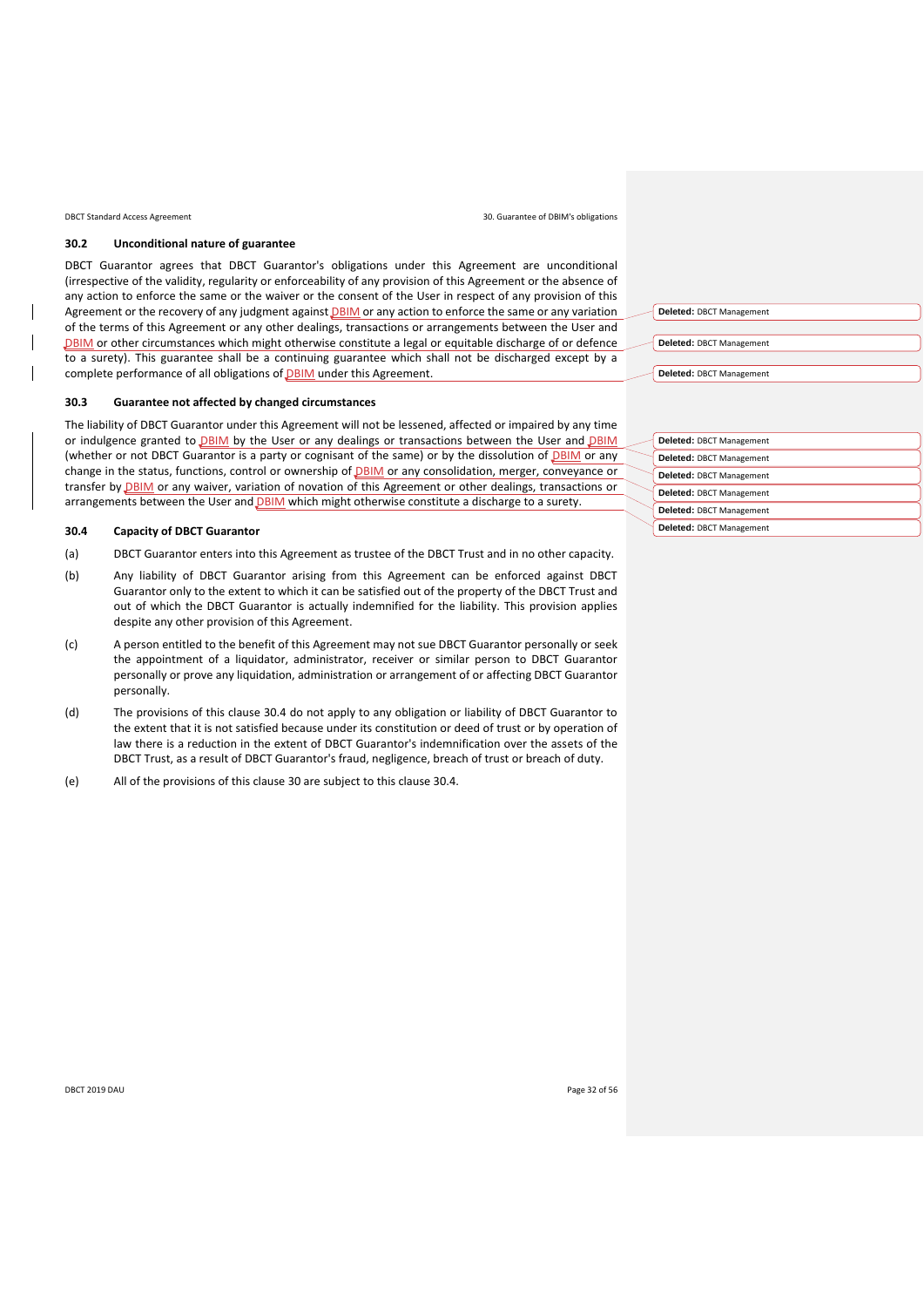#### DBCT Standard Access Agreement Schedule 1. Reference Schedule

**Deleted:** DBCT Management **Deleted:** DBCT Management

# <span id="page-32-0"></span>**SCHEDULE 1. REFERENCE SCHEDULE**

<span id="page-32-3"></span><span id="page-32-2"></span><span id="page-32-1"></span>

| Item           | Reference                                                    | <b>Definition/Details</b>                                                 |                |  |  |  |  |  |
|----------------|--------------------------------------------------------------|---------------------------------------------------------------------------|----------------|--|--|--|--|--|
| $\mathbf{1}$   | DBIM                                                         | Dalrymple Bay Infrastructure Management Pty Limited<br>ABN 16 097 698 916 |                |  |  |  |  |  |
| $\overline{2}$ | DBCT Investor Services Pty Ltd as trustee for the DBCT Trust |                                                                           |                |  |  |  |  |  |
| 3              | User                                                         | [Refer Note 1]                                                            |                |  |  |  |  |  |
| 4              | <b>Execution Date</b>                                        | [Refer Note 2]                                                            |                |  |  |  |  |  |
| 5              | <b>Effective Date</b>                                        |                                                                           |                |  |  |  |  |  |
| 6              | Term                                                         | ſ<br>  years [Refer Note 3]                                               |                |  |  |  |  |  |
| $\overline{7}$ | <b>Annual Contract</b><br>Tonnage                            | Period                                                                    | <b>Tonnage</b> |  |  |  |  |  |
|                |                                                              |                                                                           |                |  |  |  |  |  |
|                |                                                              |                                                                           |                |  |  |  |  |  |
|                |                                                              |                                                                           |                |  |  |  |  |  |
|                |                                                              |                                                                           |                |  |  |  |  |  |
|                |                                                              |                                                                           |                |  |  |  |  |  |
|                |                                                              |                                                                           |                |  |  |  |  |  |
|                |                                                              |                                                                           |                |  |  |  |  |  |
|                |                                                              |                                                                           |                |  |  |  |  |  |
|                |                                                              |                                                                           |                |  |  |  |  |  |
|                |                                                              |                                                                           |                |  |  |  |  |  |
| 8              | Terminal<br>Component                                        | [Refer Note 4]                                                            |                |  |  |  |  |  |

# <span id="page-32-4"></span>**Notes**

1. Insert Access Holder name, ABN, address for notices and contact details, and also add Access Holder name and ABN to the cover sheet of this document.

- 2. Execution date also to be entered on the cover sheet of this Agreement.
- 3. If this Agreement provides for a Term of 10 years or more, the Option and rolling 12 month extension process in clause [20](#page-25-0) applies.
- 4. For an Agreement which is entered by an Expansion Party in respect of one or more Expansion Component(s) only, insert details of the Expansion Component(s). For an Agreement which is entered in respect of the Existing Terminal (excluding Expansion Components), identify the Existing Terminal excluding any Expansion Components.

DBCT 2019 DAU Page 33 of 56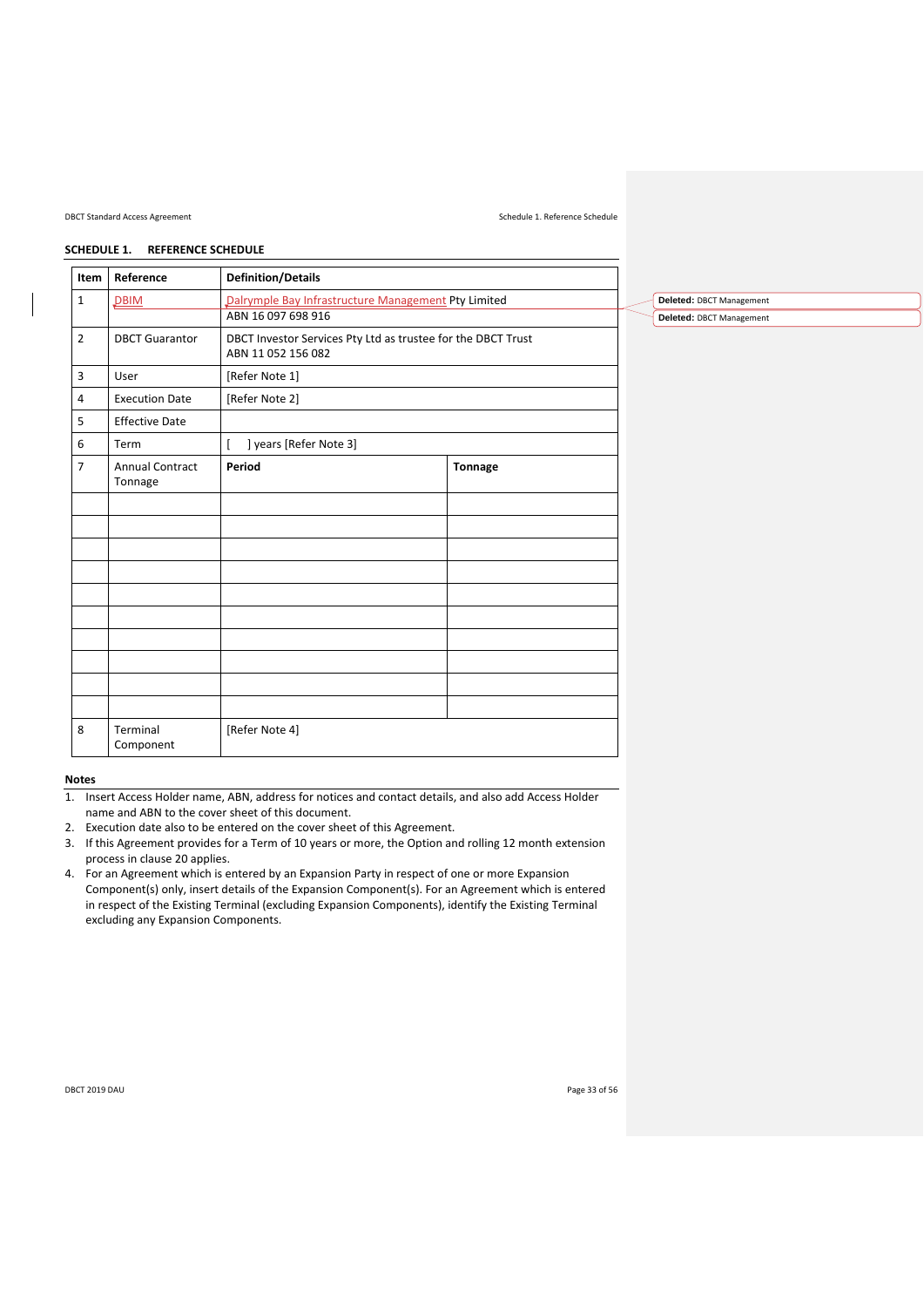<span id="page-33-2"></span>DBCT Standard Access Agreement Schedule 2. Calculation of TIC and Monthly Payment

# <span id="page-33-0"></span>**SCHEDULE 2. CALCULATION OF TIC AND MONTHLY PAYMENT**

#### **1. Monthly Payment (MP)**

For each Terminal Component the User must pay to **DBIM** a Monthly Payment in each Month "m" of each Financial Year (**MPu,m**), calculated as follows:

*MPu,m = TIC x MRTu,m*

where:

**TIC** is the Terminal Infrastructure Charge per tonne of Annual Contract Tonnage applicable for a relevant Financial Year to the Terminal Component as specified under [Schedule 2,](#page-33-0) Section [2](#page-33-1) and amended or adjusted in accordance with [Schedule 2,](#page-33-0) Section [3;](#page-33-2) and

**MRTu,m** is the number of tonnes which is the proportion of the Annual Contract Tonnage attributable to each Month "m" of a Financial Year in respect of the Terminal Component. Where the rate of the Annual Contract Tonnage for the User does not vary during a Financial Year and applies to the full Financial Year, the MRT<sub>u,m</sub> for the User will be one-twelfth of the Annual Contract Tonnage for the relevant Financial Year. Where the rate of the Annual Contract Tonnage for the User varies during a Financial Year, the MRT<sub>u,m</sub> will vary from Month to Month to reflect one-twelfth of the annualised rate of the Annual Contract Tonnage at that time.

The Monthly Payment will be adjusted during a Financial Year where the TIC is amended or adjusted in accordance wit[h Schedule 2,](#page-33-0) Section [3.](#page-33-2)

#### <span id="page-33-1"></span>**2. Terminal Infrastructure Charge (TIC)**

The Initial TIC for the Terminal Component for the Financial Year commencing on the Effective Date, being a charge per tonne of Annual Contract Tonnage for the Terminal Component, is \$[*insert* amount agreed between **DBIM** and User or determined by the arbitrator in the event the Initial TIC is referred to arbitration under the Access Undertaking].

**Deleted:** DBCT Management

**Deleted:** -

**Formatted:** Not Highlight **Deleted:** DBCTM **Formatted:** Not Highlight **Deleted: <#>Amendment of the TIC¶** The TIC will be amended and adjusted annually and on the occurrence of a Review Event in accordance with Section 11 and Schedule C of the Access Undertaking.¶ DBCT Management will notify the User of any amendment or adjustment to the TIC in accordance with Schedule C of the Access Undertaking. ¶ Any amendment to the TIC will be effective from the date specified in the Access Undertaking.¶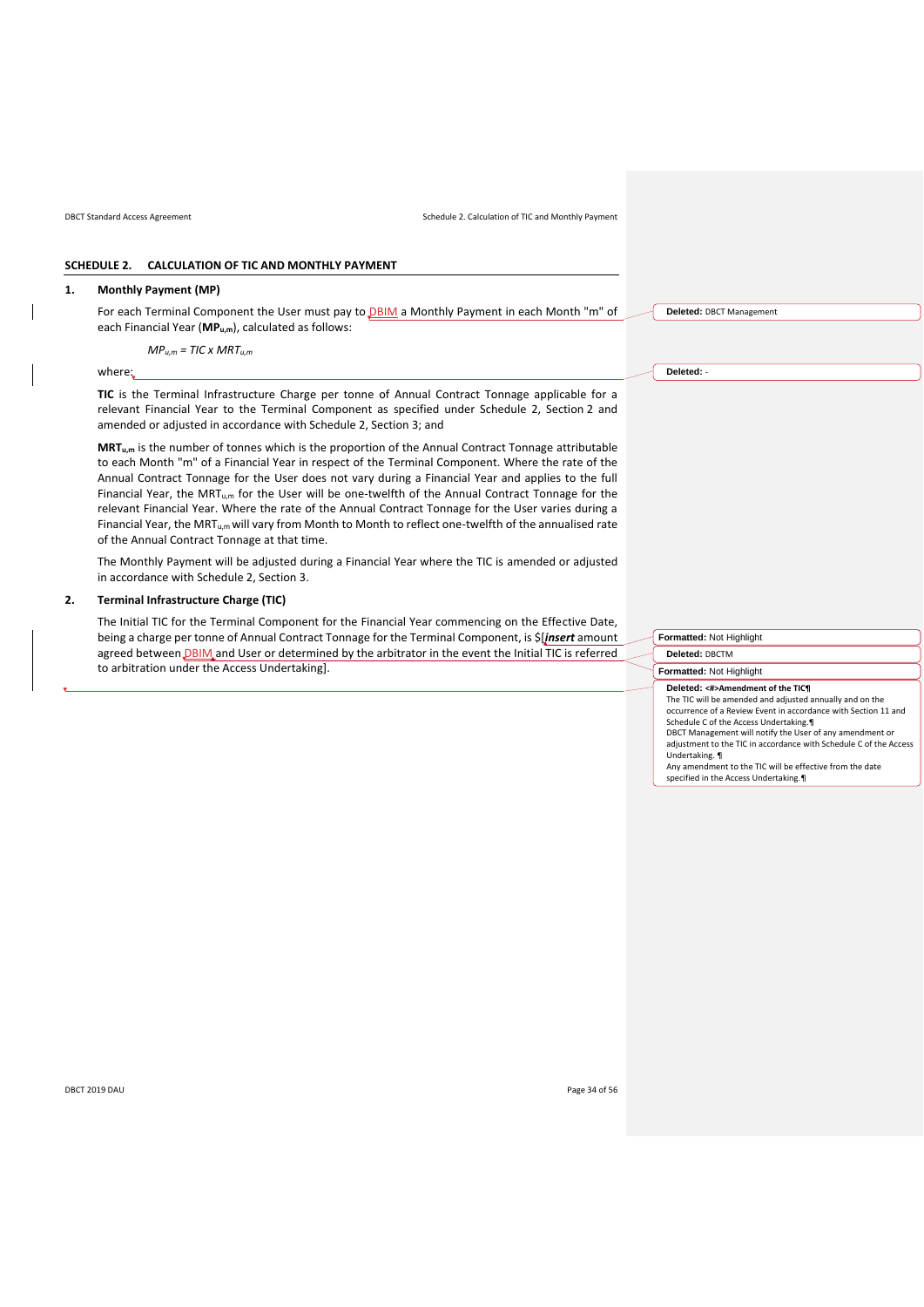<span id="page-34-0"></span>

|            | <b>DBCT Standard Access Agreement</b><br>Schedule 3. Services                                                                                                                                                                                                                                                                                                                                                                                                           |  |                                                      |  |  |  |  |  |  |
|------------|-------------------------------------------------------------------------------------------------------------------------------------------------------------------------------------------------------------------------------------------------------------------------------------------------------------------------------------------------------------------------------------------------------------------------------------------------------------------------|--|------------------------------------------------------|--|--|--|--|--|--|
|            | SCHEDULE 3. SERVICES                                                                                                                                                                                                                                                                                                                                                                                                                                                    |  |                                                      |  |  |  |  |  |  |
| 1.         | <b>Train scheduling</b>                                                                                                                                                                                                                                                                                                                                                                                                                                                 |  |                                                      |  |  |  |  |  |  |
|            | DBIM must (subject to availability of trains and factors beyond its control) co-ordinate cargo assembly<br>windows at the terminal to receive Coal parcels and provide train operators and Users with details of cargo<br>receival windows suitable for terminal acceptance of trains and ensure sufficient unloading capacity is made<br>available at the Terminal, to allow each Access Holder to ship its Annual Contract Tonnage of Coal in each<br>Financial Year. |  | Deleted: DBCT Management                             |  |  |  |  |  |  |
| 2.         | <b>Train unloading</b>                                                                                                                                                                                                                                                                                                                                                                                                                                                  |  |                                                      |  |  |  |  |  |  |
|            | If a train carrying an Access Holder's Coal arrives at the Terminal within its designated cargo build window,<br>DBIM must ensure that the train is unloaded at a rate (consistent with the type and condition of the Coal)<br>consistent with achieving Handling of the Annual Contract Tonnage of Coal for an Access Holder.                                                                                                                                          |  | Deleted: DBCT Management                             |  |  |  |  |  |  |
| З.         | <b>Reclaiming and vessel loading</b>                                                                                                                                                                                                                                                                                                                                                                                                                                    |  |                                                      |  |  |  |  |  |  |
|            | DBIM must:                                                                                                                                                                                                                                                                                                                                                                                                                                                              |  | Deleted: DBCT Management                             |  |  |  |  |  |  |
| (a)        | make the Terminal available for berthing by vessels (which are satisfactory in all respects to receive<br>Coal) nominated by the User, such that not less than the Annual Contract Tonnage can be Handled by<br>DBIM in each Financial Year (as long as the vessel and/or cargo mix required by the User or its customer<br>does not unreasonably impact on the efficiency of the Terminal); and                                                                        |  | Deleted: DBCT Management                             |  |  |  |  |  |  |
| (b)        | load the User's Coal into a vessel which is nominated by the User and is available for loading so as to<br>achieve the objective in section 3(a).                                                                                                                                                                                                                                                                                                                       |  |                                                      |  |  |  |  |  |  |
| 4.         | <b>Incidental services</b>                                                                                                                                                                                                                                                                                                                                                                                                                                              |  |                                                      |  |  |  |  |  |  |
| Operator): | DBIM must provide the following services, incidental to Coal handling (unless provided directly by the                                                                                                                                                                                                                                                                                                                                                                  |  | Deleted: DBCT Management                             |  |  |  |  |  |  |
| ٠          | sampling and survey services;                                                                                                                                                                                                                                                                                                                                                                                                                                           |  |                                                      |  |  |  |  |  |  |
| ٠          | vessel monitoring;                                                                                                                                                                                                                                                                                                                                                                                                                                                      |  |                                                      |  |  |  |  |  |  |
| ٠          | co-ordination with ships' agents, masters, customers and other relevant entities;                                                                                                                                                                                                                                                                                                                                                                                       |  |                                                      |  |  |  |  |  |  |
| ٠          | crew disembarkation services; and                                                                                                                                                                                                                                                                                                                                                                                                                                       |  |                                                      |  |  |  |  |  |  |
| ٠          | wharfage and line services.                                                                                                                                                                                                                                                                                                                                                                                                                                             |  |                                                      |  |  |  |  |  |  |
| 5.         | <b>Miscellaneous services</b>                                                                                                                                                                                                                                                                                                                                                                                                                                           |  |                                                      |  |  |  |  |  |  |
|            | If required by the User or any Approval or statutory authority notified to <b>DBIM, DBIM</b> must provide the<br>following Miscellaneous Services to the User:                                                                                                                                                                                                                                                                                                          |  | Deleted: DBCT Management<br>Deleted: DBCT Management |  |  |  |  |  |  |
|            | moisture adding;                                                                                                                                                                                                                                                                                                                                                                                                                                                        |  |                                                      |  |  |  |  |  |  |
|            | compacting;                                                                                                                                                                                                                                                                                                                                                                                                                                                             |  |                                                      |  |  |  |  |  |  |
|            | surfactant adding;                                                                                                                                                                                                                                                                                                                                                                                                                                                      |  |                                                      |  |  |  |  |  |  |
|            | dozing;                                                                                                                                                                                                                                                                                                                                                                                                                                                                 |  |                                                      |  |  |  |  |  |  |
| ٠          | blending (subject to section 6(d) below); and                                                                                                                                                                                                                                                                                                                                                                                                                           |  |                                                      |  |  |  |  |  |  |
| ٠          | any other services reasonably requested from time to time in writing by the User to DBIM, provided<br>that such services will not unreasonably impact on the efficiency or capacity of the Terminal.                                                                                                                                                                                                                                                                    |  | Deleted: DBCT Management                             |  |  |  |  |  |  |
| 6.         | <b>Stockpiling and blending</b>                                                                                                                                                                                                                                                                                                                                                                                                                                         |  |                                                      |  |  |  |  |  |  |
|            |                                                                                                                                                                                                                                                                                                                                                                                                                                                                         |  |                                                      |  |  |  |  |  |  |

 $\begin{array}{c} \hline \end{array}$ 

 $\overline{\phantom{a}}$ 

<span id="page-34-1"></span> $\overline{\phantom{a}}$ 

 $\overline{\phantom{a}}$ 

 $\overline{\mathbf{I}}$ 

 $\overline{\phantom{a}}$ 

 $\overline{\phantom{a}}$ 

DBCT 2019 DAU Page 35 of 56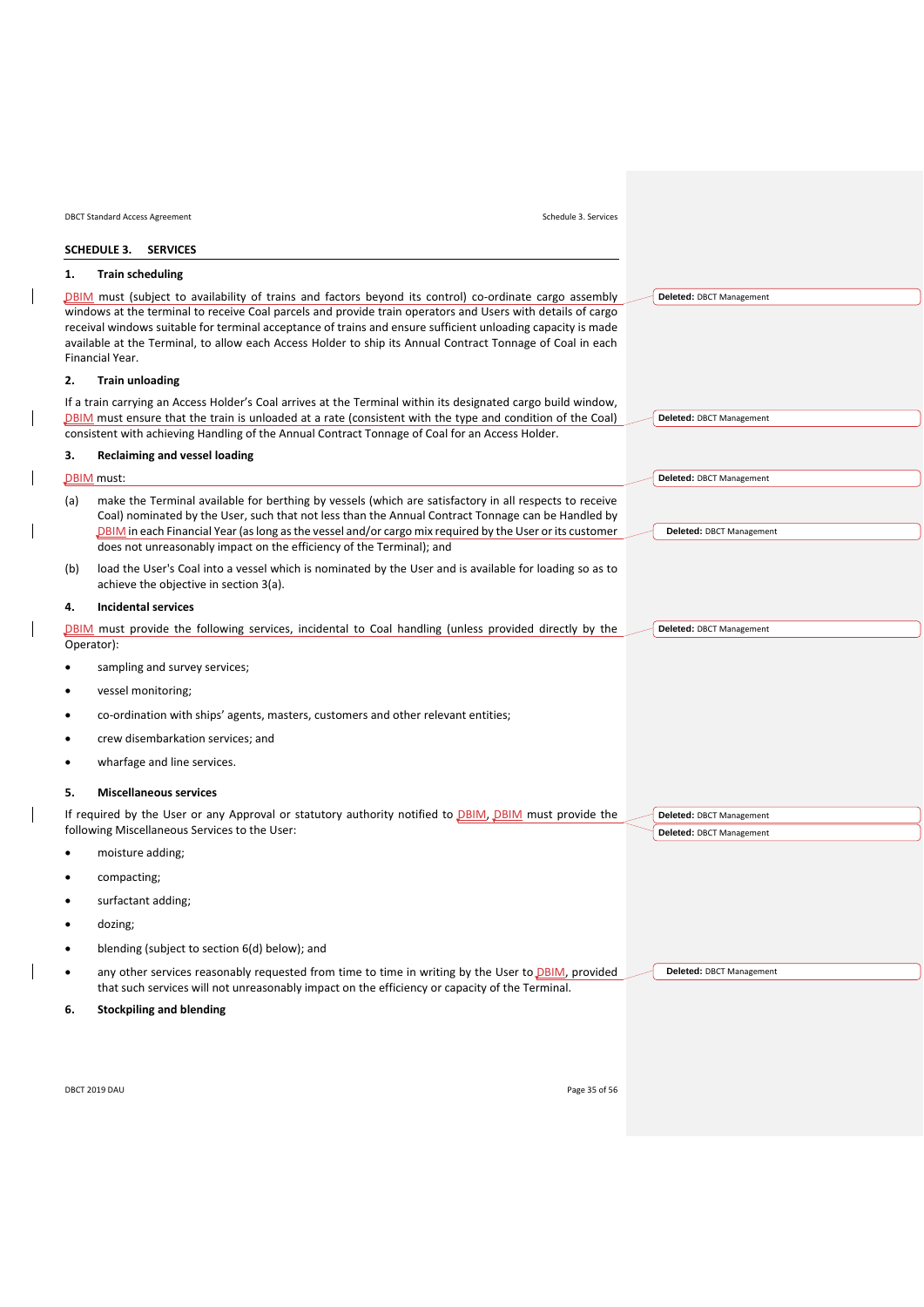<span id="page-35-1"></span>

|     | <b>DBCT Standard Access Agreement</b><br>Schedule 3. Services                                                                                                                                                                                                                                                                                                                                                    |                                                      |
|-----|------------------------------------------------------------------------------------------------------------------------------------------------------------------------------------------------------------------------------------------------------------------------------------------------------------------------------------------------------------------------------------------------------------------|------------------------------------------------------|
| (a) | <b>DBIM</b> must provide to the User sufficient stockpile areas to allow cargo assembly (i.e. assembly of<br>cargo for a nominated vessel with an appropriate arrival time) for vessels onto which the User's Coal<br>is to be loaded.                                                                                                                                                                           | Deleted: DBCT Management                             |
| (b) | Remnant management areas will be determined by the Operator in areas of the Terminal which are<br>not required for cargo assembly and which can be made available for dedicated stockpiling without<br>materially affecting efficiency of the Terminal. DBIM must ensure that the User is offered the<br>opportunity to use a proportion of that stockpiling area which accords with its proportion of the total | Deleted: DBCT Management                             |
|     | annual contract tonnage under all User Agreements.                                                                                                                                                                                                                                                                                                                                                               |                                                      |
| (c) | The stockpiling rights in sections $6(a)$ and $6(b)$ are subject to any other obligation of <b>DBIM</b> under any<br>User Agreement with another Access Holder entered into prior to 1 July 2004 (to the extent that such<br>obligation has not been waived).                                                                                                                                                    | Deleted: DBCT Management                             |
| (d) | DBIM must blend Coal if so requested, but subject to requirements in the Terminal Regulations from<br>time to time, which may:                                                                                                                                                                                                                                                                                   | Deleted: DBCT Management                             |
|     | (i)<br>require Coal to be blended before it is received at the Terminal, where reasonably practicable;                                                                                                                                                                                                                                                                                                           |                                                      |
|     | require Coal to be blended into a stockpile where reasonably practicable (rather than being<br>(iii)<br>blended from stockpile); and                                                                                                                                                                                                                                                                             |                                                      |
|     | limit the proportions in which Coal may be blended (to limit the increase in consumption of<br>(iii)<br>capacity of the Terminal consumed because of blending).                                                                                                                                                                                                                                                  |                                                      |
| (e) | DBIM must transfer the User's Coal from the train unloading facility at the Terminal to the relevant<br>stockpile area or a cargo assembly area and stockpile the User's Coal in that area (except to the extent<br>that a quality plan under the Terminal Regulations has been agreed to which provides for direct loading                                                                                      | Deleted: DBCT Management                             |
|     | from train to vessel).                                                                                                                                                                                                                                                                                                                                                                                           |                                                      |
| 7.  | <b>Prevention of contamination</b>                                                                                                                                                                                                                                                                                                                                                                               |                                                      |
|     | DBIM must take all practicable measures to maintain the integrity of the User's Coal at the Terminal, including<br>(without limitation) by:                                                                                                                                                                                                                                                                      | Deleted: DBCT Management                             |
| (a) | avoiding contamination of the User's Coal, including (without limitation) contamination with other<br>Coal or waste material; and                                                                                                                                                                                                                                                                                |                                                      |
| (b) | minimising handling and associated degradation of the User's Coal.                                                                                                                                                                                                                                                                                                                                               |                                                      |
| 8.  | Data provision                                                                                                                                                                                                                                                                                                                                                                                                   |                                                      |
|     | <b>DBIM</b> must provide such information and access to systems as are reasonable to inform Access Holders of<br>relevant data relating to handling of their Coal.                                                                                                                                                                                                                                               | Deleted: DBCT Management                             |
| 9.  | Co-ordination                                                                                                                                                                                                                                                                                                                                                                                                    |                                                      |
|     | Subject to the User providing relevant information to <b>DBIM</b> within a reasonable time, <b>DBIM</b> must:                                                                                                                                                                                                                                                                                                    | Deleted: DBCT Management                             |
| (a) | ensure, as far as practicable, that it discharges its obligations in this Schedule in accordance with the<br>requirements of the User's reasonable quality plans, reasonable shipping programs and contracts as<br>notified to DBIM and the Operator from time to time consistent with Terminal Regulations; and                                                                                                 | Deleted: DBCT Management<br>Deleted: DBCT Management |
|     | (subject to the foregoing and having regard to equity amongst Access Holders) use its best endeavours                                                                                                                                                                                                                                                                                                            | Deleted:                                             |
| (b) |                                                                                                                                                                                                                                                                                                                                                                                                                  |                                                      |

Demurrage Costs and rail freight).

to minimise the aggregate cost to the User arising out of Handling at the Terminal (including

| DBCT 2019 DAU<br>. | Page 36 of 56 |
|--------------------|---------------|
|--------------------|---------------|

 $\overline{\phantom{a}}$ 

<span id="page-35-2"></span> $\overline{\phantom{a}}$ 

<span id="page-35-0"></span> $\overline{\phantom{a}}$ 

 $\overline{\phantom{a}}$ 

 $\overline{\phantom{a}}$ 

 $\overline{\phantom{a}}$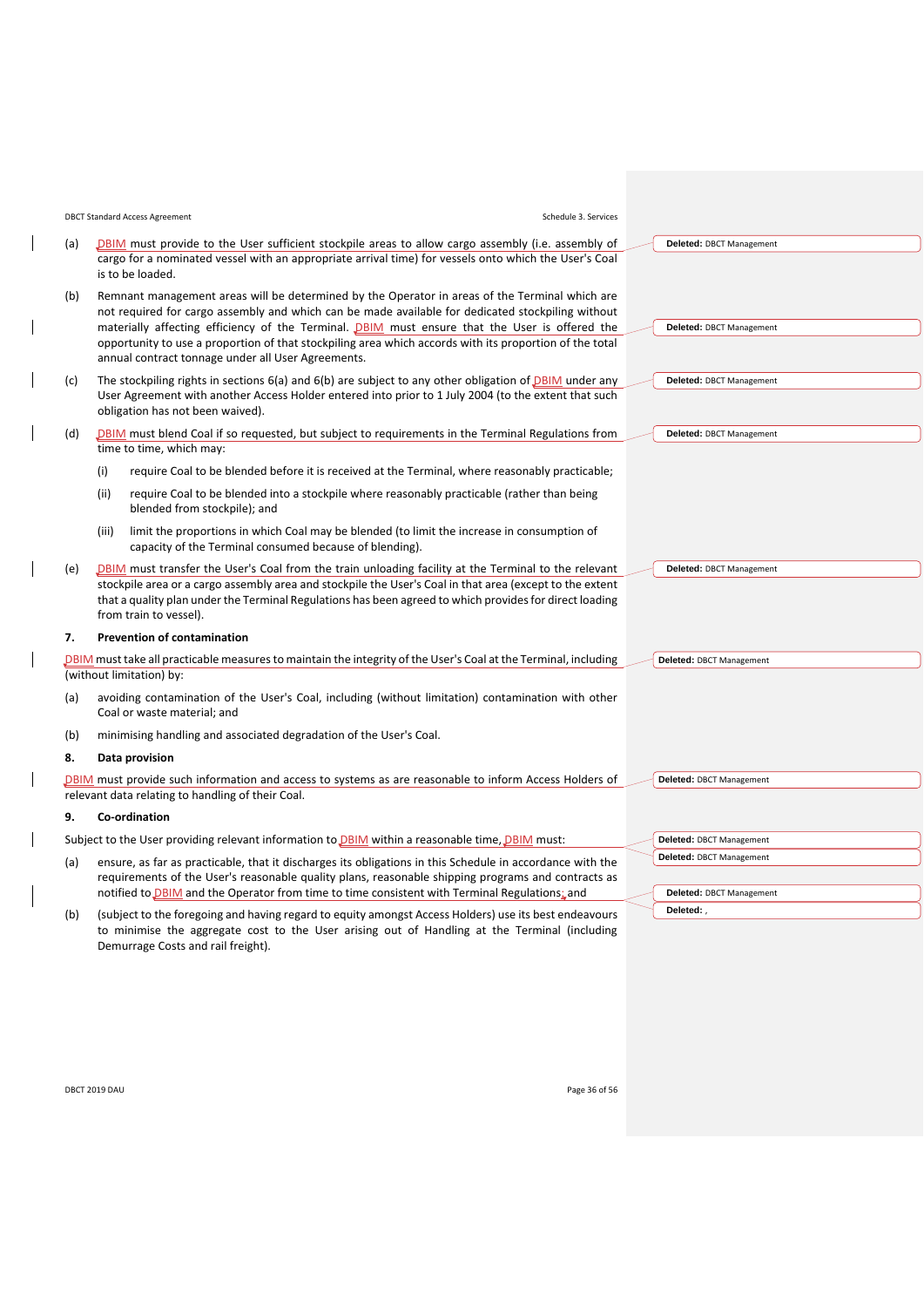|                                                                                                                 |             | <b>DBCT Standard Access Agreement</b><br>Schedule 3. Services                                                                                                      |  |                          |
|-----------------------------------------------------------------------------------------------------------------|-------------|--------------------------------------------------------------------------------------------------------------------------------------------------------------------|--|--------------------------|
| 10.                                                                                                             |             | Terminal Regulations, Force Majeure, Laws and Operation & Maintenance Contract                                                                                     |  |                          |
|                                                                                                                 |             | The provision of each of the above services by $DBIM$ is subject to (and $DBIM$ 's obligations are modified to the                                                 |  | Deleted: DBCT Management |
|                                                                                                                 | extent of): |                                                                                                                                                                    |  | Deleted: DBCT Management |
| (a)                                                                                                             |             | any relevant provisions of the Terminal Regulations;                                                                                                               |  |                          |
| (b)                                                                                                             |             | any specific provision of this Agreement including any provisions relating to an event of Force Majeure;                                                           |  |                          |
| (c)                                                                                                             |             | the ability of DBIM to require the Operator under the Operation & Maintenance Contract to provide                                                                  |  | Deleted: DBCT Management |
|                                                                                                                 |             | the Services; and                                                                                                                                                  |  |                          |
| (d)                                                                                                             |             | without limiting section $10(c)$ any specific provision in the Operation & Maintenance Contract including<br>any provisions relating to an event of force majeure. |  |                          |
| 11.                                                                                                             |             | <b>Standard for Services</b>                                                                                                                                       |  |                          |
| (a)                                                                                                             |             | The provision of the above Services by <b>DBIM</b> must be carried out in accordance with due skill, care and                                                      |  | Deleted: DBCT Management |
| diligence in accordance with the Access Undertaking, the Terminal Regulations, Good Operating and               |             |                                                                                                                                                                    |  |                          |
|                                                                                                                 |             | Maintenance Practice and all applicable Laws.                                                                                                                      |  |                          |
| When providing the above Services, DBIM must take into account the following factors, where<br>(b)<br>relevant: |             |                                                                                                                                                                    |  | Deleted: DBCT Management |
|                                                                                                                 | (i)         | lowest total whole of life cost;                                                                                                                                   |  |                          |
|                                                                                                                 |             |                                                                                                                                                                    |  |                          |
|                                                                                                                 | (ii)        | reliability and economy of performance;                                                                                                                            |  |                          |
|                                                                                                                 | (iii)       | maximising the effective life of the Terminal; and                                                                                                                 |  |                          |
|                                                                                                                 | (iv)        | DBIM's non-discrimination obligations under the Access Undertaking.                                                                                                |  | Deleted: DBCT Management |

 $\overline{\phantom{a}}$ 

<span id="page-36-0"></span> $\overline{\phantom{a}}$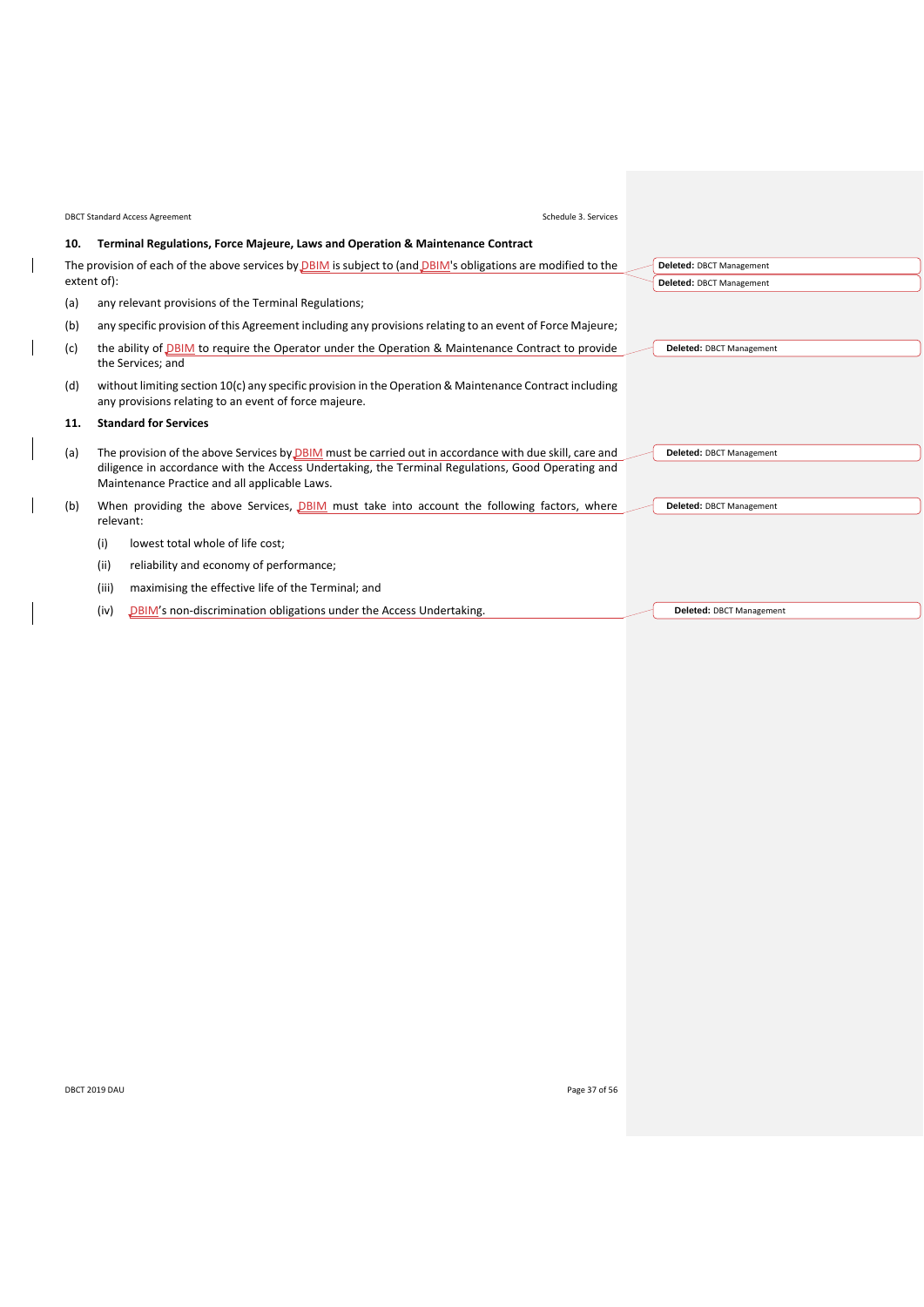DBCT Standard Access Agreement Schedule 4. Utilisation Advice

# <span id="page-37-0"></span>**SCHEDULE 4. UTILISATION ADVICE**

This Utilisation Advice template is provided to support the User's obligations under clause [6.1.](#page-9-3) The template is also available as an Excel spreadsheet.

|          | Calendar Year |                                                          |        |        |                 |              |                  |          |                           |                          |        |                               |                              |                     |                                           |
|----------|---------------|----------------------------------------------------------|--------|--------|-----------------|--------------|------------------|----------|---------------------------|--------------------------|--------|-------------------------------|------------------------------|---------------------|-------------------------------------------|
| Mine     |               |                                                          |        |        |                 |              |                  |          |                           |                          |        |                               |                              |                     |                                           |
|          |               |                                                          |        |        |                 |              |                  |          |                           |                          |        |                               |                              |                     |                                           |
| Annual   |               | <b>Additional Information</b><br><b>Updated Forecast</b> |        |        |                 |              |                  |          |                           |                          |        |                               |                              |                     |                                           |
| Forecast |               |                                                          |        |        | <b>Ship Mix</b> |              |                  |          |                           |                          |        | <b>Comments or Exceptions</b> |                              |                     |                                           |
| Due      |               |                                                          |        |        |                 |              |                  |          |                           |                          |        |                               |                              |                     | (Include comments on any special          |
| Date     |               |                                                          |        |        |                 | Planned Mine | Rail Entitlement |          |                           |                          |        |                               |                              |                     | requirements, or exceptions from existing |
|          |               |                                                          |        |        |                 |              |                  |          | single parcel<br>Panamax- | multi-parcel<br>Panamax- |        | Cape-single<br>parcel & VLC   | parcel & VLC<br>Cape - multi |                     | practice for the period)                  |
|          |               |                                                          |        |        |                 |              |                  |          |                           |                          |        |                               |                              |                     |                                           |
|          | 15 Feb        | 01 Jul                                                   | 01 Oct | 01 Jan | 01 Apr          | Outages      | (Note 3)         | Handimax |                           |                          | Japmax |                               |                              | Unknown<br>(Note 4) |                                           |
|          |               |                                                          |        |        |                 |              |                  |          |                           |                          |        |                               |                              |                     |                                           |
| Units    |               |                                                          | kt     |        |                 | days         |                  |          |                           | kt                       |        |                               |                              |                     |                                           |
| Apr      |               |                                                          |        |        |                 |              |                  |          |                           |                          |        |                               |                              |                     |                                           |
| May      |               |                                                          |        |        |                 |              |                  |          |                           |                          |        |                               |                              |                     |                                           |
| Jun      |               |                                                          |        |        |                 |              |                  |          |                           |                          |        |                               |                              |                     |                                           |
| Jul      |               |                                                          |        |        |                 |              |                  |          |                           |                          |        |                               |                              |                     |                                           |
| Aug      |               |                                                          |        |        |                 |              |                  |          |                           |                          |        |                               |                              |                     |                                           |
| Sep      |               |                                                          |        |        |                 |              |                  |          |                           |                          |        |                               |                              |                     |                                           |
| Oct      |               |                                                          |        |        |                 |              |                  |          |                           |                          |        |                               |                              |                     |                                           |
| Nov      |               |                                                          |        |        |                 |              |                  |          |                           |                          |        |                               |                              |                     |                                           |
| Dec      |               |                                                          |        |        |                 |              |                  |          |                           |                          |        |                               |                              |                     |                                           |
| Jan      |               |                                                          |        |        |                 |              |                  |          |                           |                          |        |                               |                              |                     |                                           |
| Feb      |               |                                                          |        |        |                 |              |                  |          |                           |                          |        |                               |                              |                     |                                           |
| Mar      |               |                                                          |        |        |                 |              |                  |          |                           |                          |        |                               |                              |                     |                                           |
| Apr      |               |                                                          |        |        |                 |              |                  |          |                           |                          |        |                               |                              |                     |                                           |
| May      |               |                                                          |        |        |                 |              |                  |          |                           |                          |        |                               |                              |                     |                                           |
| Jun      |               |                                                          |        |        |                 |              |                  |          |                           |                          |        |                               |                              |                     |                                           |
| Jul      |               |                                                          |        |        |                 |              |                  |          |                           |                          |        |                               |                              |                     |                                           |
| Aug      |               |                                                          |        |        |                 |              |                  |          |                           |                          |        |                               |                              |                     |                                           |
| Sep      |               |                                                          |        |        |                 |              |                  |          |                           |                          |        |                               |                              |                     |                                           |
| Oct      |               |                                                          |        |        |                 |              |                  |          |                           |                          |        |                               |                              |                     |                                           |
| Nov      |               |                                                          |        |        |                 |              |                  |          |                           |                          |        |                               |                              |                     |                                           |
| Dec      |               |                                                          |        |        |                 |              |                  |          |                           |                          |        |                               |                              |                     |                                           |
| Jan      |               |                                                          |        |        |                 |              |                  |          |                           |                          |        |                               |                              |                     |                                           |
| Feb      |               |                                                          |        |        |                 |              |                  |          |                           |                          |        |                               |                              |                     |                                           |
| Mar      |               |                                                          |        |        |                 |              |                  |          |                           |                          |        |                               |                              |                     |                                           |
| Total    |               |                                                          |        |        |                 |              |                  |          |                           |                          |        |                               |                              |                     |                                           |
| $FY+1$   |               |                                                          |        |        |                 |              |                  |          |                           |                          |        |                               |                              |                     |                                           |
| $FY+2$   |               |                                                          |        |        |                 |              |                  |          |                           |                          |        |                               |                              |                     |                                           |
| $FY+3$   |               |                                                          |        |        |                 |              |                  |          |                           |                          |        |                               |                              |                     |                                           |

# **Notes**

- 1. This Utilisation Advice will satisfy the User's obligations under Clause [6.1](#page-9-3) of the Access Agreement<u>.</u><br>2. The User will be under no liability to <u>DBIM</u> if the actual number, types or tonnages of vessels or the
- 3. Annual railing capacity is to be provided subject to the consent of the contractor providing rail haulage services to the User (which the User will endeavour to obtain). 4. Unknown = same as historic if all tonnage included in this column.

| Deleted: DBCT Management |
|--------------------------|
| Deleted: c               |
| Deleted: c               |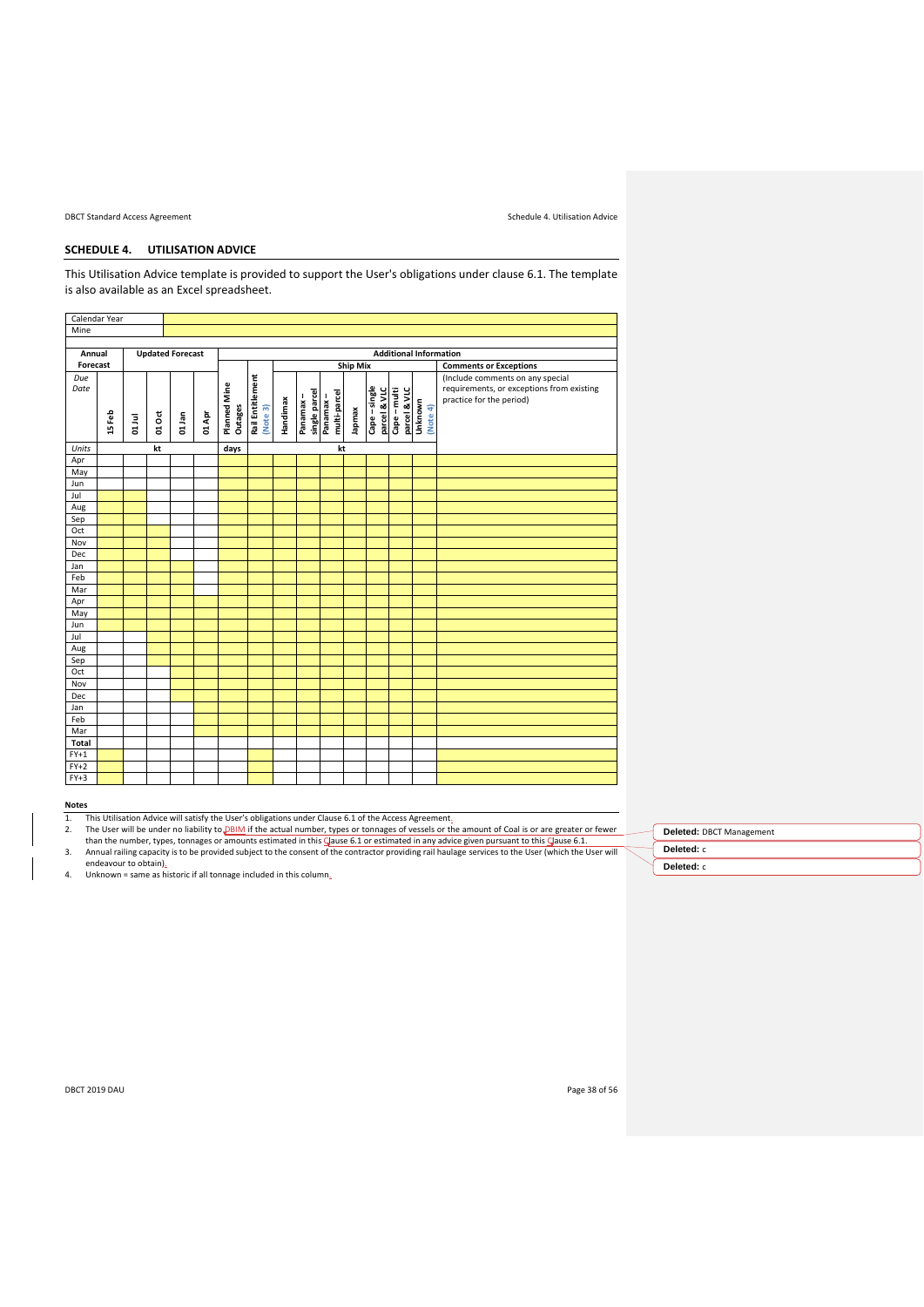DBCT Standard Access Agreement Schedule 5. Product Shipment Notice

# <span id="page-38-0"></span>**SCHEDULE 5. PRODUCT SHIPMENT NOTICE**

This Product Shipment Notice template is provided to support the User's obligations under clause [9.1.](#page-12-6) The template is also available as a Word document.

| то             | North Queensland Bulk Ports Corporation Limited     |                          |
|----------------|-----------------------------------------------------|--------------------------|
|                | Dalrymple Bay Infrastructure Management Pty Limited | Deleted: DBCT Management |
| <b>FROM</b>    | [User shipping coal]                                |                          |
| <b>SUBJECT</b> | Product Shipment Notice - DBCT                      |                          |
| <b>DATE</b>    |                                                     |                          |

| <b>Product Shipment Notice</b><br>pursuant to clause 9.1(c) of the Access Agreement |                      |  |  |  |  |
|-------------------------------------------------------------------------------------|----------------------|--|--|--|--|
| <b>Ship Name</b>                                                                    |                      |  |  |  |  |
| <b>Date Departed</b>                                                                |                      |  |  |  |  |
| <b>Shipping Number</b>                                                              |                      |  |  |  |  |
| <b>Mine Name</b>                                                                    |                      |  |  |  |  |
| <b>Access Agreement Name</b>                                                        |                      |  |  |  |  |
| Party liable for Access Agreement charges                                           |                      |  |  |  |  |
| <b>Total Tonnes</b>                                                                 | [Refer Note 1]       |  |  |  |  |
| Does Manifest include more than one cargo?                                          | $\Box$ Yes $\Box$ No |  |  |  |  |

|                  | Access Holder representative acknowledgement |  |  |  |  |  |  |
|------------------|----------------------------------------------|--|--|--|--|--|--|
| <b>Full name</b> |                                              |  |  |  |  |  |  |
| Signature        |                                              |  |  |  |  |  |  |
| Date signed      |                                              |  |  |  |  |  |  |

# **Notes**

1. This total **MUST** agree with Manifest. If the Manifest covers multiple cargoes, separate Product Shipment Notices for each cargo must be completed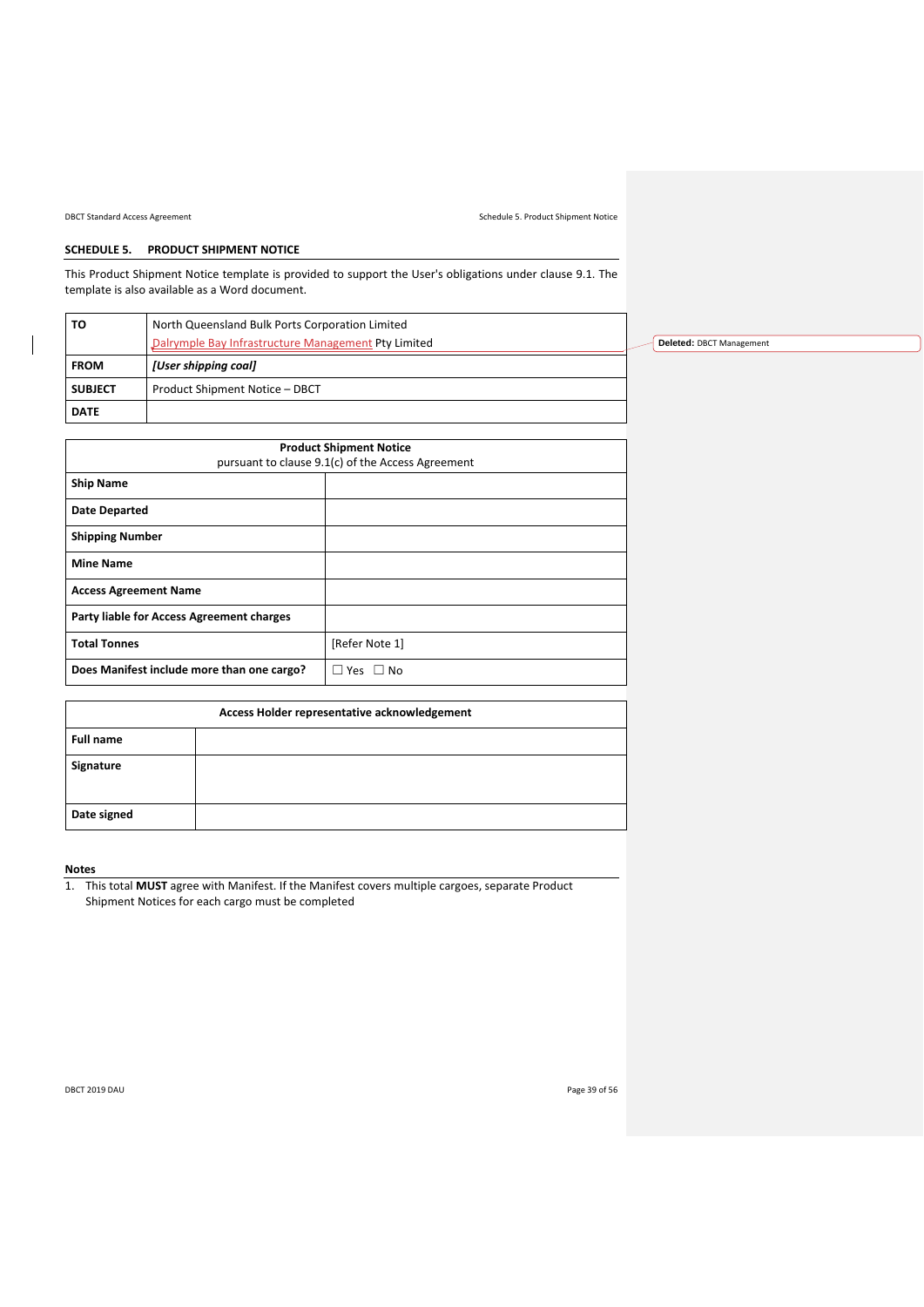DBCT Standard Access Agreement Schedule 6. Template for assignment of Annual Contract Tonnage

# <span id="page-39-0"></span>**SCHEDULE 6. TEMPLATE FOR ASSIGNMENT OF ANNUAL CONTRACT TONNAGE**

This Assignment of Annual Contract Tonnage template is provided to support the User's obligations under clause [12.2.](#page-16-1) The template is also available as a Word document.

**Deed of Variation**

**Dalrymple Bay Infrastructure Management Pty Limited**

**Deleted: DBCT Management**

**[User 1 full name]**

and

**[Assignee full name]**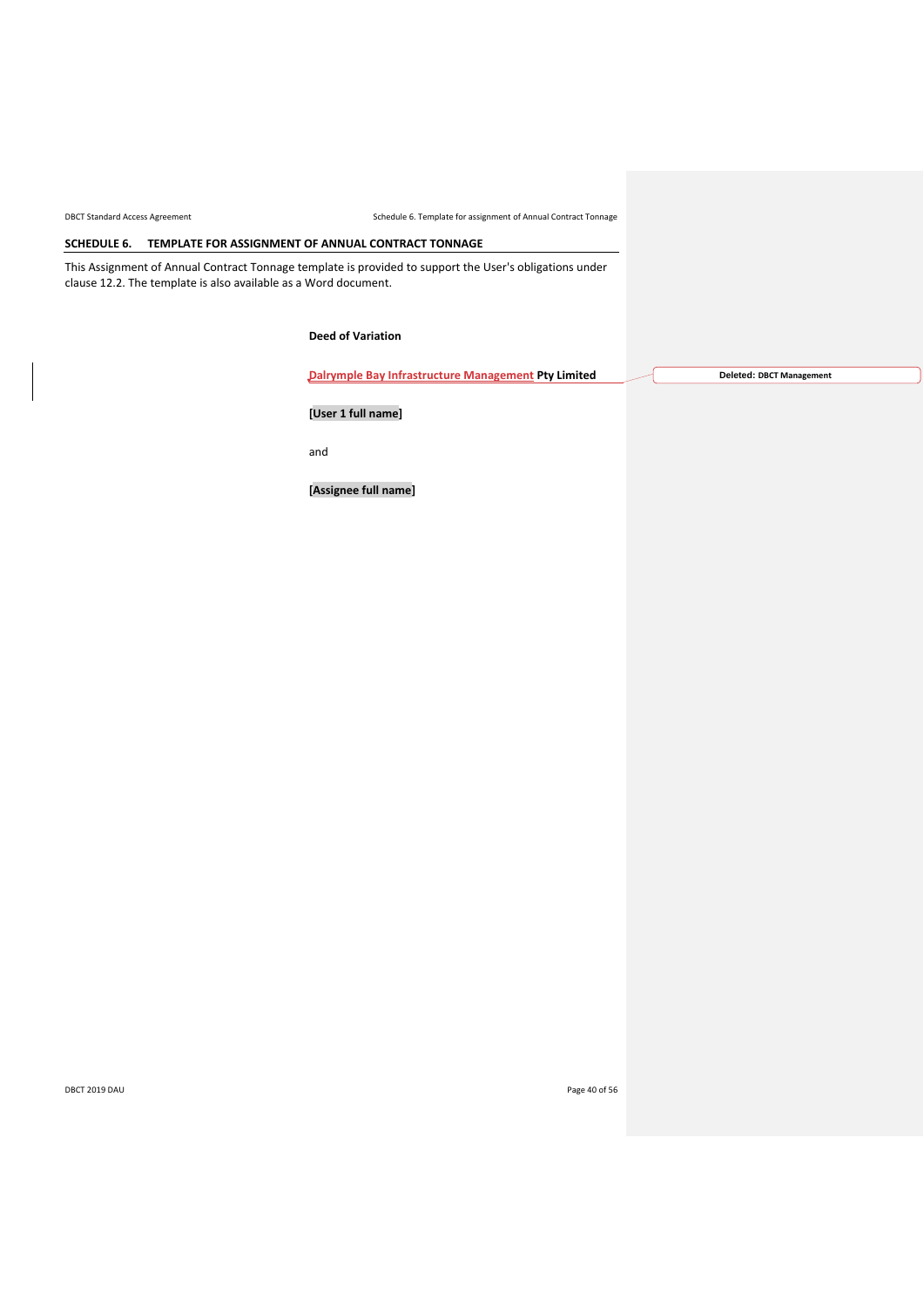DBCT Standard Access Agreement Schedule 6. Template for assignment of Annual Contract Tonnage

# **This Deed of Variation**

is made on [Execution date] between the following parties:

| 1              | <b>Dalrymple Bay Infrastructure Management Pty Limited</b><br>ACN 097 698 916)                                                                                                                                                                                                            | <b>Deleted: DBCT Management</b> |
|----------------|-------------------------------------------------------------------------------------------------------------------------------------------------------------------------------------------------------------------------------------------------------------------------------------------|---------------------------------|
|                | of Level 15, 1 Eagle Street, Brisbane, Queensland                                                                                                                                                                                                                                         |                                 |
|                | (DBIM)                                                                                                                                                                                                                                                                                    | <b>Deleted: DBCT Management</b> |
| $\overline{2}$ | The User named in Item 1 of the Schedule                                                                                                                                                                                                                                                  |                                 |
|                | ([User 1])                                                                                                                                                                                                                                                                                |                                 |
|                | The person named in Item 3 of the Schedule                                                                                                                                                                                                                                                |                                 |
| 3              |                                                                                                                                                                                                                                                                                           |                                 |
|                | ([Assignee])                                                                                                                                                                                                                                                                              |                                 |
|                | Recitals [Option 1 – Select this option where the Assignee is not an existing User.]                                                                                                                                                                                                      |                                 |
| А.             | DBIM is the owner of a long term lease of the Terminal.                                                                                                                                                                                                                                   | Deleted: DBCT Management        |
| В.             | [User 1] is a party to a User Agreement with DBIM, and under the User Agreement DBIM                                                                                                                                                                                                      | Deleted: DBCT Management        |
|                | grants [User 1] a right to have an Annual Contract Tonnage of Coal Handled at the Terminal.                                                                                                                                                                                               | Deleted: DBCT Management        |
| C.             | [User 1]'s entitlement to Ship Coal through the Terminal in the Swap Period under [User 1]'s                                                                                                                                                                                              | Deleted:                        |
|                | User Agreement exceeds its requirements by the Swap Contract Tonnage.                                                                                                                                                                                                                     | Deleted:                        |
| D.             | [Assignee] wishes to Ship Coal through the Terminal in the Swap Period under a User<br>Agreement.                                                                                                                                                                                         |                                 |
| Ε.             | [User 1] wishes to vary the Annual Contract Tonnage in its User Agreement so that [Assignee]<br>is entitled to Ship the Swap Contract Tonnage through the Terminal in the Swap Period, and<br>[User 1]'s entitlement to Ship Coal under [User 1]'s User Agreement is reduced accordingly. |                                 |
| F.             | [Assignee] wishes to enter into a User Agreement with <b>DBIM</b> to Ship the Swap Contract                                                                                                                                                                                               | Deleted: DBCT Management        |
|                | Tonnage through the Terminal in the Swap Period.                                                                                                                                                                                                                                          |                                 |
| G.             | DBIM has agreed to consent to the variation to [User 1]'s User Agreement to achieve that                                                                                                                                                                                                  | Deleted: DBCT Management        |
|                | objective, on the terms of this deed.                                                                                                                                                                                                                                                     |                                 |
|                | Recitals [Option 2 - Select this option where the Assignee is an existing User.]                                                                                                                                                                                                          |                                 |
| А.             | DBIM is the owner of a long term lease of the Terminal.                                                                                                                                                                                                                                   | Deleted: DBCT Management        |
| В.             | [User 1] and [Assignee] are each a party to a User Agreement with DBIM, and under each                                                                                                                                                                                                    | Deleted: DBCT Management        |
|                | User Agreement DBIM grants them a right to have an Annual Contract Tonnage of Coal                                                                                                                                                                                                        | Deleted: DBCT Management        |
|                | Handled at the Terminal.                                                                                                                                                                                                                                                                  |                                 |
| C.             | [User 1]'s entitlement to Ship Coal through the Terminal in the Swap Period under [User 1]'s<br>User Agreement exceeds its requirements by the Swap Contract Tonnage.                                                                                                                     |                                 |
| D.             | [Assignee] wishes to Ship more Coal through the Terminal in the Swap Period than its<br>entitlement under [Assignee]'s User Agreement.                                                                                                                                                    |                                 |
| Ε.             | [User 1] and [Assignee] wish to vary the Annual Contract Tonnages in their respective User                                                                                                                                                                                                |                                 |

Agreements so that [Assignee] is entitled to Ship the Swap Contract Tonnage through the Terminal in the Swap Period (in addition to its existing Annual Contract Tonnage), and [User 1]'s entitlement to Ship Coal under [User 1]'s User Agreement is reduced accordingly.

DBCT 2019 DAU Page 41 of 56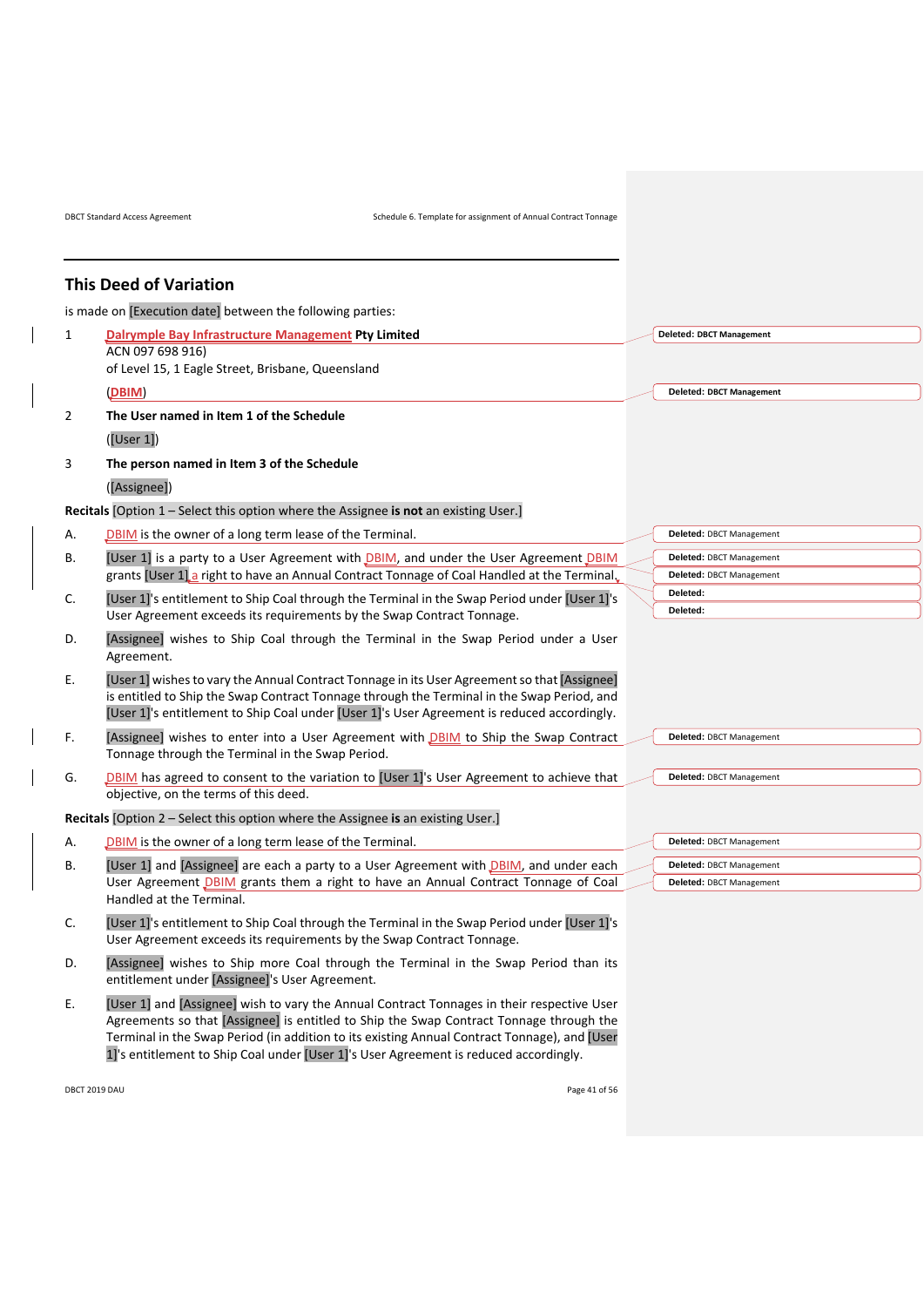F. DBIM has agreed to consent to the variations to the User Agreements to achieve that objective, on the terms of this deed.

# **The deed witnesses**

that in consideration of, among other things, the mutual promises contained in this deed, the parties agree:

# **1 Definitions and interpretation**

### **1.1 Definitions**

**Effective Date** means the date set out in Item [7](#page-44-0) of the Schedule.

**Swap Contract Tonnage** means the absolute tonnages (or respective tonnages for respective periods) set out in Item [6](#page-44-1) of the Schedule. Where the Swap Period relates to part, but not all, of a Financial Year, the Swap Contract Tonnage in respect of that period is expressed:

(a) as an annualised rate for that period - for the purposes of calculating the Monthly Charges for the Swap Period under the User Agreement and determining the rate at which Shipping is permitted in that period.

**Swap Period** means the period set out in Item [5](#page-44-2) of the Schedule.

[User 1]'s User Agreement means an agreement between DBIM and [User 1] bearing the date set out in Item [2](#page-44-3) of the Schedule.

[Assignee]'s User Agreement means an agreement between DBIM and [Assignee] bearing the date set out in Item [4](#page-44-4) of the Schedule and DBIM. *[Drafting Note: Select this option if the Assignee is an existing User.]*

[Assignee]'s User Agreement means a User Agreement to be entered into between DBIM and [Assignee]. *[Drafting Note: Select this option if the Assignee is not an existing User.]*

User Agreement means one or more of [User 1]'s User Agreement and [Assignee]'s User Agreement as the context requires.

# **1.2 Interpretation**

- (a) Terms which are defined in the User Agreement/s or Terminal Regulations have the same meaning in this deed (except where the context otherwise requires).
- (b) The interpretation provisions of the User Agreement/s apply in respect of the interpretation of this deed, as if set out in this deed.

# <span id="page-41-0"></span>**2 Variations to User Agreement/s**

# **2.1 [User 1]'s User Agreement**

As of the Effective Date, the Annual Contract Tonnage in [User 1]'s User Agreement is reduced by the Swap Contract Tonnage for the Swap Period.

| Deleted: [               |  |
|--------------------------|--|
| Deleted: DBCT Management |  |
| Deleted: DBCT Management |  |
| Deleted: 1               |  |
| Deleted: [               |  |
| Deleted: DBCT Management |  |
| Deleted:                 |  |
|                          |  |

**Deleted:** DBCT Management

**Deleted:** DBCT Management

DBCT 2019 DAU Page 42 of 56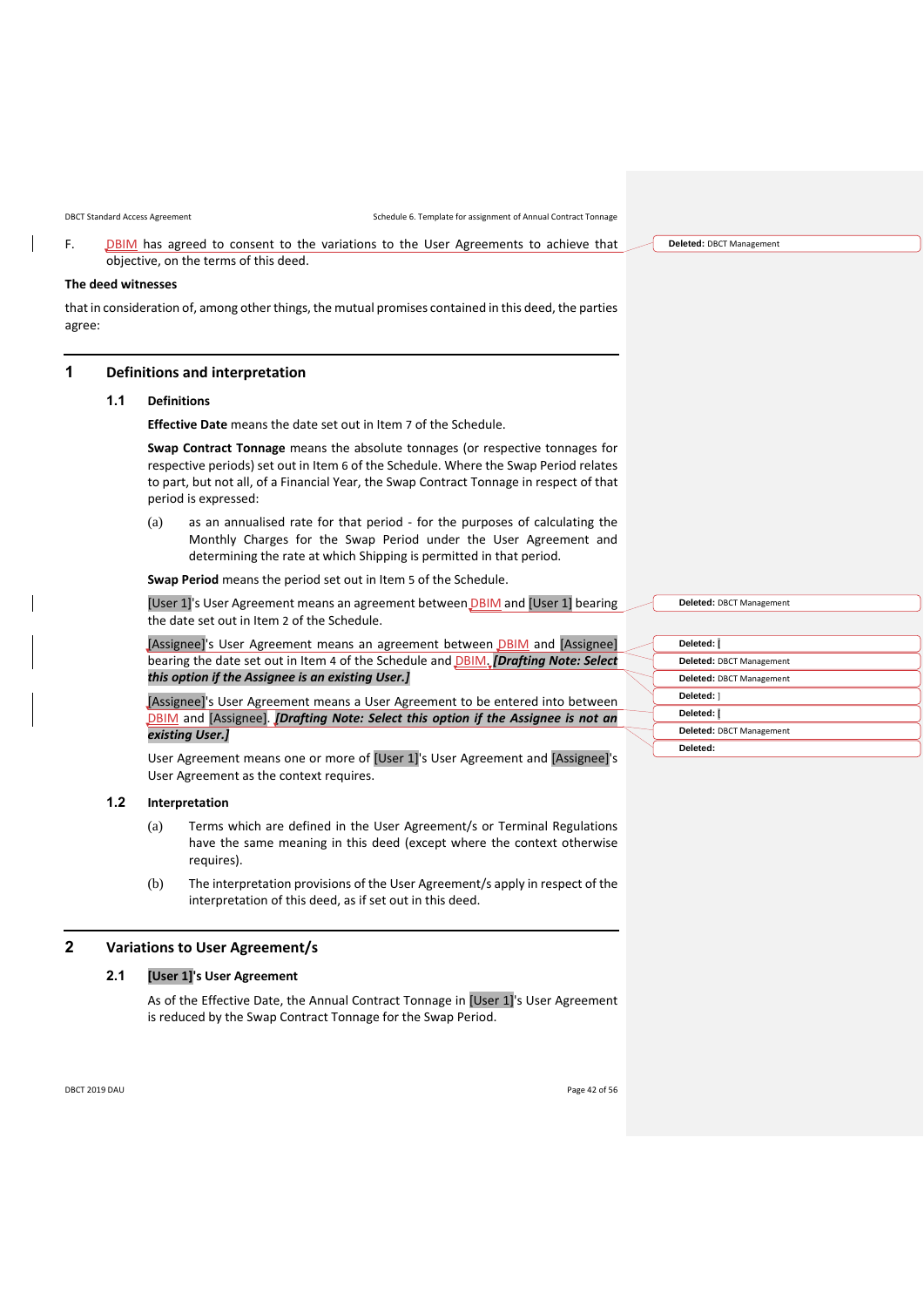<span id="page-42-0"></span>

# **2.2 [Assignee]'s User Agreement**

As of the Effective Date, the Annual Contract Tonnage in [Assignee]'s User Agreement will be the Swap Contract Tonnage for the Swap Period.] *[Drafting Note: Delete this paragraph if the Assignee is an existing User.]*

As of the Effective Date, the Annual Contract Tonnage in the [Assignee]'s User Agreement is increased by the Swap Contract Tonnage for the Swap Period. *[Drafting Note: Delete this paragraph if the Assignee is not an existing User.]*

# **2.3 Revised Consolidated Annual Contract Tonnages**

DBIM will provide to [User 1] and [Assignee] respectively a revised, consolidated table of Annual Contract Tonnages for the Term of their User Agreement, to reflect the amendments [and new entitlements] pursuant to this deed. In the absence of manifest error, that table will be taken to replace the table of Annual Contract Tonnages previously applicable under the relevant User Agreement (if applicable). *[Drafting Note: Delete words in square brackets if the Assignee is an existing User.]*

# **2.4 Calculation of Entitlement under the Terminal Regulations**

For the avoidance of any doubt, it is intended that [Assignee] will become entitled to the "Entitlement" under the Queue Management Procedures currently in place under the Terminal Regulations which [User 1] would (but for this deed) have previously been entitled to in relation to the Swap Contract Tonnage for the Swap Period, but that neither parties' Entitlements outside the Swap Period (if any) will be affected. *[Note: only required if Terminal Regulations include a Queue Management System at the time this deed is entered into]*

# **2.5 Transitional**

- (a) The parties recognise that certain determinations (for example, the annualised amount of HCF and HCV) may have been made to date in respect of a current Financial Year before the variations in this deed were agreed.
- (b) DBIM shall, as soon as practicable, cause appropriate adjustments to be made in respect to the amounts charged under [User 1]'s User Agreement/the respective User Agreements], to reflect the variations arising out of this deed. *[Drafting Note: Select the relevant option depending in whether the Assignee is an existing User.]*
- (c) Nothing in this deed requires DBIM or the Operator to pay or repay amounts other than adjustments of the kind already contemplated by [[User 1]'s User Agreement/the User Agreements]. In particular, DBIM is not as a result of the variations effected by this deed required to accelerate a payment, or to make a payment to either of the other parties which, in aggregate, is more than it would have otherwise have been required to make but for this deed. *[Drafting Note: Select the relevant option depending in whether the Assignee is an existing User.]*

#### **2.6 User Agreements still in force**

Except as set out in clauses [2.1](#page-41-0) and [2.2](#page-42-0) of this deed, the parties agree and acknowledge that all other provisions of [[User 1]'s User Agreement/the User

**Deleted:** DBCT Management

| Deleted: DBCT Management |
|--------------------------|
| Deleted: [               |
|                          |
|                          |
|                          |
| Deleted: DBCT Management |
|                          |

**Deleted:** DBCT Management

DBCT 2019 DAU Page 43 of 56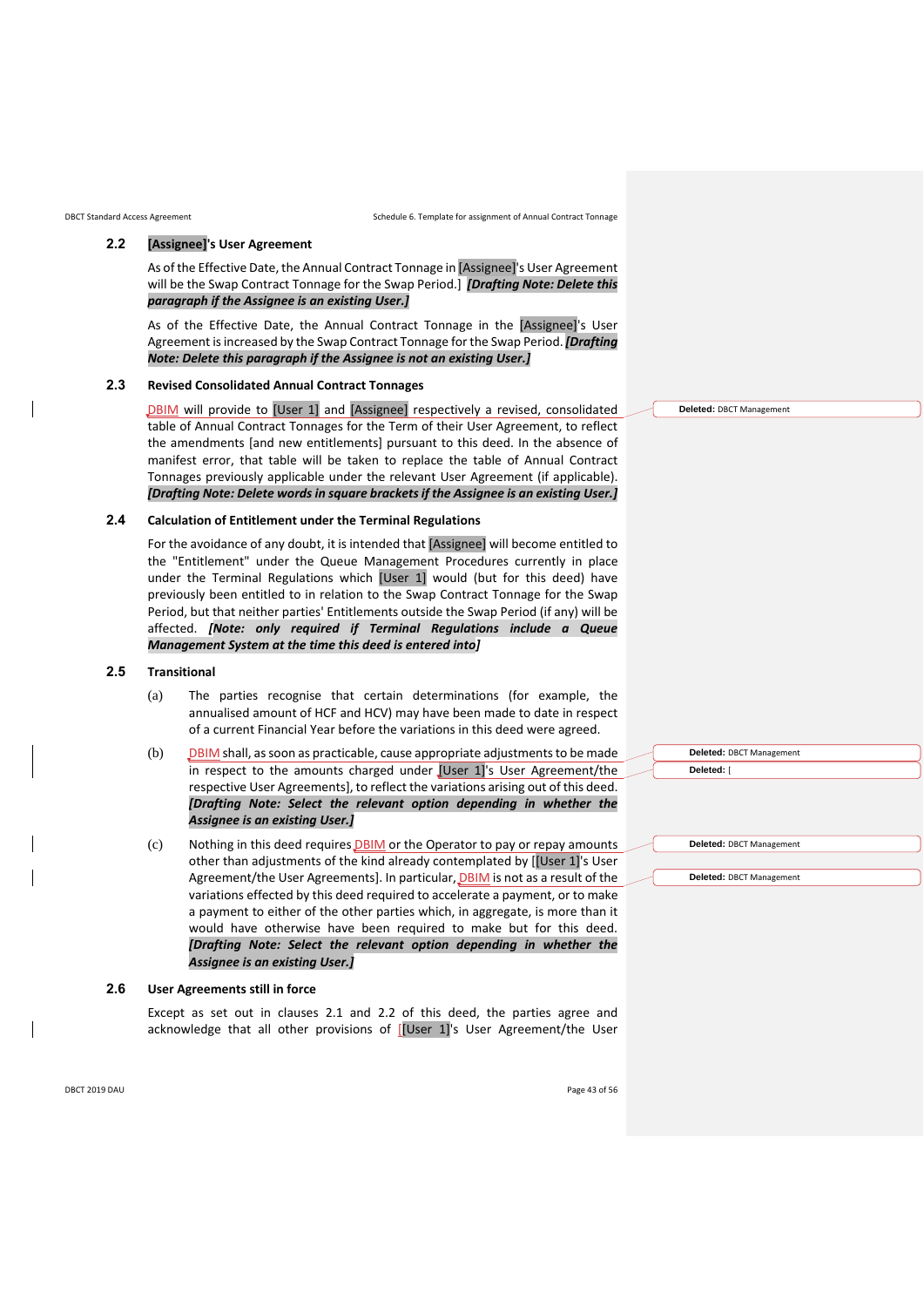Agreements] remain in full force and effect. *[Drafting Note: Select the relevant option depending in whether the Assignee is an existing User.]*

# **3 Costs and stamp duty etc**

- (a) [User 1] and [Assignee] will each bear their own costs and expenses in respect of the negotiation, preparation and execution of this deed.
- (b) [Assignee] will be liable for the costs and expenses (including legal costs) of DBIM in respect of the negotiation, preparation and execution of this deed, and any stamp duty and other duties, taxes or other amounts payable as a result of this deed.

# **4 Governing law**

This deed is governed by the laws of Queensland. Each party hereby submits to the exclusive jurisdiction of the Courts of Queensland.

# **5 Counterparts**

This deed may be executed in any number of counterparts. All counterparts taken together will be taken to constitute one instrument.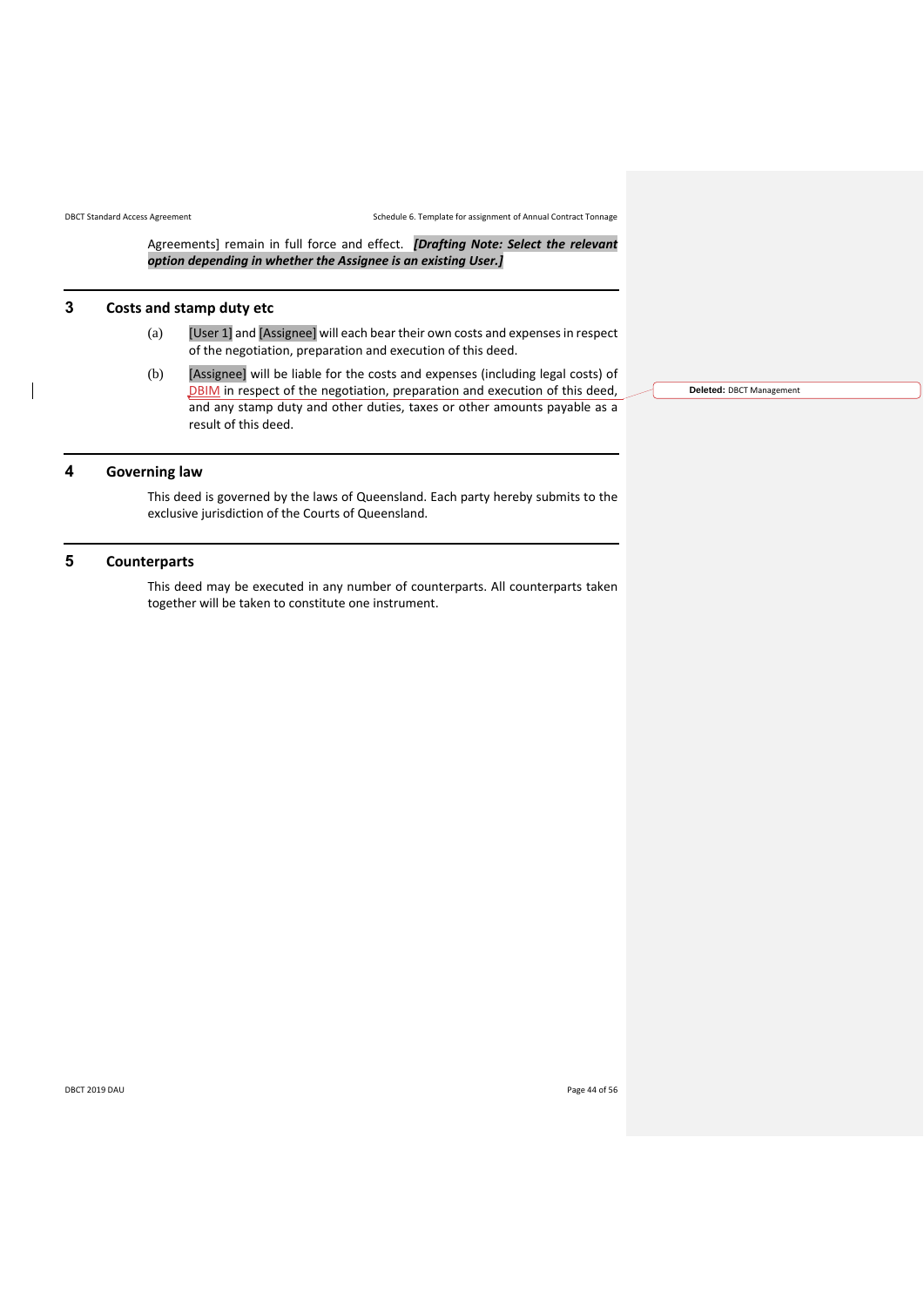DBCT Standard Access Agreement Schedule 6. Template for assignment of Annual Contract Tonnage

# **Schedule to Deed of Variation**

(**claus[e 12.2](#page-16-1) Standard Access Agreement)**

Item

<span id="page-44-4"></span><span id="page-44-3"></span>

| 1. | User reducing Annual Contract<br>Tonnage                                                                                                                                    | [insert User 1 full name]                                                                                                                       |
|----|-----------------------------------------------------------------------------------------------------------------------------------------------------------------------------|-------------------------------------------------------------------------------------------------------------------------------------------------|
| 2. | [User 1]'s User Agreement (date)                                                                                                                                            | [insert date]                                                                                                                                   |
| 3. | User [increasing / acquiring] Annual<br>Contract Tonnage [Drafting Note:<br>Select the relevant option<br>depending on whether the<br><b>Assignee is an existing User.]</b> | [insert Assignee's full name ] [insert date]                                                                                                    |
| 4. | [Assignee]'s User Agreement (date)                                                                                                                                          | [insert date] [Drafting Note: Insert 'Not applicable' if the<br>Assignee is not an existing User.                                               |
| 5. | Swap Period                                                                                                                                                                 | <i>linsert start and end dates of Swap Period]</i>                                                                                              |
| 6. | Swap Contract Tonnage                                                                                                                                                       | <i>linsert absolute no. of tonnes swapped for each relevant</i><br>period and annualised rate for each period Mt<br>(Annualised rate*:[ ] Mtpa) |
| 7. | <b>Effective Date</b>                                                                                                                                                       | (insert date of agreement to swap)                                                                                                              |

<span id="page-44-2"></span><span id="page-44-1"></span><span id="page-44-0"></span>\* Annualised rate = (Swap Contract Tonnage / No. of days in Swap Period) x 365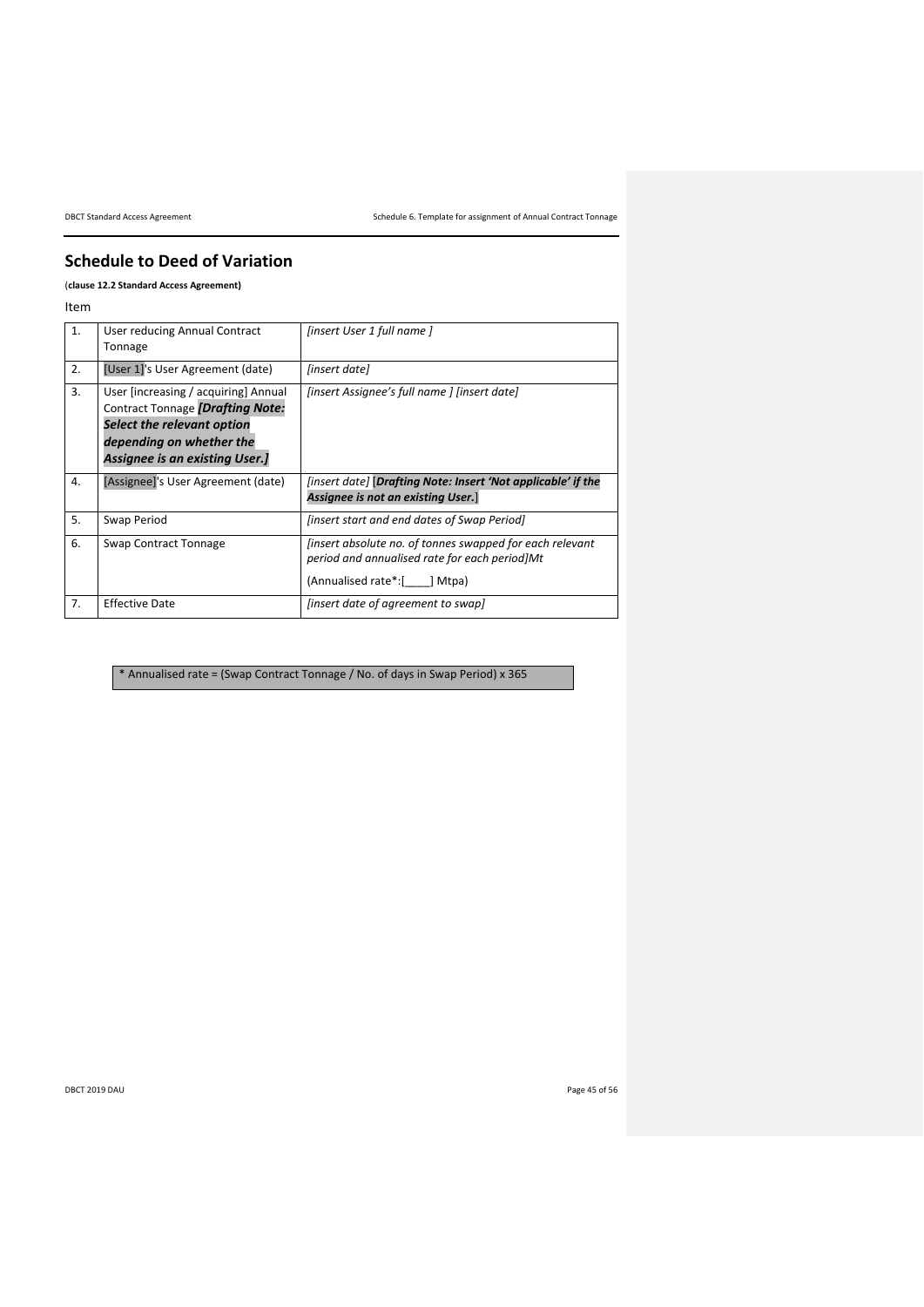DBCT Standard Access Agreement Schedule 6. Template for assignment of Annual Contract Tonnage

**Deleted: DBCT Management**

# **Executed as a deed:**

# **Signed sealed and delivered** by

**Dalrymple Bay Infrastructure Management Pty Limited**:

Secretary/Director Director Director

\_\_\_\_\_\_\_\_\_\_\_\_\_\_\_\_\_\_\_\_\_\_\_\_\_\_\_\_\_\_ \_\_\_\_\_\_\_\_\_\_\_\_\_\_\_\_\_\_\_\_\_\_\_\_\_\_\_\_\_\_

\_\_\_\_\_\_\_\_\_\_\_\_\_\_\_\_\_\_\_\_\_\_\_\_\_\_\_\_\_\_ \_\_\_\_\_\_\_\_\_\_\_\_\_\_\_\_\_\_\_\_\_\_\_\_\_\_\_\_\_\_

\_\_\_\_\_\_\_\_\_\_\_\_\_\_\_\_\_\_\_\_\_\_\_\_\_\_\_\_\_\_ \_\_\_\_\_\_\_\_\_\_\_\_\_\_\_\_\_\_\_\_\_\_\_\_\_\_\_\_\_\_

\_\_\_\_\_\_\_\_\_\_\_\_\_\_\_\_\_\_\_\_\_\_\_\_\_\_\_\_\_\_ \_\_\_\_\_\_\_\_\_\_\_\_\_\_\_\_\_\_\_\_\_\_\_\_\_\_\_\_\_\_

\_\_\_\_\_\_\_\_\_\_\_\_\_\_\_\_\_\_\_\_\_\_\_\_\_\_\_\_\_\_ \_\_\_\_\_\_\_\_\_\_\_\_\_\_\_\_\_\_\_\_\_\_\_\_\_\_\_\_\_\_

Name (please print) Name (please print)

**Signed sealed and delivered** by **[User 1 full name]**:

Secretary/Director Director Director

Name (please print) Name (please print)

**Signed sealed and delivered** by

**[Assignee full name]**:

Secretary/Director Director Director

\_\_\_\_\_\_\_\_\_\_\_\_\_\_\_\_\_\_\_\_\_\_\_\_\_\_\_\_\_\_ \_\_\_\_\_\_\_\_\_\_\_\_\_\_\_\_\_\_\_\_\_\_\_\_\_\_\_\_\_\_ Name (please print) Name (please print)

DBCT 2019 DAU Page 46 of 56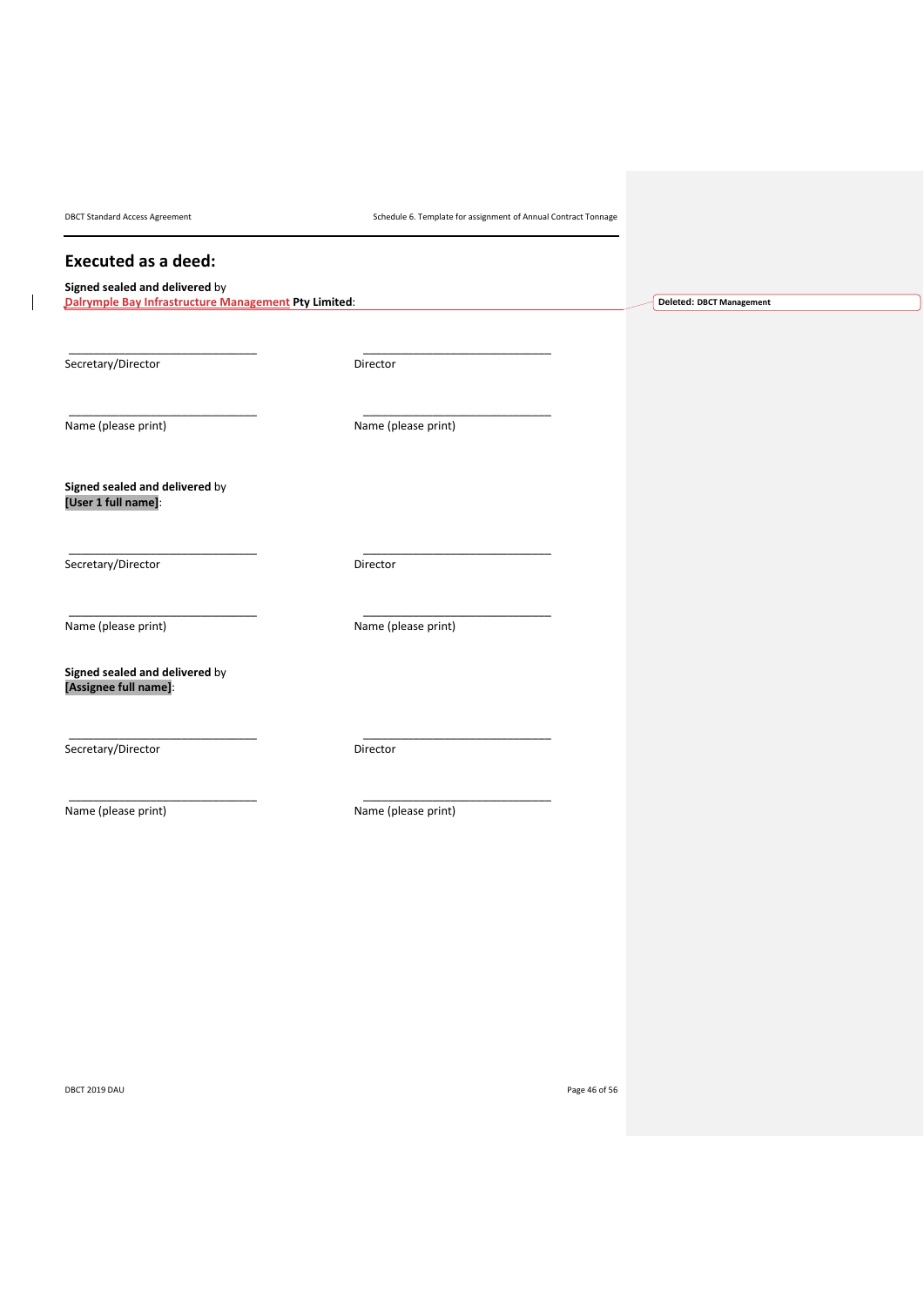<span id="page-46-0"></span>

| <b>DBCT Standard Access Agreement</b>                                        |                      |                                                                        | Schedule 7. Template Notice for permission for Third Party to ship                                                                                    |  |                                 |
|------------------------------------------------------------------------------|----------------------|------------------------------------------------------------------------|-------------------------------------------------------------------------------------------------------------------------------------------------------|--|---------------------------------|
| <b>SCHEDULE 7.</b><br>TEMPLATE NOTICE FOR PERMISSION FOR THIRD PARTY TO SHIP |                      |                                                                        |                                                                                                                                                       |  |                                 |
| (clause 12.5)                                                                |                      |                                                                        |                                                                                                                                                       |  |                                 |
| TO                                                                           | $\ddot{\phantom{a}}$ | Dalrymple Bay Coal Terminal Pty Ltd (Fax: 07 4956 3353)                |                                                                                                                                                       |  |                                 |
|                                                                              |                      |                                                                        | Dalrymple Bay Infrastructure Management Pty Limited (Fax: 07 3002 3101)                                                                               |  | <b>Deleted: DBCT Management</b> |
| <b>FROM</b>                                                                  | $\ddot{\phantom{a}}$ | [Principal's name                                                      |                                                                                                                                                       |  |                                 |
|                                                                              |                      | <b>Beneficiary's name]</b>                                             |                                                                                                                                                       |  |                                 |
| <b>SUBJECT</b>                                                               | $\ddot{\phantom{a}}$ | Notice of Permission for Third Party to Ship Coal                      |                                                                                                                                                       |  |                                 |
| <b>DATE</b>                                                                  | $\ddot{\phantom{a}}$ |                                                                        |                                                                                                                                                       |  |                                 |
|                                                                              |                      |                                                                        |                                                                                                                                                       |  |                                 |
|                                                                              |                      | User offering the Capacity (Principal):                                |                                                                                                                                                       |  |                                 |
|                                                                              |                      | Company accepting the Capacity (Beneficiary):                          |                                                                                                                                                       |  |                                 |
| Period pertaining to the swap:                                               |                      |                                                                        |                                                                                                                                                       |  |                                 |
| <b>Total Number of Tonnes:</b>                                               |                      |                                                                        |                                                                                                                                                       |  |                                 |
|                                                                              |                      | Nominated Vessel (where known):                                        |                                                                                                                                                       |  |                                 |
| Is this a:                                                                   |                      |                                                                        |                                                                                                                                                       |  |                                 |
| be repaid; or                                                                |                      | (a) Transfer (i.e. a one-way transaction) that will not                |                                                                                                                                                       |  |                                 |
| repaid?<br>When is repayment expected?                                       |                      | (b) Swap (i.e. a two-way transaction) that will be                     | Repayment date:<br>$\overline{1}$                                                                                                                     |  |                                 |
|                                                                              |                      |                                                                        |                                                                                                                                                       |  |                                 |
|                                                                              |                      | with User Agreement terms (i.e. all charges will be to the Principal). | Acknowledgement of this notice is subject to receipt of separate Product Shipment Notice (PSN) for all cargos. Invoicing will be in strict accordance |  | Deleted:                        |
|                                                                              |                      |                                                                        |                                                                                                                                                       |  | Deleted:                        |
|                                                                              |                      |                                                                        |                                                                                                                                                       |  |                                 |
|                                                                              |                      |                                                                        |                                                                                                                                                       |  |                                 |

Principal

 $\begin{array}{c} \begin{array}{c} \end{array} \end{array}$ 

Date of Request:

**Beneficiary** 

Date of Request:

**Notice Acknowledged:**

Dalrymple Bay Infrastructure Management Pty Limited

Date of Acknowledgment:

DBCT 2019 DAU Page 47 of 56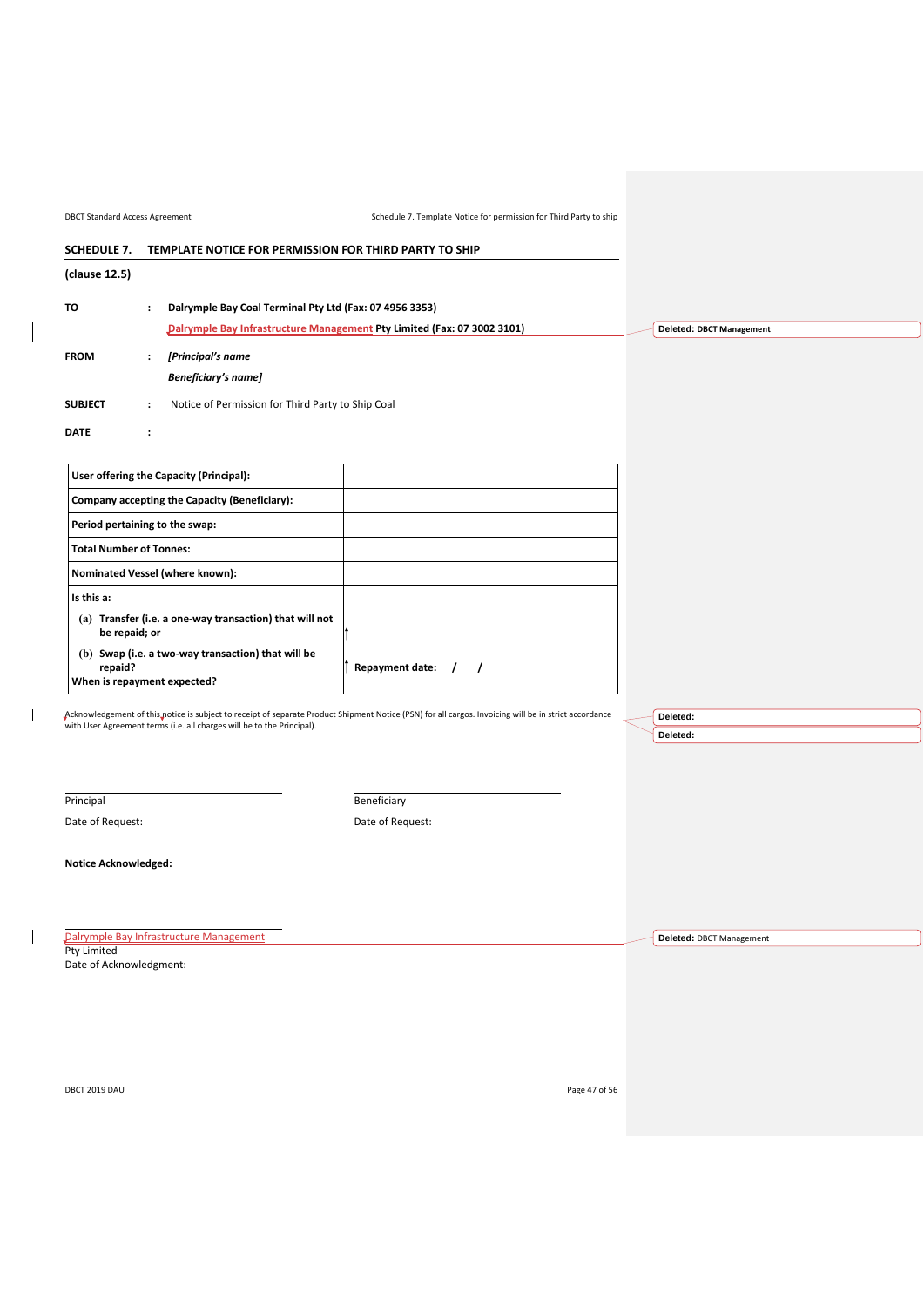DBCT Standard Access Agreement Schedule 8. Security

<span id="page-47-0"></span>**SCHEDULE 8. SECURITY**

**(clause [29\)](#page-29-0)**

 $\begin{array}{c} \hline \end{array}$ 

*[Insert details, if applicable]*

*[e.g. The User must provide the following Security from an entity which, in the reasonable opinion of DBIM, is reputable and of good financial standing, with the capability to fulfil all of the obligations of the User under this Agreement.]*

**Deleted:** *DBCT Management*

DBCT 2019 DAU Page 48 of 56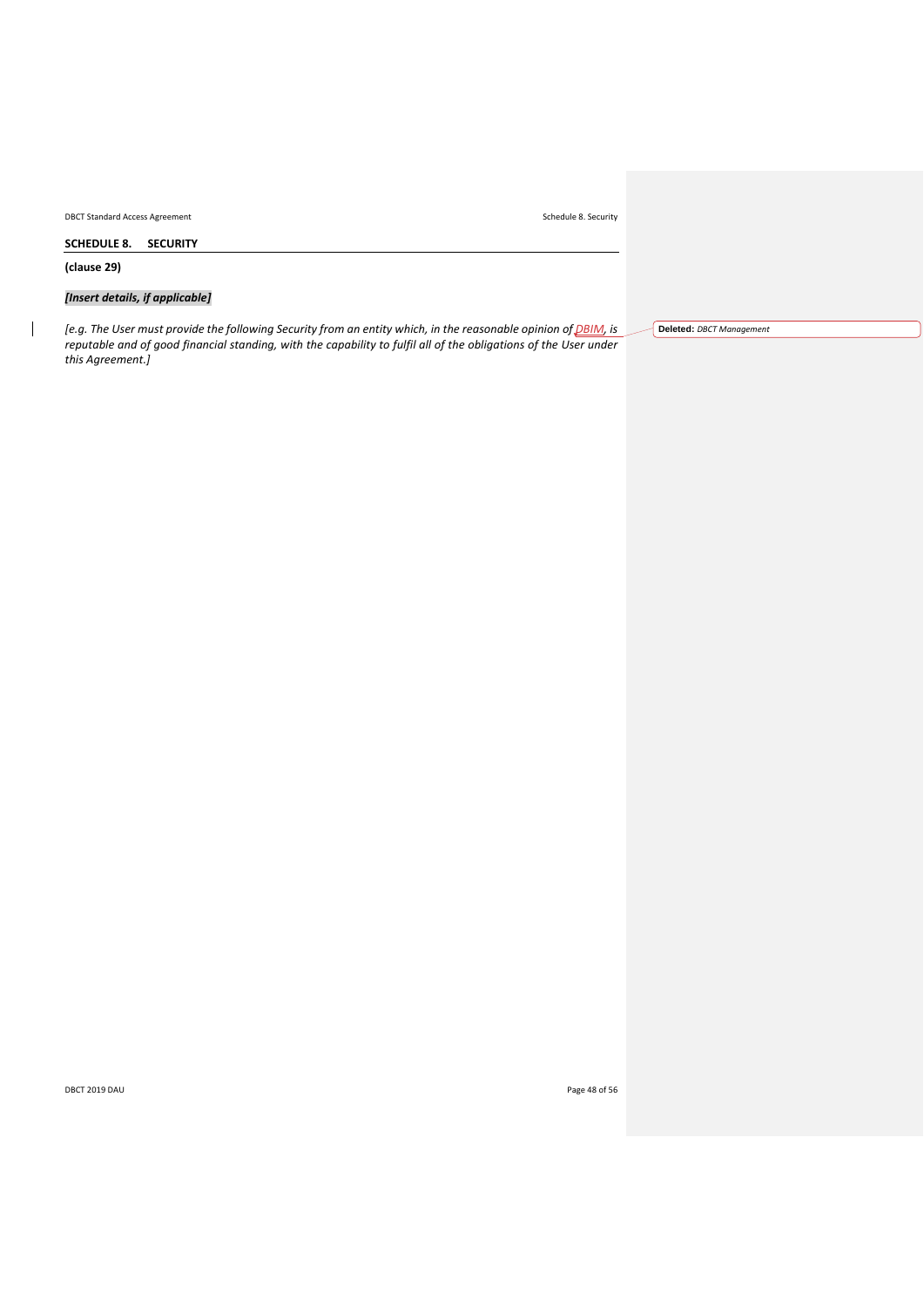#### <span id="page-48-0"></span>**SCHEDULE 9. DEFINITIONS AND INTERPRETATION**

#### **Definitions**

**Access** has the meaning given in the Access Undertaking.

**Access Agreement** has the meaning given in the Access Undertaking.

**Access Application** has the meaning given in the Access Undertaking.

**Access Charges** means amounts payable by an Access Holder under a User Agreement for Access.

**Access Holder** has the meaning given in the Access Undertaking.

**Access Seekers** has the meaning given in the Access Undertaking.

**Access Undertaking** means the access undertaking submitted by DBIM from time to time relating to provision of the Services by it, and at the commencement of this Agreement means the access undertaking approved by the QCA on *[insert date]*.

**Aggregate Annual Contract Tonnage** has the meaning given in the Access Undertaking.

**Agreement** means this agreement, including all schedules attached to it.

**Annual Contract Tonnage** means the maximum quantity of Coal that the User is entitled to deliver to and have Handled through the Terminal in a relevant Financial Year under this Agreement in accordance with Item [7](#page-32-2) of [Schedule 1](#page-32-0) (as amended from time to time pursuant to this Agreement), including tonnage which the User is entitled to have Handled but which may not, at a practical level, be able to be Handled due to circumstances such as a force majeure event or relevant provisions of Terminal Regulations and any tonnage which the User would be entitled to have Handled but for the suspension of the User's right to have the tonnage Handled under this Agreement.

For clarification, where a Financial Year or any relevant period is less than twelve months, or the annualised rate of Annual Contract Tonnage varies during a Financial Year, the Annual Contract Tonnage will be expressed as the relevant annualised rate at a point in time for the purposes of calculating the charges payable each Month, but will nevertheless be the absolute amount of tonnes which the User is entitled to have Handled over the entire Financial Year for purposes such as any annual reconciliation of HCF and the tonnages included in the Aggregate Annual Contract Tonnage.

**Approval** has the meaning given in the Access Undertaking.

**Business Day** means any day other than a Saturday, a Sunday, or a public holiday in Brisbane.

**Capital Expenditure** means expenditure which:

- (a) relates to replacement or expansion of any part of the Terminal;
- (b) relates to the refurbishment or upgrade of any part of the Terminal which can reasonably be expected to extend the life of the relevant part beyond its original useful life; or
- (c) otherwise relates to the refurbishment or upgrade of Terminal plant and/or infrastructure which is reasonably expected to improve whole of life cost or is incurred with the agreement of the Operator,

but not expenditure recovered through HCF or HCV.

**Cargo Manifest** means the manifest referred to in clause [9.1.](#page-12-6)

**Cash Rate Target** means, at a relevant time, the cash rate target then prevailing and published by the Reserve Bank of Australia on its website (www.rba.gov.au) at that time.

**Change of Control** will occur in the User if at any time during the term of this Agreement, any person obtains, or ceases to hold, directly or indirectly:

(a) beneficial ownership of 50% or more (in aggregate) of the voting shares in the corporation; or

DBCT 2019 DAU Page 49 of 56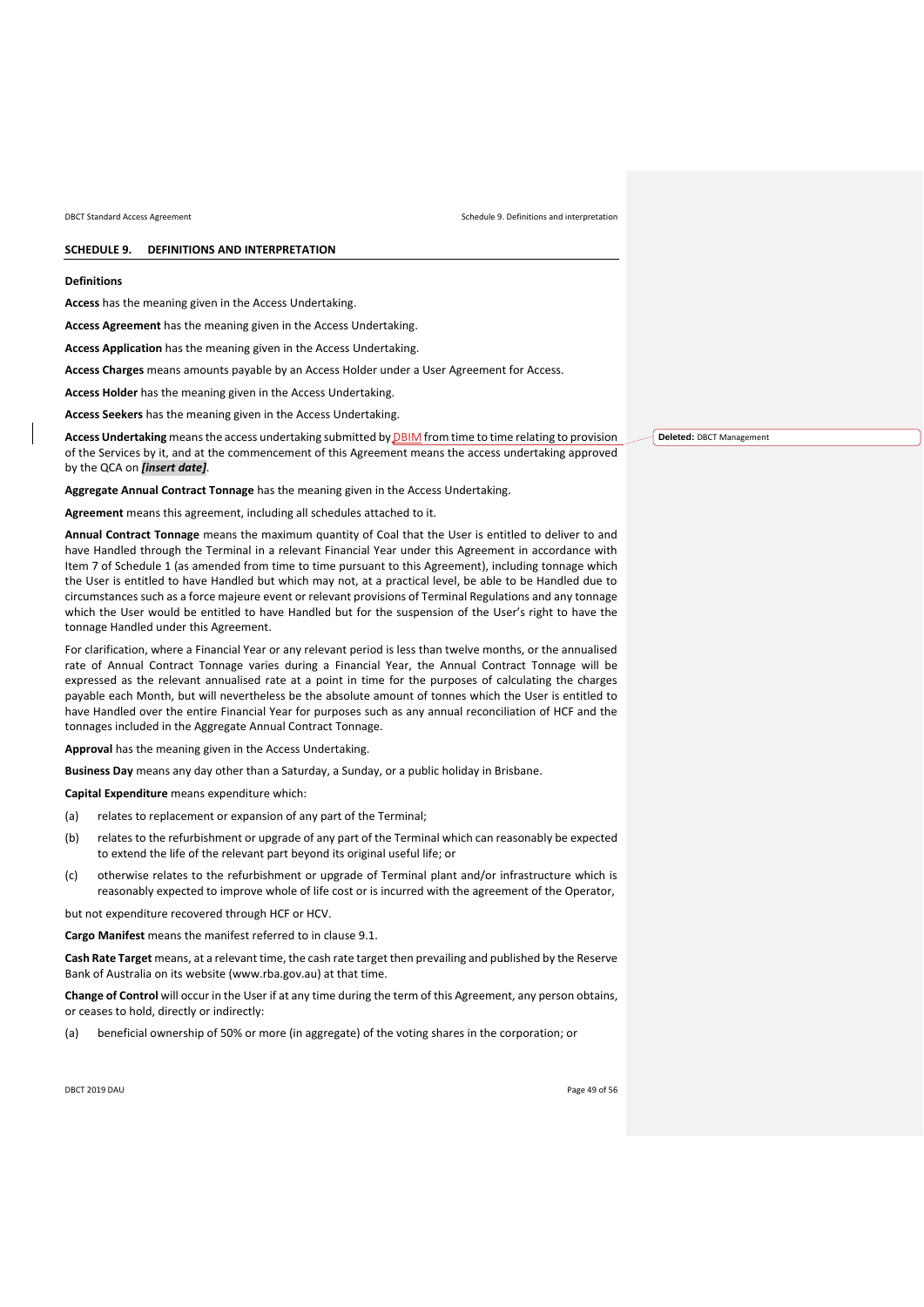(b) effective control of the board of directors of the corporation, other than as a result of the transfer of securities in a corporation listed on any recognised stock exchange.

**Claim** means any action, proceeding, allegation, demand or claim in any form for relief or compensation of any nature.

**Coal** means coal and other like materials as are approved by DBIM.

**Commencement Date** has the meaning given in the Access Undertaking.

**Conditional Access Agreement** has the meaning given in the Access Undertaking.

[**Current Expansion** means *(to be inserted as applicable)***].**

**Default Interest Rate** means, at a relevant time, the rate per annum equal to the Cash Rate Target at that time plus 3.5%.

**DBIM's Personal Responsibility** means DBIM's personal liability as a result of its own acts or omissions, independently of and excluding any liability which it might have directly or indirectly arising from the acts or omissions of the Operator or third parties (including contractors and subcontractors of DBIM).

**Delay** means any delay, inability or failure (for any reason, including breach of this Agreement or negligence) to Ship or Handle Coal in the tonnages and at the rates contemplated in this Agreement. For the User, this includes a failure to deliver Coal to the Terminal or an inability to schedule vessels to load Coal. For DBIM, this includes the inability to provide Services at the Terminal (in whole or part) for any reason when Coal would otherwise have been made available by the User.

**Demurrage Costs** means the average cost across all Access Holders of demurrage in respect of the loading of Coal on vessels at the Terminal over any period of 3 consecutive months (as estimated by the Operator in accordance with its historical practice of estimating notional demurrage costs).

**Differentially Priced Capacity** has the meaning given in the Access Undertaking.

**Differentiated Expansion Component** has the meaning given in the Access Undertaking.

**Differentiation and Differentiated** has the meaning given in the Access Undertaking.

**Direct Loss** means charges actually paid pursuant to this Agreement in respect of the period of the Delay. For the purposes of clause [13.4,](#page-19-3) the User's Losses arising out of a Delay will be taken to include the amount of the relevant Direct Losses.

**Due Date** has the meaning given in clause [5.1.](#page-7-3)

**Early Termination** means the termination of a User Agreement (the **Terminated Agreement**) before its originally scheduled expiry date (but not where that occurred as a result of the exercise of a contractual right to terminate which was included in the Terminated Agreement when it was entered into, other than a right to do so for default in payment or insolvency of the Access Holder, or default by **DBIM**. For the purpose of this definition, termination for default in payment or insolvency will be taken to have occurred if **DBIM** terminates the Terminated Agreement on other grounds but in circumstances where a default in payment or the insolvency of the Access Holder could have been reasonably expected within a reasonably short time thereafter had that termination not occurred).

**Effective Date** means [subject to prior satisfaction of the condition precedent in clause [29.1\]](#page-29-1) the date set out as such in [Schedule 1.](#page-32-0)

**Execution Date** is the date described as such in [Schedule 1](#page-32-0) and will be completed as the day this Agreement is executed by the last of the parties to execute it.

**Existing Terminal** has the meaning given in the Access Undertaking.

**Existing User Agreement** has the meaning given in the Access Undertaking.

**Expansion Component** has the meaning given in the Access Undertaking.

**Expansion Component Capacity** has the meaning given in the Access Undertaking.

DBCT 2019 DAU Page 50 of 56

| <b>Deleted: DBCT Management</b> |
|---------------------------------|
| Deleted: DBCT Management        |
| Deleted: DBCT Management        |

| Deleted: DBCT Management |  |
|--------------------------|--|
|--------------------------|--|

**Deleted:** DBCT Management

**Deleted:** DBCT Management **Deleted:** DBCT Management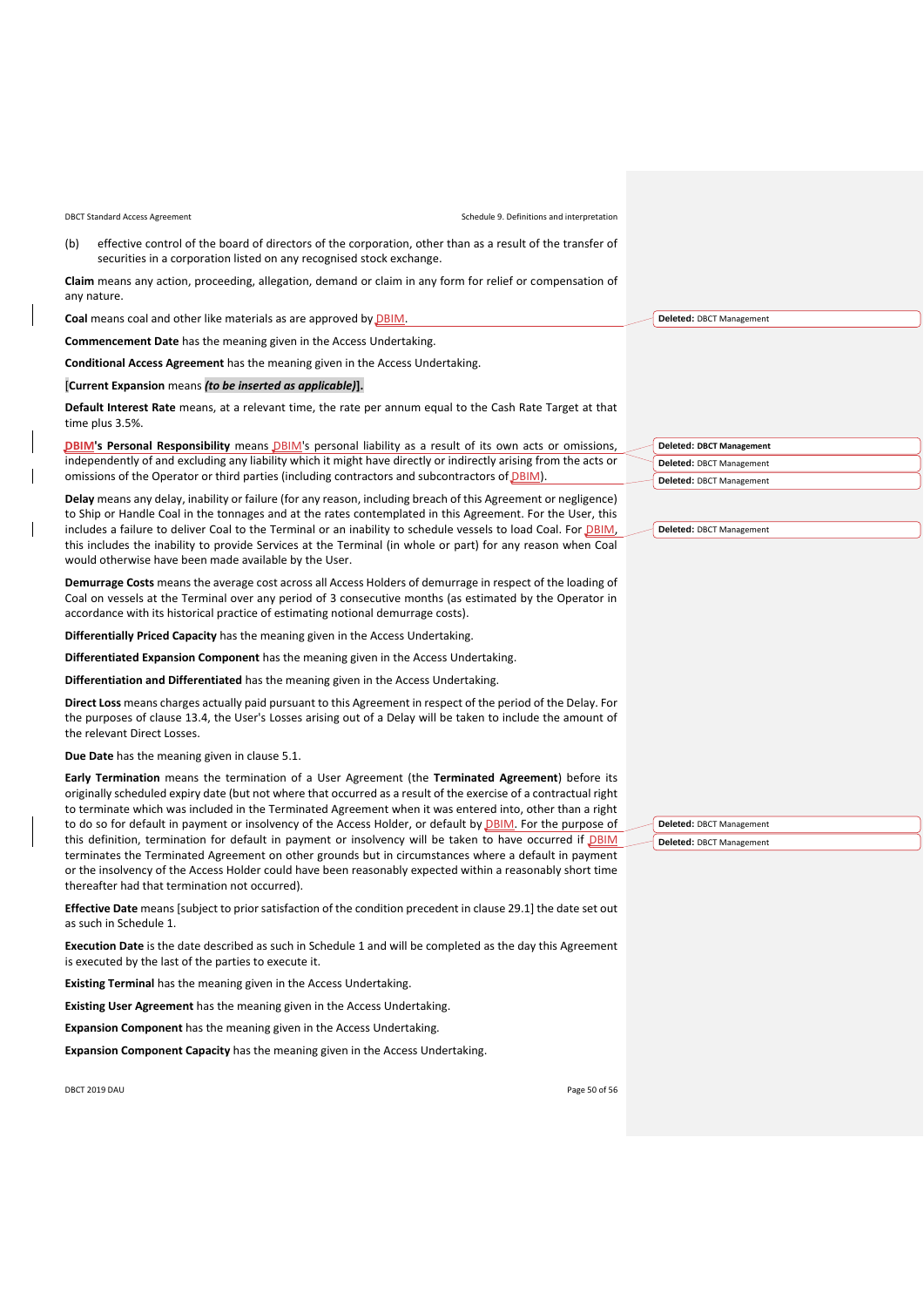**Expansion Party** has the meaning given in the Access Undertaking.

**Financial Year** means:

(a) the First Financial Year;

- (b) each 12-month period from July 1 of one calendar year to June 30 of the next ensuing calendar year; and
- (c) any period from the last July 1 in the Term until the end of the Term.

**First Financial Year** means the period from the Effective Date to the next following 30 June.

**Fixed Operating Costs** means the aggregate of all amounts:

- (a) reasonably incurred or charged by the Operator (including any margin payable to the Operator under the Operation & Maintenance Contract);
- (b) reasonably incurred or charged by  $DBIM$  with the express written consent of not less than two thirds of Access Holders by contract tonnage; and
- (c) reasonably incurred by DBIM in exercising its rights under the Operation & Maintenance Contract to step in or take work out of the hands of the Operator (as a result of a default by the Operator),

to the extent that they represent a fixed cost of operating the Terminal.

Force Maieure means any event or circumstance not within the control of **DBIM**, and which, by the exercise of a reasonable standard of care and diligence, *DBIM* could not have overcome. Any act or omission of the Operator will be assumed to be beyond the control of DBIM, unless it has been specifically directed by DBIN and carried out by the Operator in the manner in which it can reasonably be inferred that **DBIM** intended.

**Framework Agreement** means the framework agreement between DBCT Holdings Pty Ltd, the State of Queensland, *DBIM* and others dated 31 August 2001.

**Funding Access Seeker** has the meaning given in the Access Undertaking.

**Good Operating and Maintenance Practice** means, in the performance of any obligation under this Agreement, adherence to a standard of practice which includes the exercise of that degree of skill, diligence, prudence and foresight which would reasonably be expected from a competent, experienced and qualified operator of a facility comparable with the Terminal.

**GST Exclusive Consideration** has meaning given to it in clause [21\(b\).](#page-26-3)

**Handle** means the receiving by rail, unloading, stacking, storing, reclaiming and loading of vessels with Coal, including any other relevant Services required by the User using infrastructure at the Terminal.

**HCF** or **Handling Charge - Fixed** means the charge determined under clause [6.2.](#page-9-1)

**HCV** or **Handling Charge - Variable** means the charge determined under claus[e 6.3.](#page-9-2)

**Initial TIC** means the TIC for the Terminal Component to apply under this Agreement from the Effective Date or the commencement of a Pricing Period. The Initial TIC for the Terminal Component for the Financial Year commencing on the Effective Date is the amount specified in [Schedule 2,](#page-33-0) clause [2.](#page-33-1)

**Law** means any law, statute, by-law, regulation, rule, order, ordinance, proclamation, or delegated or subordinated legislation of the Commonwealth or of any State or Territory of Australia or of any local government.

**Long Term Delays** means ongoing, sustained Delays that arise out of physical loss, destruction or damage at the Terminal.

**Loss** means any damage, loss (including loss of reputation), cost, expense, fine, penalty or liability incurred by the person concerned, however it arises and whether it is present or future, fixed or unascertained, actual or contingent.

DBCT 2019 DAU Page 51 of 56

| Deleted: DBCT Management |  |  |
|--------------------------|--|--|
|                          |  |  |

**Deleted:** and

| Deleted: DBCT Management        |
|---------------------------------|
| Deleted: DBCT Management        |
| <b>Deleted: DBCT Management</b> |
| Deleted: DBCT Management        |
| Deleted: DBCT Management        |
| Deleted: DBCT Management        |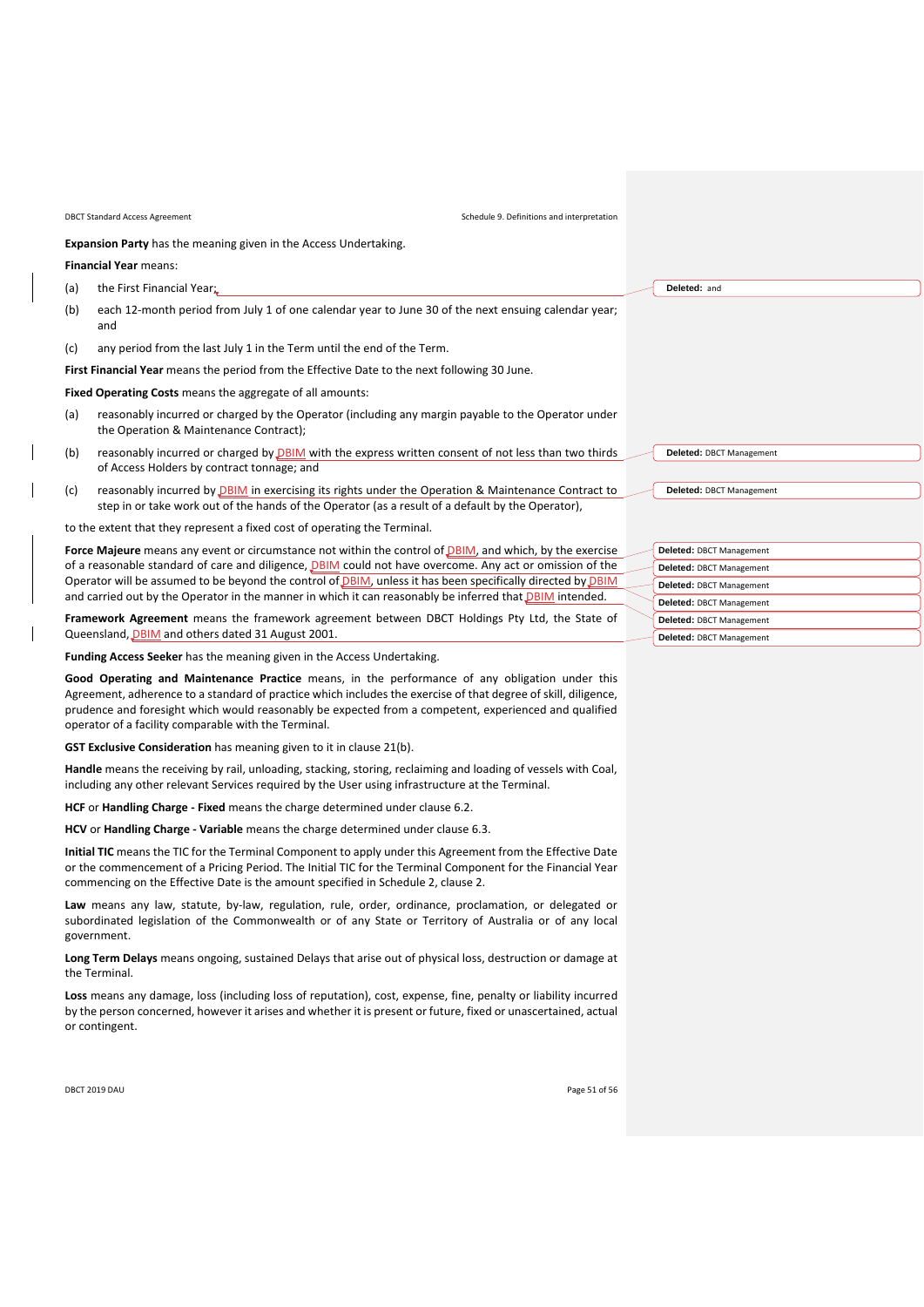**Maintenance Work** means any work involving maintenance of or repairs to (including repair by replacement) any part of the Terminal, including any inspections or investigations required by Good Operating and Maintenance Practice.

**Miscellaneous Services** means:

- (a) services requested by the User from time to time which services are nominated in [Schedule 3](#page-34-0) as Miscellaneous Services; or
- (b) services to the extent that they are materially different (in nature, extent or cost) to the Services provided to other Access Holders at the Terminal including as a result of the nature of the User's Coal (or any contaminants in it) or requirements in respect of its handling, storage, blending, unloading or loading which result in materially additional costs or delays.

**Month** means a calendar month.

**Monthly Payment** means the monthly instalment of the TIC payable pursuant to clause [4.4,](#page-7-4) calculated (and adjusted as required) in accordance with [Schedule 2.](#page-33-0)

**Mtpa** means million tonnes per annum.

**No Fault Interest Rate** means, at a relevant time, the rate per annum equal to the Cash Rate Target at that time plus 0.2%.

**Notified Period** has the meaning given in clause [11.4.](#page-15-3)

**Notified Tonnage** has the meaning given in clause [11.4.](#page-15-3)

**Notional Contracted Tonnage** means, in respect of a Financial Year the Aggregate Annual Contract Tonnage.

**Operation & Maintenance Contract** means the agreement under which the Operator agrees to operate and maintain the Terminal on a day to day basis, and includes any other agreement in substitution for it under which **DBIM** agrees with a person to operate the Terminal.

**Operator** means Dalrymple Bay Coal Terminal Pty Ltd ACN 010 268 167 or such other contractor engaged by **DBIM** under the Operation & Maintenance Contract.

**Permissible Delay** means:

- (a) any Delay from which *DBIM* is released from liability pursuant to clauses 3.6(I) or [10.3;](#page-13-2) or
- (b) any Delay which is imposed by DBIM, acting reasonably:
	- (i) because it considers it necessary for the safety of any person or to prevent material damage to property (except where the threat to the person or property arises out of Wilful Default or reckless neglect on the part of DBIM); or
	- (ii) to facilitate the performance of Maintenance Work (other than Maintenance Work to the extent it is necessitated by Wilful Default or reckless neglect on the part of *DBIM*) or of a Terminal Capacity Expansion in accordance with clause [10.2.](#page-13-3)

**Port** means both the harbour of Hay Point proclaimed by the Governor-in-Council by Order-in-Council dated 30 October 1983, and all real property held by DBIM as part of or relating to that Port.

**Port Services Agreement** has the meaning given in the Framework Agreement.

**Pricing Period** means the period ending on 30 June 2026 and each subsequent 5 year period during the Term.

**Product Shipment Notice** means a notice in the form of **Schedule 5.** 

**QCA** means the Queensland Competition Authority established under the QCA Act or any other relevant body from time to time having substantially similar powers in respect of the Terminal, including the power to arbitrate disputes over charges payable for access to services or to otherwise determine such charges.

**QCA Act** means the Queensland Competition Authority Act 1997 (Qld).

**Quarter** means:

DBCT 2019 DAU Page 52 of 56

| Deleted: DBCT Management |
|--------------------------|
|                          |
| Deleted: DBCT Management |
|                          |
|                          |
| Deleted: DBCT Management |
| Deleted: DBCT Management |
|                          |
|                          |
| Deleted: DBCT Management |
|                          |
| Deleted: DBCT Management |
|                          |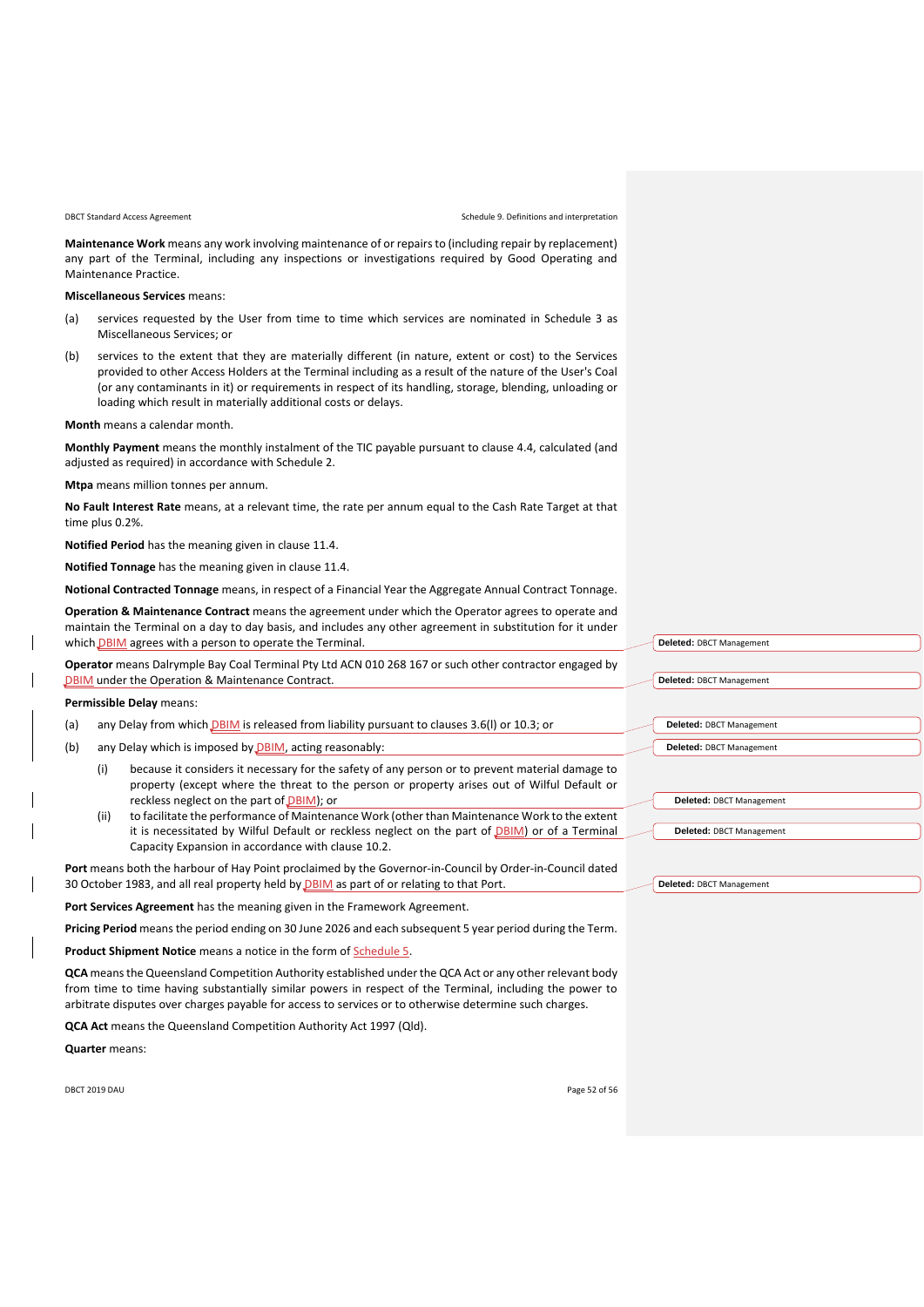(a) each 3 month period commencing on 1 July, 1 October, 1 January and 1 April; and

(b) in respect of the first quarter, commencing on the Effective Date and ending on the day before the commencement of the next quarter.

**Rail Operator** has the meaning given in the Access Undertaking.

**Representative** has the meaning given to it in claus[e 17.4](#page-24-4)

**Review Event** has the meaning given to it in the Access Undertaking.

**Security** means any form of security or guarantee required to be provided or in fact provided pursuant to clause [29.](#page-29-0)

**Services** means the services described i[n Schedule 3.](#page-34-0)

**Ship** means the delivery of Coal to the Terminal by rail and the arrangement of vessels by the User such that DBIM is able to Handle the User's Annual Contract Tonnage.

**Socialised Terminal Capacity** has the meaning given in the Access Undertaking.

**Standard Access Agreement** has the meaning given in the Access Undertaking.

**Supplier** has the meaning given to it in clause [21\(d\).](#page-26-2)

**System** has the meaning given in the Access Undertaking.

**System Capacity** has the meaning given in the Access Undertaking.

**Term** means the term of this Agreement as specified in Ite[m 6](#page-32-1) o[f Schedule 1,](#page-32-0) as extended in accordance with this Agreement.

**Terminal** means the Terminal Component of the land and port infrastructure located at the Port of Hay Point which is owned by DBCT Holdings Pty Ltd or the State of Queensland and leased to DBCT Guarantor and/or DBIM, and known as the Dalrymple Bay Coal Terminal, and includes the following which form part of the Terminal Component:

(a) loading and unloading equipment;

- (b) stacking, reclaiming, conveying and other handling equipment;
- (c) wharves and piers;
- (d) deepwater berths; and
- (e) shiploaders.

**Terminal Capacity** has the meaning given in the Access Undertaking.

**Terminal Capacity Expansion** has the meaning given in the Access Undertaking.

**Terminal Component** means the part of the Terminal as specified in Item [8](#page-32-4) o[f Schedule 1.](#page-32-0) 

**Terminal Infrastructure Charge** or **TIC** means the amount (per tonne) payable on the Annual Contract Tonnage specified in [Schedule 2,](#page-33-0) as adjusted in accordance with [Schedule 2](#page-33-0) and the Access Undertaking.

**Terminal Regulations** means regulations in force and available on DBIM's website governing procedures for the operation of the Terminal existing as at the commencement of this Agreement as amended from time to time in accordance with the Access Undertaking.

**Terminating Date** has the meaning given in the Access Undertaking.

**Third Party Amount** means the amount for which **DBIM** is actually indemnified by the Operator and/or another third party (including a liability insurer) in respect of liability for any Claim made by the User, less **DBIM**'s costs of recovery of that amount. For clarification, if a Delay affects more than one Access Holder, then the aggregate amount of any payment received by DBIM which related to a common Third Party Amount claimed by such affected Access Holders will be distributed to them in the proportions of their respective annual contracted tonnages.

DBCT 2019 DAU Page 53 of 56

**Deleted:** DBCT Management

**Deleted:** DBCT Management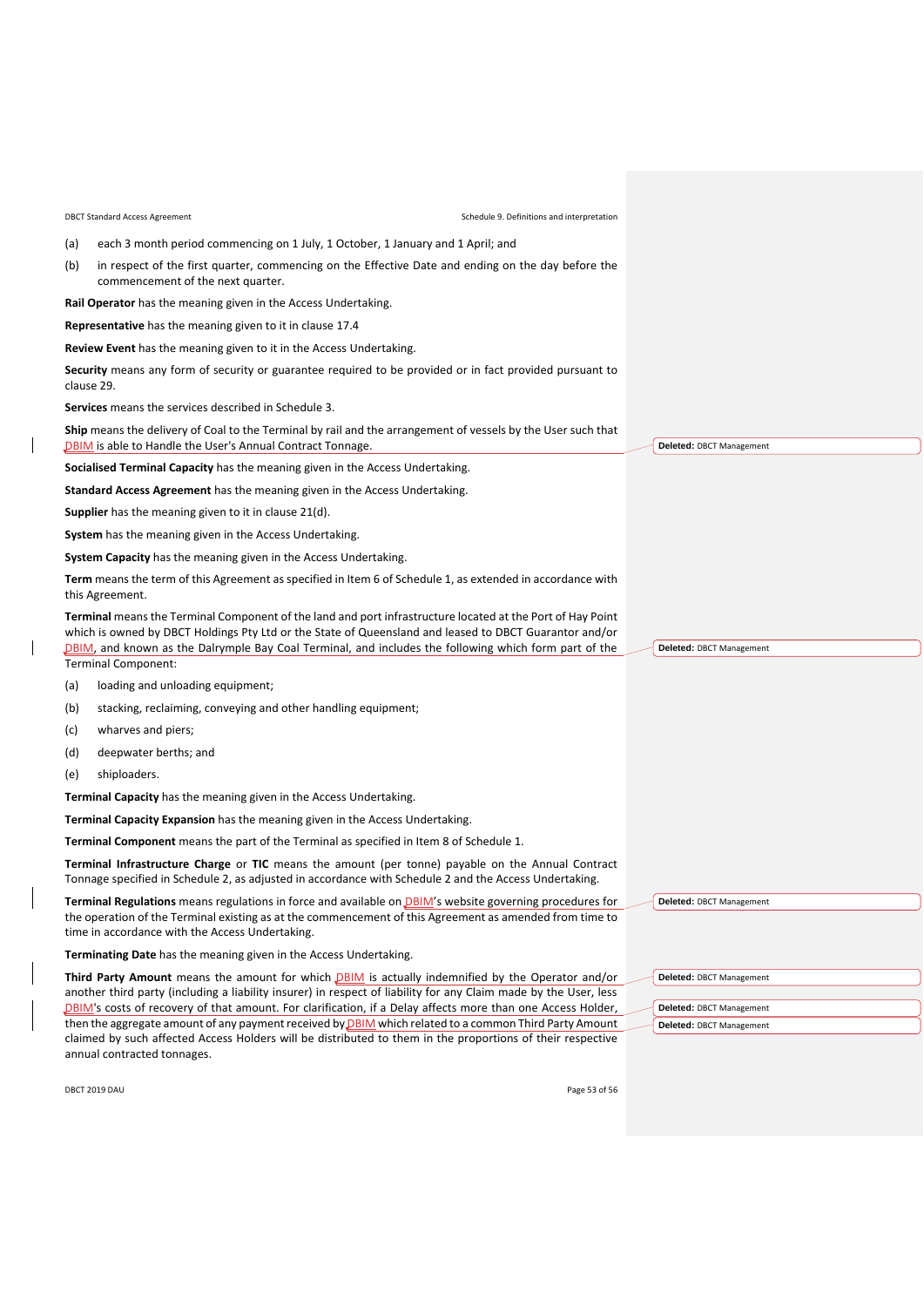**User** means the person specified in ite[m 3](#page-32-3) of [Schedule 1.](#page-32-0)

**User Agreement** means an agreement for the provision of Access to the Services.

**User Committee** has the meaning given to it in clause [17.1.](#page-23-1)

Utilisation Advice means a notice in the form in [Schedule 4](#page-37-0) given by the User to **DBIM** under claus[e 6.1.](#page-9-3)

**Variable Operating Costs** means the aggregate of all amounts:

- (a) reasonably incurred or charged by the Operator (including any margin payable to the Operator under the Operation & Maintenance Contract);
- (b) reasonably incurred or charged by  $DBIM$  with the express written consent of not less than two thirds of Access Holders by contract tonnage; and
- (c) reasonably incurred by  $DBIM$  in exercising its rights under the Operation & Maintenance Contract to step in or take work out of the hands of the Operator (as a result of a default by the Operator),

to the extent that they represent a variable cost of operating the Terminal.

**Vessel Nomination** means a vessel nomination notice given by the User under the Terminal Regulations for the purpose of finalising the relevant nominated parcel and vessel details for a proposed shipment.

**Wilful Default** means a deliberate act or omission which will result in (and can reasonably be expected to have been intended to result in) a breach of this Agreement and which, as soon as practicable, but in any event within 30 days after written notice (particularising the alleged breach) is given to the party alleged to be in default, is not either:

- (a) acknowledged by the defaulting party and rectified; or
- (b) disputed by the party allegedly in default and referred to dispute resolution in accordance with clause [15,](#page-21-0) but if the notice of default is ultimately determined by arbitration or order of a court or agreement to have been justified, then rectified as soon as practicable but in any event within 30 days of the adjudication or agreement.

For the purposes of this definition, rectification will be taken to have occurred within the time period stated above, even if not actually completed within that time period, if rectification is reasonably practicable and commences within the stated period and proceeds at all times expeditiously.

**Deleted:** DBCT Management

**Deleted:** DBCT Management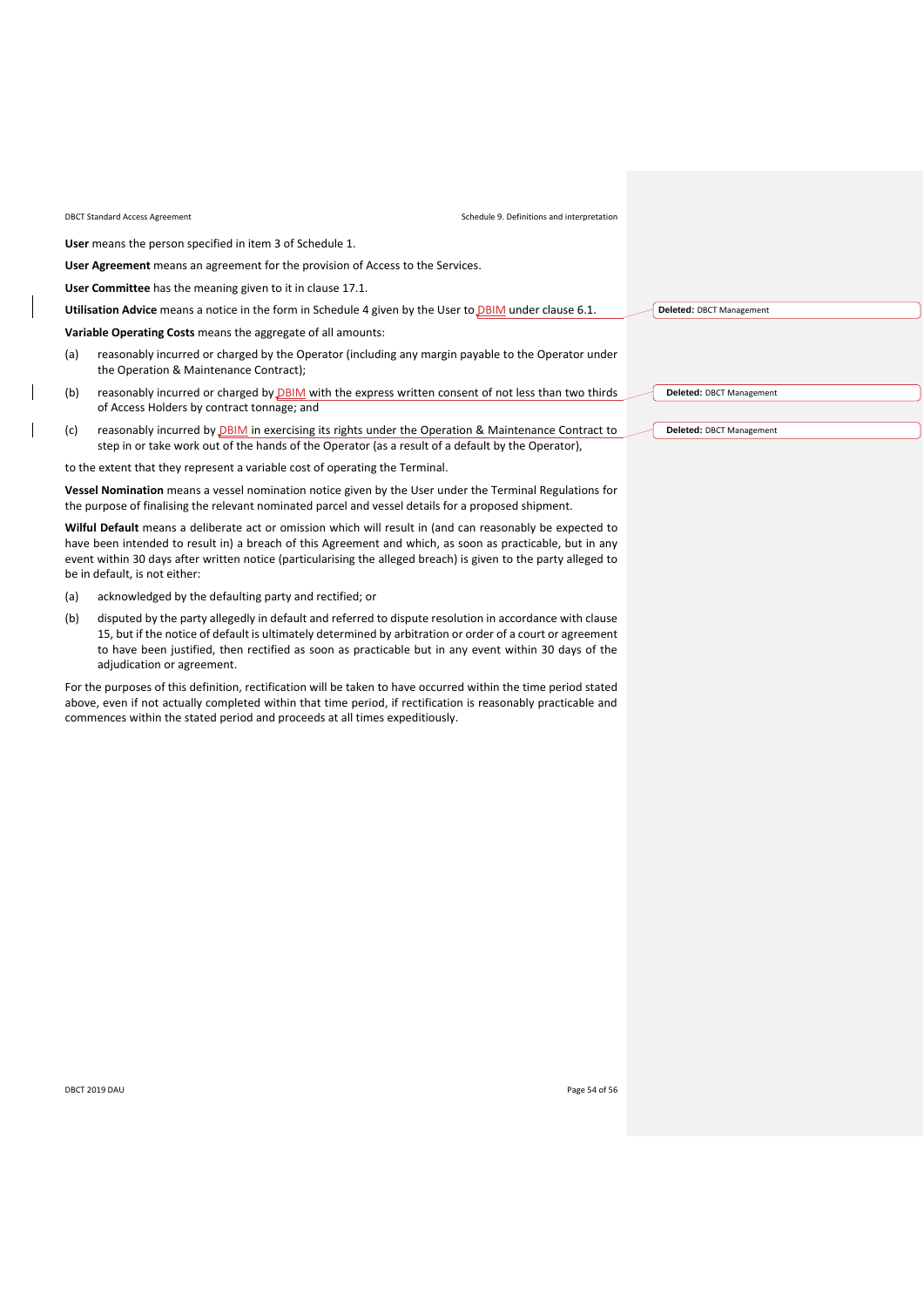#### **Interpretation**

- 1. In this Agreement headings are for convenience only and do not affect its interpretation.
- 2. Except to the extent that the context otherwise requires:
- (a) reference to any statute or statutory provision includes any modification or re-enactment of, or any legislative provisions substituted for, and all legislation and statutory instruments issued under such legislation or such provision;
- (b) words denoting the singular include the plural and vice versa;
- (c) words denoting persons or individuals include corporations, associations, trustees, instrumentalities and partnerships and vice versa;
- (d) words denoting any gender include all genders;
- (e) references to parties, clauses and Schedules are references to parties, clauses and Schedules to this Agreement as modified or varied from time to time;
- (f) references to any document, deed or agreement include references to such document or agreement as amended, novated, supplemented, varied or replaced from time to time;
- (g) references to any party to this Agreement or any other document, deed or agreement include its successors or permitted assigns;
- (h) all references to dates and times are to Brisbane time;
- (i) all references to "\$" and "dollars" are to the lawful currency of Australia;
- (j) a reference to "including" shall be construed as "including, but not limited to," and "include" and "includes" shall be construed similarly;
- (k) where a provision provides that a party "may" do something, "may" shall be construed as discretionary and without obligation;
- (l) where any word or phrase is given a defined meaning, any other grammatical form of that word or phrase has a corresponding meaning;
- (m) where a provision provides that a party will act reasonably or prudently, that shall (where the context permits) be construed in the context of DBIM's obligation to act in accordance with Good Operating and Maintenance Practice;
- (n) where there is a requirement under this Agreement to consider whether the User or Access Holders are being treated or will be affected equitably, the party so considering must have regard to (amongst other things) the Access Holder's respective annual contract tonnage; and
- (o) where measurement of Coal "Handled" (or in the context of the User, "Shipped") is being made in respect of a period, the tonnage loaded into vessels as determined in accordance with clause [9](#page-12-1) will be taken to be the tonnage Handled (or, as the context requires, Shipped) in that period.
- 3. Payments on Business Days

Where the day on which any payment of money under this Agreement is to be made is not a Business Day, the payment may be made on the next Business Day.